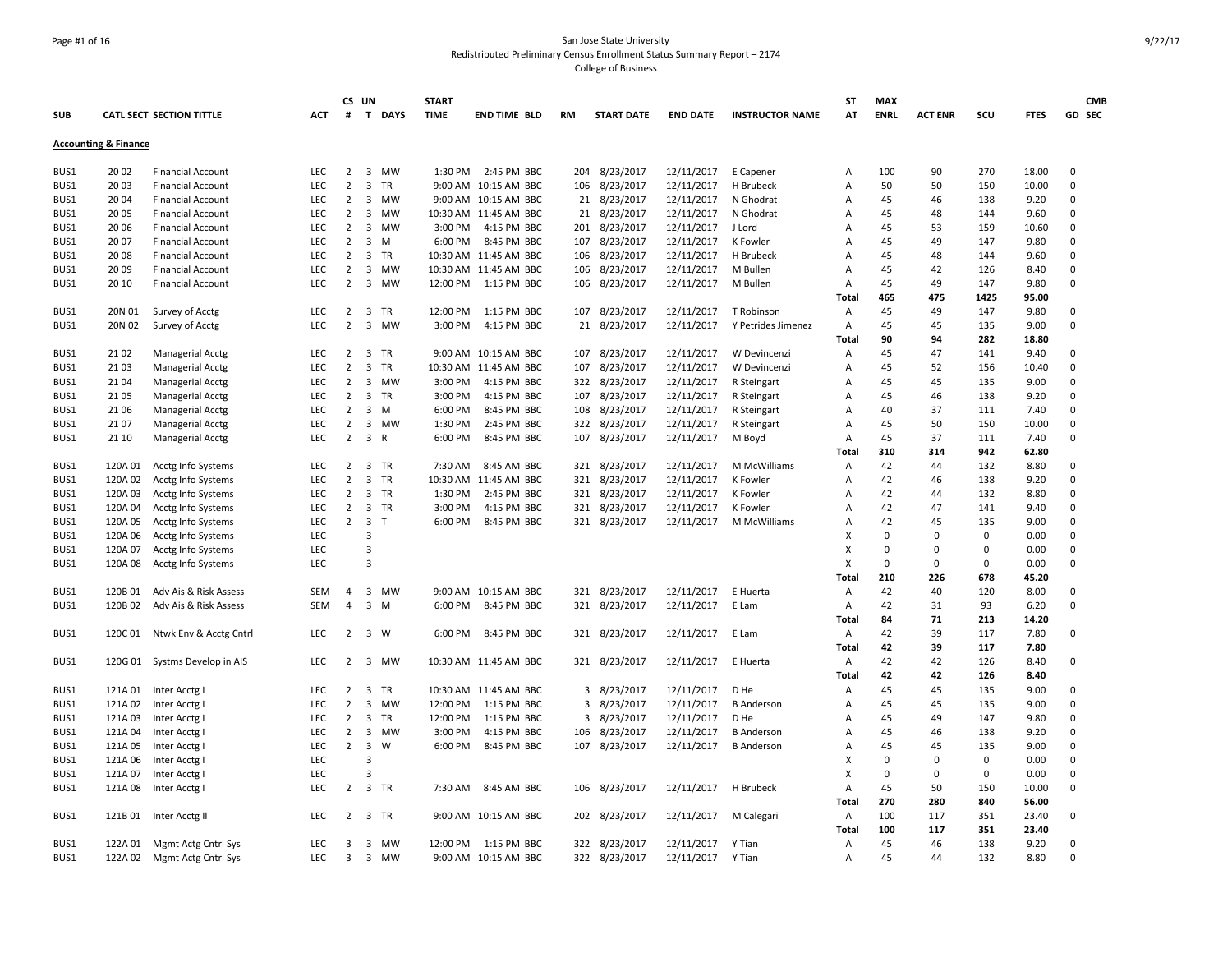## Page #2 of 16 San Jose State University Redistributed Preliminary Census Enrollment Status Summary Report – 2174 College of Business

|            |                    |                                 |                          | CS UN                            |                         |                | <b>START</b> |                             |     |                   |                          |                        | <b>ST</b>      | <b>MAX</b>  |                |             |              | <b>CMB</b>  |
|------------|--------------------|---------------------------------|--------------------------|----------------------------------|-------------------------|----------------|--------------|-----------------------------|-----|-------------------|--------------------------|------------------------|----------------|-------------|----------------|-------------|--------------|-------------|
| <b>SUB</b> |                    | <b>CATL SECT SECTION TITTLE</b> | ACT                      | #                                |                         | T DAYS         | <b>TIME</b>  | <b>END TIME BLD</b>         | RM  | <b>START DATE</b> | <b>END DATE</b>          | <b>INSTRUCTOR NAME</b> | AT             | <b>ENRL</b> | <b>ACT ENR</b> | scu         | <b>FTES</b>  | GD SEC      |
| BUS1       |                    | 122A 03 Mgmt Actg Cntrl Sys     | LEC                      | 3                                |                         | 3 MW           |              | 10:30 AM 11:45 AM BBC       |     | 107 8/23/2017     | 12/11/2017               | E Capener              | A              | 45          | 44             | 132         | 8.80         | $\mathbf 0$ |
| BUS1       |                    | 122A 04 Mgmt Actg Cntrl Sys     | LEC                      | $\mathbf{3}$                     | $\overline{\mathbf{3}}$ | <b>MW</b>      |              | 9:00 AM 10:15 AM BBC        | 107 | 8/23/2017         | 12/11/2017               | E Capener              | Α              | 45          | 46             | 138         | 9.20         | $\mathbf 0$ |
| BUS1       | 122A 05            | Mgmt Actg Cntrl Sys             | <b>LEC</b>               |                                  | $\overline{3}$          |                |              |                             |     |                   |                          |                        | х              | $\Omega$    | $\mathbf 0$    | $\mathbf 0$ | 0.00         | $\mathbf 0$ |
|            |                    |                                 |                          |                                  |                         |                |              |                             |     |                   |                          |                        | Total          | 180         | 180            | 540         | 36.00        |             |
| BUS1       | 123A 01            | Tax Factor Bus Inv              | <b>LEC</b>               |                                  |                         | 2 3 TR         | 1:30 PM      | 2:45 PM BBC                 | 106 | 8/23/2017         | 12/11/2017               | J Busch                | Α              | 45          | 44             | 132         | 8.80         | 0           |
| BUS1       | 123A 02            | Tax Factor Bus Inv              | <b>LEC</b>               | $\overline{2}$                   |                         | 3 TR           | 3:00 PM      | 4:15 PM BBC                 | 106 | 8/23/2017         | 12/11/2017               | J Busch                | Α              | 45          | 43             | 129         | 8.60         | $\mathbf 0$ |
| BUS1       | 123A 03            | Tax Factor Bus Inv              | <b>LEC</b>               | $\overline{2}$                   | 3                       | MW             | 10:30 AM     | 11:45 AM BBC                |     | 322 8/23/2017     | 12/11/2017               | C Chen                 | Α              | 45          | 47             | 141         | 9.40         | 0           |
| BUS1       | 123A 04            | Tax Factor Bus Inv              | <b>LEC</b>               | $\overline{2}$                   | 3                       | MW             | 1:30 PM      | 2:45 PM BBC                 |     | 106 8/23/2017     | 12/11/2017               | C Chen                 | Α              | 45          | 44             | 132         | 8.80         | 0           |
|            |                    |                                 |                          |                                  |                         |                |              |                             |     |                   |                          |                        | <b>Total</b>   | 180         | 178            | 534         | 35.60        |             |
| BUS1       | 123C 01            | Tax Indy Pass Ent               | SEM                      | 4                                |                         | 3 TR           |              | 9:00 AM 10:15 AM BBC        |     | 3 8/23/2017       | 12/11/2017               | K Fowler               | Α              | 45          | 38             | 114         | 7.60         | 0           |
| BUS1       | 123C 02            | Tax Indv Pass Ent               | <b>SEM</b>               | $\overline{4}$                   | $\overline{\mathbf{3}}$ | <b>W</b>       | 6:00 PM      | 8:45 PM BBC                 | 106 | 8/23/2017         | 12/11/2017               | L Boman                | Α              | 45          | 52             | 156         | 10.40        | $\mathbf 0$ |
|            |                    |                                 |                          |                                  |                         |                |              |                             |     |                   |                          |                        | Total          | 90          | 90             | 270         | 18.00        |             |
| BUS1       | 124 01             | <b>Forensic Acctg</b>           | <b>LEC</b>               |                                  |                         | 2 3 MW         |              | 9:00 AM 10:15 AM BBC        |     | 220 8/23/2017     | 12/11/2017               | M Bullen               | Α              | 45          | 45             | 135         | 9.00         | 0           |
|            |                    |                                 |                          |                                  |                         |                |              |                             |     |                   |                          |                        | <b>Total</b>   | 45          | 45             | 135         | 9.00         |             |
| BUS1       | 125A 81            | WritingforAcctg                 | <b>LEC</b>               | 3                                |                         | 3 TBA          |              |                             |     | 8/23/2017         | 12/11/2017               | C Lycurgus             | Α              | 20          | 10             | 30          | 2.00         | 0           |
|            |                    |                                 |                          |                                  |                         |                |              |                             |     |                   |                          |                        | <b>Total</b>   | 20          | 10             | 30          | 2.00         |             |
| BUS1       | 126 01             | Adv Acctg                       | <b>LEC</b>               | $\overline{2}$                   |                         | 3 TR           |              | 9:00 AM 10:15 AM BBC        | 302 | 8/23/2017         | 12/11/2017               | M McWilliams           | Α              | 45          | 18             | 54          | 3.60         | 0           |
| BUS1       | 126 02             | Adv Acctg                       | <b>LEC</b>               | $\overline{2}$                   |                         | 3 TR           |              | 10:30 AM 11:45 AM BBC       | 302 | 8/23/2017         | 12/11/2017               | M McWilliams           | $\overline{A}$ | 45          | 35             | 105         | 7.00         | $\mathbf 0$ |
|            |                    |                                 |                          |                                  |                         |                |              |                             |     |                   |                          |                        | Total          | 90          | 53             | 159         | 10.60        |             |
| BUS1       | 127A 01            | Corp Fin Mgmt                   | <b>SEM</b>               | $\overline{4}$                   |                         | $3 \, M$       | 6:00 PM      | 8:45 PM BBC                 | 322 | 8/23/2017         | 12/11/2017               | <b>B</b> Parineh       | Α              | 45<br>45    | 25<br>25       | 75          | 5.00         | $\mathbf 0$ |
|            |                    |                                 |                          |                                  |                         |                |              |                             |     |                   |                          |                        | <b>Total</b>   |             |                | 75<br>174   | 5.00         |             |
| BUS1       | 128 01             | Acct Non-Prf Org                | <b>LEC</b>               |                                  | $2 \quad 3 \quad W$     |                | 6:00 PM      | 8:45 PM BBC                 |     | 322 8/23/2017     | 12/11/2017 J Lord        |                        | Α              | 45          | 58             |             | 11.60        | $\mathbf 0$ |
|            |                    |                                 |                          |                                  |                         |                |              |                             |     |                   |                          |                        | <b>Total</b>   | 45<br>45    | 58             | 174         | 11.60        | $\mathbf 0$ |
| BUS1       | 129A 01            | <b>Financial Auditing</b>       | <b>LEC</b><br><b>LEC</b> | $\overline{2}$<br>$\overline{2}$ |                         | 3 M<br>3 MW    | 6:00 PM      | 8:45 PM BBC<br>10:15 AM BBC | 320 | 8/23/2017         | 12/11/2017               | M Williams             | Α              | 45          | 30<br>23       | 90<br>69    | 6.00         | 0           |
| BUS1       | 129A 02<br>129A 03 | <b>Financial Auditing</b>       | <b>LEC</b>               | $\overline{2}$                   | $\overline{3}$          | MW             | 9:00 AM      | 10:30 AM 11:45 AM BBC       | 302 | 8/23/2017         | 12/11/2017<br>12/11/2017 | J Zhang<br>J Zhang     | Α<br>Α         | 45          | 27             | 81          | 4.60<br>5.40 | 0           |
| BUS1       |                    | <b>Financial Auditing</b>       |                          |                                  |                         |                |              |                             |     | 302 8/23/2017     |                          |                        | Total          | 135         | 80             | 240         | 16.00        |             |
| BUS1       | 17001              | Fund of Finance                 | <b>LEC</b>               | $\mathbf{2}$                     |                         | 3 TR           | 3:00 PM      | 4:15 PM BBC                 | 21  | 8/23/2017         | 12/11/2017               | A Meshcheryakov        | Α              | 45          | 47             | 141         | 9.40         | 0           |
| BUS1       | 17002              | Fund of Finance                 | <b>LEC</b>               | $\overline{2}$                   | $\overline{3}$          | <b>MW</b>      | 7:30 AM      | 8:45 AM BBC                 | 106 | 8/23/2017         | 12/11/2017               | <b>B</b> Parineh       | Α              | 45          | 49             | 147         | 9.80         | $\Omega$    |
| BUS1       | 17003              | Fund of Finance                 | LEC                      |                                  | 3                       |                |              |                             |     |                   |                          |                        | х              | $\mathbf 0$ | $\pmb{0}$      | $\mathbf 0$ | 0.00         | $\mathbf 0$ |
| BUS1       | 17004              | Fund of Finance                 | <b>LEC</b>               | $\overline{2}$                   | $\overline{\mathbf{3}}$ | <b>TR</b>      | 12:00 PM     | 1:15 PM BBC                 |     | 322 8/23/2017     | 12/11/2017               | A Meshcheryakov        | A              | 45          | 49             | 147         | 9.80         | $\Omega$    |
| BUS1       | 170 05             | Fund of Finance                 | LEC                      | $\overline{2}$                   | $\overline{3}$          | <b>MW</b>      | 9:00 AM      | 10:15 AM BBC                | 3   | 8/23/2017         | 12/11/2017               | L Roden                | Α              | 45          | 50             | 150         | 10.00        | 0           |
| BUS1       | 17006              | Fund of Finance                 | <b>LEC</b>               | $\overline{2}$                   | $\overline{\mathbf{3}}$ | TR             | 1:30 PM      | 2:45 PM BBC                 |     | 322 8/23/2017     | 12/11/2017               | T Rajkovic             | Α              | 45          | 51             | 153         | 10.20        | 0           |
| BUS1       | 17008              | Fund of Finance                 | <b>LEC</b>               | $\overline{2}$                   | $\overline{\mathbf{3}}$ | MW             |              | 9:00 AM 10:15 AM BBC        | 204 | 8/23/2017         | 12/11/2017               | <b>B</b> Parineh       | Α              | 100         | 106            | 318         | 21.20        | 0           |
| BUS1       | 170 10             | Fund of Finance                 | <b>LEC</b>               | 2                                |                         | 3 TR           |              | 9:00 AM 10:15 AM BBC        |     | 108 8/23/2017     | 12/11/2017               | M Burak                | Α              | 45          | 56             | 168         | 11.20        | 0           |
| BUS1       | 170 11             | Fund of Finance                 | <b>LEC</b>               | $\overline{2}$                   | $\overline{3}$          | <b>MW</b>      |              | 10:30 AM 11:45 AM BBC       | 3   | 8/23/2017         | 12/11/2017               | L Roden                | A              | 45          | 47             | 141         | 9.40         | 0           |
| BUS1       | 170 12             | Fund of Finance                 | LEC                      | $\overline{2}$                   |                         | 3 TR           |              | 10:30 AM 11:45 AM BBC       | 108 | 8/23/2017         | 12/11/2017               | M Burak                | Α              | 45          | 54             | 162         | 10.80        | 0           |
| BUS1       | 170 13             | Fund of Finance                 | <b>LEC</b>               | $\overline{2}$                   | $\overline{3}$          | MW             | 12:00 PM     | 1:15 PM BBC                 | 107 | 8/23/2017         | 12/11/2017               | M Boland               | Α              | 45          | 48             | 144         | 9.60         | 0           |
| BUS1       | 170 14             | Fund of Finance                 | <b>LEC</b>               | $\overline{2}$                   |                         | 3 <sub>T</sub> | 6:00 PM      | 8:45 PM BBC                 |     | 106 8/23/2017     | 12/11/2017               | D Abbott               | $\overline{A}$ | 45          | 44             | 132         | 8.80         | 0           |
| BUS1       | 170 15             | Fund of Finance                 | <b>LEC</b>               | $\overline{2}$                   | 3                       | MW             | 3:00 PM      | 4:15 PM BBC                 | 108 | 8/23/2017         | 12/11/2017               | M Boland               | Α              | 45          | 49             | 147         | 9.80         | $\mathbf 0$ |
| BUS1       | 170 16             | Fund of Finance                 | <b>LEC</b>               | $\overline{2}$                   |                         | $3 \, M$       | 6:00 PM      | 8:45 PM BBC                 | 106 | 8/23/2017         | 12/11/2017               | D Abbott               | Α              | 45          | 56             | 168         | 11.20        | 0           |
| BUS1       | 170 17             | Fund of Finance                 | <b>LEC</b>               | $\overline{2}$                   | $\overline{\mathbf{3}}$ | W              | 6:00 PM      | 8:45 PM BBC                 |     | 108 8/23/2017     | 12/11/2017               | E Webb                 | A              | 45          | 43             | 129         | 8.60         | 0           |
| BUS1       | 170 18             | Fund of Finance                 | LEC                      |                                  | 3                       |                |              |                             |     |                   |                          |                        | X              | $\Omega$    | $\Omega$       | $\mathbf 0$ | 0.00         | $\mathbf 0$ |
| BUS1       | 170 19             | Fund of Finance                 | <b>LEC</b>               | 2                                |                         | 3 MW           | 4:30 PM      | 5:45 PM BBC                 |     | 107 8/23/2017     | 12/11/2017               | R Smyth                | A              | 45          | 47             | 141         | 9.40         | 0           |
| BUS1       | 17082              | Fund of Finance                 | <b>LEC</b>               | 2                                |                         | 3 TBA          |              |                             |     | 8/23/2017         | 12/11/2017               | X Xu                   | $\overline{A}$ | 45          | 49             | 147         | 9.80         | 0           |
|            |                    |                                 |                          |                                  |                         |                |              |                             |     |                   |                          |                        | Total          | 775         | 845            | 2535        | 169.00       |             |
| BUS1       | 171A 01            | <b>Financial Instit</b>         | <b>LEC</b>               | 2                                |                         | 3 TR           |              | 9:00 AM 10:15 AM BBC        |     | 21 8/23/2017      | 12/11/2017               | S Ivanov               | Α              | 45          | 35             | 105         | 7.00         | $\mathbf 0$ |
| BUS1       | 171A 02            | <b>Financial Instit</b>         | <b>LEC</b>               | $\overline{2}$                   |                         | 3 TR           |              | 10:30 AM 11:45 AM BBC       | 21  | 8/23/2017         | 12/11/2017               | S Ivanov               | Α              | 45          | 43             | 129         | 8.60         | $\mathbf 0$ |
| BUS1       | 171A 03            | Financial Instit                | <b>LEC</b>               | $\overline{2}$                   | 3                       | MW             |              | 9:00 AM 10:15 AM BBC        | 106 | 8/23/2017         | 12/11/2017               | X Xu                   | A              | 45          | 46             | 138         | 9.20         | 0           |
| BUS1       | 171A 04            | Financial Instit                | LEC                      | $\overline{2}$                   |                         | 3 MW           | 12:00 PM     | 1:15 PM BBC                 |     | 22 8/23/2017      | 12/11/2017               | X Xu                   | Α              | 45          | 49             | 147         | 9.80         | $\Omega$    |
|            |                    |                                 |                          |                                  |                         |                |              |                             |     |                   |                          |                        | Total          | 180         | 173            | 519         | 34.60        |             |
| BUS1       |                    | 171B 01 Commercial Banking      | <b>LEC</b>               |                                  |                         | 2 3 MW         | 12:00 PM     | 1:15 PM BBC                 |     | 108 8/23/2017     | 12/11/2017               | M Pagani               | A              | 45          | 42             | 126         | 8.40         | $\Omega$    |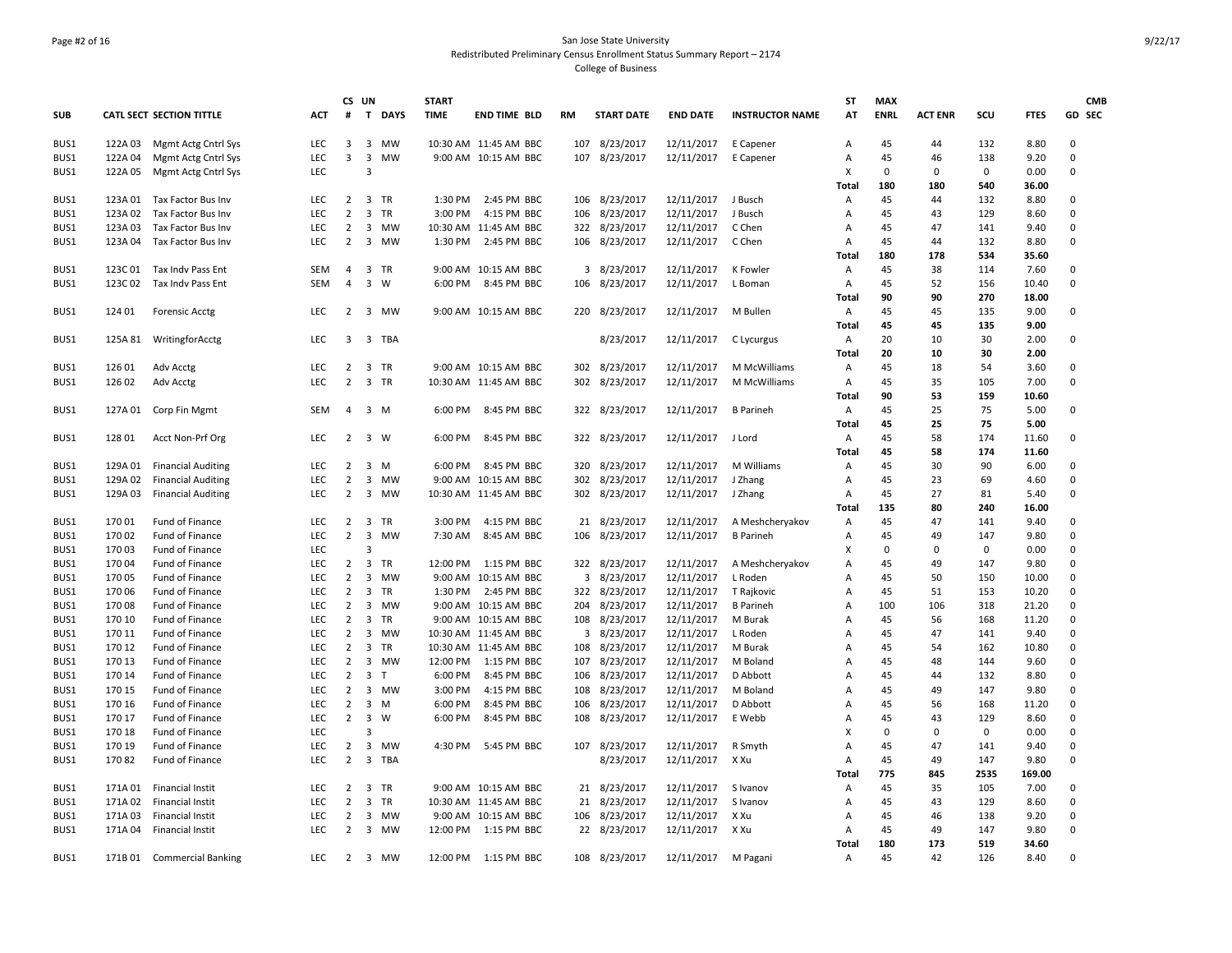## Page #3 of 16 San Jose State University Redistributed Preliminary Census Enrollment Status Summary Report – 2174 College of Business

| <b>SUB</b> |         | <b>CATL SECT SECTION TITTLE</b> | <b>ACT</b> | CS UN<br>#     | <b>DAYS</b><br>$\mathbf{T}$ | <b>START</b><br><b>TIME</b> | <b>END TIME BLD</b>   | RM  | <b>START DATE</b> | <b>END DATE</b> | <b>INSTRUCTOR NAME</b>                | ST<br>AT     | <b>MAX</b><br><b>ENRL</b> | <b>ACT ENR</b> | scu         | <b>FTES</b> | <b>CMB</b><br>GD SEC |  |
|------------|---------|---------------------------------|------------|----------------|-----------------------------|-----------------------------|-----------------------|-----|-------------------|-----------------|---------------------------------------|--------------|---------------------------|----------------|-------------|-------------|----------------------|--|
|            |         |                                 |            |                |                             |                             |                       |     |                   |                 |                                       | <b>Total</b> | 45                        | 42             | 126         | 8.40        |                      |  |
| BUS1       | 172A 01 | Investmt Analysis               | <b>LEC</b> | $\overline{2}$ | 3 TR                        | 12:00 PM                    | 1:15 PM BBC           | 108 | 8/23/2017         | 12/11/2017      | J Cho                                 | A            | 45                        | 46             | 138         | 9.20        | $\mathbf 0$          |  |
| BUS1       | 172A 02 | <b>Investmt Analysis</b>        | LEC        | $\overline{2}$ | 3 TR                        |                             | 10:30 AM 11:45 AM BBC |     | 322 8/23/2017     | 12/11/2017      | A Meshcheryakov                       | Α            | 45                        | 45             | 135         | 9.00        | $\mathbf 0$          |  |
| BUS1       | 172A 03 | <b>Investmt Analysis</b>        | <b>LEC</b> | $\overline{2}$ | 3 TR                        | 1:30 PM                     | 2:45 PM BBC           |     | 108 8/23/2017     | 12/11/2017      | J Cho                                 | Α            | 45                        | 46             | 138         | 9.20        | $\Omega$             |  |
|            |         |                                 |            |                |                             |                             |                       |     |                   |                 |                                       | Total        | 135                       | 137            | 411         | 27.40       |                      |  |
| BUS1       |         | 172B 01 Portfolio Mgmt          | <b>LEC</b> | $\overline{2}$ | 3 MW                        |                             | 9:00 AM 10:15 AM BBC  |     | 108 8/23/2017     | 12/11/2017      | F Jones                               | $\mathsf{A}$ | 45                        | 38             | 114         | 7.60        | $\mathbf 0$          |  |
|            |         |                                 |            |                |                             |                             |                       |     |                   |                 |                                       | Total        | 45                        | 38             | 114         | 7.60        |                      |  |
| BUS1       |         | 172C 01 Futures and Options     | <b>LEC</b> | $\overline{2}$ | 3 TR                        | 3:00 PM                     | 4:15 PM BBC           |     | 108 8/23/2017     | 12/11/2017      | J Cho                                 | Α            | 45                        | 35             | 105         | 7.00        | 0                    |  |
|            |         |                                 |            |                |                             |                             |                       |     |                   |                 |                                       | Total        | 45                        | 35             | 105         | 7.00        |                      |  |
| BUS1       |         | 172D 01 Student Fund            | <b>LEC</b> | 3              | 3 TR                        | 1:30 PM                     | 2:45 PM BBC           | 303 | 8/23/2017         | 12/11/2017      | S Ivanov                              | Α            | 20                        | 18             | 54          | 3.60        | $\mathbf 0$          |  |
|            |         |                                 |            |                |                             |                             |                       |     |                   |                 |                                       | Total        | 20                        | 18             | 54          | 3.60        |                      |  |
| BUS1       |         | 173A 01 Fin Mgt Theory Pol      | <b>LEC</b> | 2              | <b>TR</b><br>3              | 12:00 PM                    | 1:15 PM BBC           | 106 | 8/23/2017         | 12/11/2017      | <b>B</b> Campsey                      | Α            | 45                        | 50             | 150         | 10.00       | $\mathbf 0$          |  |
| BUS1       | 173A 02 | Fin Mgt Theory Pol              | <b>LEC</b> | $\overline{2}$ | $\overline{3}$<br><b>TR</b> | 3:00 PM                     | 4:15 PM BBC           | 322 | 8/23/2017         | 12/11/2017      | T Rajkovic                            | Α            | 45                        | 54             | 162         | 10.80       | $\mathbf 0$          |  |
| BUS1       |         | 173A 03 Fin Mgt Theory Pol      | <b>LEC</b> | 2              | 3 TR                        |                             | 9:00 AM 10:15 AM BBC  |     | 322 8/23/2017     | 12/11/2017      | T Rajkovic                            | Α            | 45                        | 54             | 162         | 10.80       | $\mathbf 0$          |  |
|            |         |                                 |            |                |                             |                             |                       |     |                   |                 |                                       | <b>Total</b> | 135                       | 158            | 474         | 31.60       |                      |  |
| BUS1       | 173B 01 | Prob in Fin Mgmt                | <b>LEC</b> | $\overline{2}$ | 3 <sub>7</sub>              | 6:00 PM                     | 8:45 PM BBC           | 302 | 8/23/2017         | 12/11/2017      | A Vuorikoski-Bullis                   | $\mathsf{A}$ | 45                        | 42             | 126         | 8.40        | $\mathbf 0$          |  |
|            |         |                                 |            |                |                             |                             |                       |     |                   |                 |                                       | Total        | 45                        | 42             | 126         | 8.40        |                      |  |
| BUS1       | 173C01  | <b>Entrepreneurial Finance</b>  | <b>LEC</b> | $\overline{2}$ | 3<br><b>MW</b>              | 3:00 PM                     | 4:15 PM BBC           | 107 | 8/23/2017         | 12/11/2017      | L Roden                               | $\mathsf{A}$ | 45                        | 43             | 129         | 8.60        | $\mathbf 0$          |  |
| BUS1       | 173C02  | <b>Entrepreneurial Finance</b>  | <b>LEC</b> |                |                             |                             |                       |     |                   |                 |                                       | X            | 0                         | $\mathbf 0$    | $\mathbf 0$ | 0.00        | $\mathbf 0$          |  |
| BUS1       | 173C 03 | <b>Entrepreneurial Finance</b>  | LEC        | $\overline{2}$ | 3<br>MW                     | 1:30 PM                     | 2:45 PM BBC           | 107 | 8/23/2017         | 12/11/2017      | <b>B</b> Parineh                      | Α            | 45                        | 45             | 135         | 9.00        | $\mathbf 0$          |  |
|            |         |                                 |            |                |                             |                             |                       |     |                   |                 |                                       | Total        | 90                        | 88             | 264         | 17.60       |                      |  |
| BUS1       | 175 01  | Real Est Finance                | LEC        |                | 3                           |                             |                       |     |                   |                 |                                       | х            | $\Omega$                  | $\mathbf 0$    | $\mathbf 0$ | 0.00        | $\mathbf 0$          |  |
|            |         |                                 |            |                |                             |                             |                       |     |                   |                 |                                       | <b>Total</b> | 0                         | 0              | 0           | 0.00        |                      |  |
| BUS1       | 17701   | Inter Bus Fin                   | LEC        | $\overline{2}$ | $3 \quad W$                 | 1:30 PM                     | 4:15 PM BBC           | 321 | 8/23/2017         | 12/11/2017      | A Vuorikoski-Bullis                   | A            | 42                        | 29             | 87          | 5.80        | $\mathbf 0$          |  |
| BUS1       | 17702   | Inter Bus Fin                   | <b>LEC</b> | $\overline{2}$ | 3 W                         | 6:00 PM                     | 8:45 PM BBC           |     | 302 8/23/2017     | 12/11/2017      | A Vuorikoski-Bullis                   | $\mathsf{A}$ | 45                        | 29             | 87          | 5.80        | $\mathbf 0$          |  |
|            |         |                                 |            |                |                             |                             |                       |     |                   |                 |                                       | Total        | 87                        | 58             | 174         | 11.60       |                      |  |
| BUS1       | 179B 01 | Selec Top Bus Fin               | <b>LEC</b> | $\overline{2}$ | MW<br>3                     |                             | 10:30 AM 11:45 AM BBC | 108 | 8/23/2017         | 12/11/2017      | F Jones                               | Α            | 45                        | 45             | 135         | 9.00        | $\mathbf 0$          |  |
| BUS1       | 179B 02 | Selec Top Bus Fin               | LEC        | $\overline{2}$ | 3 MW                        | 1:30 PM                     | 2:45 PM BBC           | 108 | 8/23/2017         | 12/11/2017      | F Jones                               | Α            | 45                        | 15             | 45          | 3.00        | $\mathbf 0$          |  |
|            |         |                                 |            |                |                             |                             |                       |     |                   |                 |                                       | Total        | 90                        | 60             | 180         | 12.00       |                      |  |
| BUS1       | 180A 01 | Indiv Study Acctg               | <b>SUP</b> | 36             | TBA<br>1                    |                             |                       |     | 8/23/2017         | 12/11/2017      | E Grace                               | Α            | 5                         | 0              | 0           | 0.00        | $\mathbf 0$          |  |
| BUS1       | 180A 02 | <b>Indiv Study Acctg</b>        | <b>SUP</b> | 36             | 1<br>TBA                    |                             |                       |     | 8/23/2017         | 12/11/2017      |                                       | A            | $\mathbf{1}$              | $\mathbf 0$    | $\mathbf 0$ | 0.00        | $\mathbf 0$          |  |
| BUS1       | 180A03  | <b>Indiv Study Acctg</b>        | <b>SUP</b> | 36             | TBA<br>1                    |                             |                       |     | 8/23/2017         | 12/11/2017      |                                       | A            | $\mathbf{1}$              | $\mathbf 0$    | $\mathbf 0$ | 0.00        | $\mathbf 0$          |  |
| BUS1       | 180A 04 | Indiv Study Acctg               | <b>SUP</b> | 36             | TBA<br>1                    |                             |                       |     | 8/23/2017         | 12/11/2017      |                                       | A            | 5                         | $\mathbf 0$    | $\mathbf 0$ | 0.00        | $\mathbf 0$          |  |
|            |         |                                 |            |                |                             |                             |                       |     |                   |                 |                                       | Total        | 12                        | 0              | 0           | 0.00        |                      |  |
|            |         |                                 |            |                |                             |                             |                       |     |                   |                 | <b>Accounting &amp; Finance Total</b> |              | 4147                      | 4071           | 12213       | 814.20      |                      |  |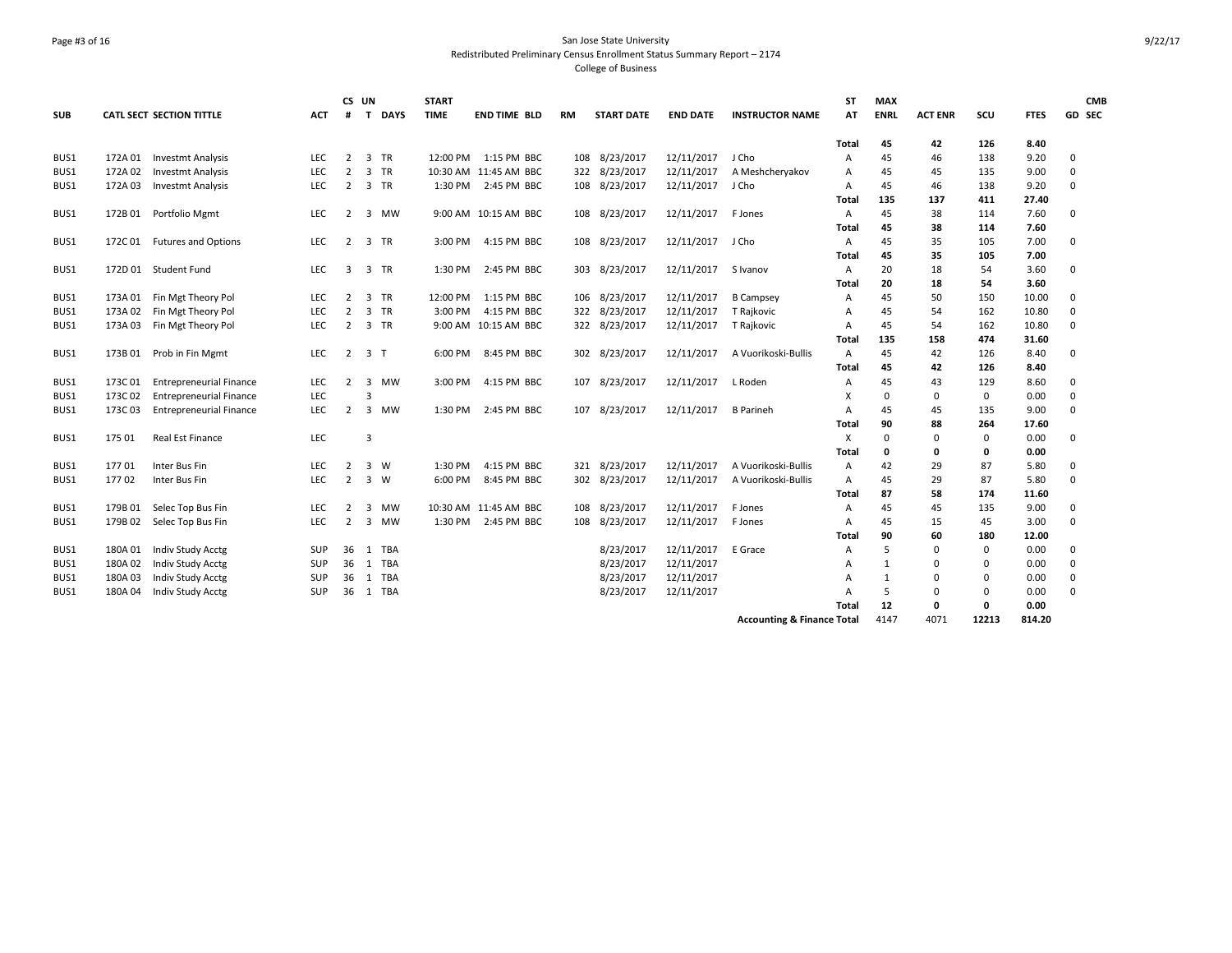## Page #4 of 16 San Jose State University Redistributed Preliminary Census Enrollment Status Summary Report – 2174

College of Business

|            |                                   |                                 |            | CS UN                   |                         |             | <b>START</b> |                      |           |                   |                     |                        | <b>ST</b>    | <b>MAX</b>  |                |                |             | <b>CMB</b>     |
|------------|-----------------------------------|---------------------------------|------------|-------------------------|-------------------------|-------------|--------------|----------------------|-----------|-------------------|---------------------|------------------------|--------------|-------------|----------------|----------------|-------------|----------------|
| <b>SUB</b> |                                   | <b>CATL SECT SECTION TITTLE</b> | ACT        | #                       | T                       | <b>DAYS</b> | <b>TIME</b>  | <b>END TIME BLD</b>  | <b>RM</b> | <b>START DATE</b> | <b>END DATE</b>     | <b>INSTRUCTOR NAME</b> | AT           | <b>ENRL</b> | <b>ACT ENR</b> | scu            | <b>FTES</b> | GD SEC         |
|            | <b>Business Graduate Programs</b> |                                 |            |                         |                         |             |              |                      |           |                   |                     |                        |              |             |                |                |             |                |
| <b>BUS</b> | 20101                             | <b>Bus Communications</b>       | <b>LEC</b> | 2                       |                         | 1 M         |              | 6:00 PM 10:00 PM BBC |           | 21 8/21/2017      | 9/18/2017           | C Lycurgus             | Α            | 27          | 27             | 27             | 2.25        | 27             |
| <b>BUS</b> | 201 02                            | <b>Bus Communications</b>       | <b>LEC</b> | $\overline{2}$          |                         | 1 W         |              | 6:00 PM 10:00 PM BBC |           | 21 8/23/2017      | 9/13/2017           | C Lycurgus             | Α            | 27          | 25             | 25             | 2.08        | 25             |
|            |                                   |                                 |            |                         |                         |             |              |                      |           |                   |                     |                        | Total        | 54          | 52             | 52             | 4.33        |                |
| <b>BUS</b> | 210 01                            | Devel & Mng People              | <b>LEC</b> | $\overline{2}$          | 3                       | TBA         |              |                      |           | 10/16/2017        | 12/11/2017          |                        | Α            | 35          | 38             | 114            | 9.50        | 38             |
| <b>BUS</b> | 210 02                            | Devel & Mng People              | <b>LEC</b> | $\overline{2}$          | $\overline{3}$          | M           |              | 6:00 PM 10:00 PM BBC |           | 21 9/25/2017      | 12/11/2017 T Altura |                        | Α            | 35          | 33             | 99             | 8.25        | 33             |
|            |                                   |                                 |            |                         |                         |             |              |                      |           |                   |                     |                        | <b>Total</b> | 70          | 71             | 213            | 17.75       |                |
| <b>BUS</b> | 220 01                            | Fin & Mgnrl Accounting          | <b>LEC</b> | $\overline{2}$          | 3                       | -S          | 8:30 AM      | 1:00 PM BBC          | 21        | 9/30/2017         | 9/30/2017           |                        | Α            | 35          | 36             | 108            | 9.00        | 36             |
| <b>BUS</b> | 220 02                            | Fin & Mgnrl Accounting          | <b>LEC</b> | $\overline{2}$          |                         | 3 TBA       |              |                      |           | 9/25/2017         | 10/14/2017          |                        | Α            | 30          | 27             | 81             | 6.75        | 27             |
|            |                                   |                                 |            |                         |                         |             |              |                      |           |                   |                     |                        |              | 65          | 63             | 189            | 15.75       |                |
|            |                                   |                                 |            |                         |                         |             |              | 5:30 PM BBC          |           |                   |                     |                        | Total        | 30          | 25             | 75             | 6.25        |                |
| <b>BUS</b> | 220A 01                           | Fin Stmt Anal for Acnt          | <b>LEC</b> | $\overline{2}$          |                         | 3 TR        | 1:30 PM      |                      |           | 3 9/28/2017       | 10/31/2017          | Y Tian                 | Α            | 30          | 25             | 75             | 6.25        | 25             |
|            |                                   |                                 | <b>LEC</b> |                         |                         | 3 MW        |              | 5:30 PM BBC          |           |                   |                     |                        | Total        | 30          | 23             | 69             |             | 23             |
| <b>BUS</b> |                                   | 220D 01 Fin Analysis & Mkt      |            | $\overline{2}$          |                         |             | 1:30 PM      |                      |           | 3 11/6/2017       | 12/11/2017          | S Ivanov               | Α            |             |                |                | 5.75        |                |
|            |                                   |                                 |            |                         |                         |             |              |                      |           |                   |                     |                        | <b>Total</b> | 30          | 23             | 69             | 5.75        |                |
| <b>BUS</b> | 220H 01                           | <b>Audit Cncpt/Pract</b>        | <b>LEC</b> | $\overline{2}$          |                         | 3 TR        | 1:30 PM      | 5:30 PM BBC          |           | 3 11/2/2017       | 12/7/2017           | J Zhang                | Α            | 30          | 20             | 60             | 5.00        | 20             |
|            |                                   |                                 |            |                         |                         |             |              |                      |           |                   |                     |                        | <b>Total</b> | 30          | 20             | 60             | 5.00        |                |
| <b>BUS</b> | 220J01                            | Bus Comm & Ethics               | <b>LEC</b> | $\overline{2}$          | $\overline{\mathbf{3}}$ | MW          | 1:30 PM      | 5:30 PM BBC          |           | 3 8/23/2017       | 10/3/2017           | E Grace                | Α            | 30          | 25             | 75             | 6.25        | 25             |
|            |                                   |                                 |            |                         |                         |             |              |                      |           |                   |                     |                        | Total        | 30          | 25             | 75             | 6.25        |                |
| <b>BUS</b> | 220K 01                           | Practicum                       | <b>LEC</b> | $\overline{2}$          | $\overline{\mathbf{3}}$ | TBA         |              |                      |           | 8/25/2017         | 12/11/2017          | E Grace                | A            | 5           | $\overline{2}$ | 6              | 0.50        | $\overline{2}$ |
|            |                                   |                                 |            |                         |                         |             |              |                      |           |                   |                     |                        | <b>Total</b> | 5           | $\overline{2}$ | 6              | 0.50        |                |
| <b>BUS</b> | 220R 01                           | Software Application            | LEC        | $\overline{\mathbf{3}}$ | 3 F                     |             | 9:00 AM      | 1:00 PM BBC          |           | 321 8/25/2017     | 11/3/2017           | E Huerta               | Α            | 30          | 13             | 39             | 3.25        | 13             |
|            |                                   |                                 |            |                         |                         |             |              |                      |           |                   |                     |                        | Total        | 30          | 13             | 39             | 3.25        |                |
| <b>BUS</b> | 220S 01                           | Finan Rpt & Analy III           | <b>LEC</b> | $\overline{2}$          |                         | 3 TR        | 1:30 PM      | 5:30 PM BBC          |           | 3 8/24/2017       | 9/26/2017           | M Calegari             | Α            | 30          | 17             | 51             | 4.25        | 17             |
|            |                                   |                                 |            |                         |                         |             |              |                      |           |                   |                     |                        | Total        | 30          | 17             | 51             | 4.25        |                |
| <b>BUS</b> | 253 01                            | Negot/Conflict Mgmt             | LEC        | 3                       | 3 <sub>5</sub>          |             | 1:30 PM      | 6:00 PM BBC          |           | 205 9/23/2017     | 9/23/2017           |                        | Α            | 32          | 32             | 96             | 8.00        | 32             |
|            |                                   |                                 |            |                         |                         |             |              |                      |           |                   |                     |                        | Total        | 32          | 32             | 96             | 8.00        |                |
| <b>BUS</b> | 260 01                            | Mgrl Dec Analysis               | <b>LEC</b> | $\overline{2}$          | 3S                      |             | 8:30 AM      | 1:00 PM BBC          |           | 22 9/30/2017      | 9/30/2017           |                        | Α            | 35          | 36             | 108            | 9.00        | 36             |
| <b>BUS</b> | 260 02                            | Mgrl Dec Analysis               | LEC        | $\overline{2}$          | 3 <sub>5</sub>          |             | 1:30 PM      | 6:00 PM BBC          |           | 21 10/7/2017      | 10/7/2017           |                        | Α            | 35          | 40             | 120            | 10.00       | 40             |
|            |                                   |                                 |            |                         |                         |             |              |                      |           |                   |                     |                        | Total        | 70          | 76             | 228            | 19.00       |                |
| <b>BUS</b> | 265 04                            | Silicon Valley Exp              | <b>LEC</b> | $\overline{2}$          |                         | 2 TBA       |              |                      |           | 8/23/2017         | 12/11/2017          | C Beasley              | Α            | 10          | $\mathbf{1}$   | $\overline{2}$ | 0.17        | 1              |
|            |                                   |                                 |            |                         |                         |             |              |                      |           |                   |                     |                        | Total        | 10          | $\mathbf{1}$   | $\overline{2}$ | 0.17        |                |
| <b>BUS</b> | 270 01                            | <b>Financial Mgmt</b>           | LEC        | $\overline{2}$          | 3 <sub>5</sub>          |             | 8:30 AM      | 1:00 PM BBC          |           | 3 10/21/2017      | 10/21/2017          |                        | Α            | 35          | 28             | 84             | 7.00        | 28             |
| <b>BUS</b> | 270 02                            | <b>Financial Mgmt</b>           | LEC        | $\overline{2}$          | 3 <sub>5</sub>          |             | 1:30 PM      | 6:00 PM BBC          |           | 22 11/4/2017      | 11/4/2017           |                        | Α            | 35          | 37             | 111            | 9.25        | 37             |
|            |                                   |                                 |            |                         |                         |             |              |                      |           |                   |                     |                        | <b>Total</b> | 70          | 65             | 195            | 16.25       |                |
| <b>BUS</b> | 280 01                            | Op & Supply Chain Mgt           | LEC        |                         | $2 \quad 3 \quad S$     |             | 8:30 AM      | 1:00 PM BBC          |           | 21 11/11/2017     | 11/18/2017          |                        | Α            | 40          | 43             | 129            | 10.75       | 43             |
| <b>BUS</b> | 280 02                            | Op & Supply Chain Mgt           | <b>LEC</b> | $\overline{2}$          | 3 <sub>5</sub>          |             | 8:30 AM      | 1:00 PM BBC          |           | 22 11/11/2017     | 11/18/2017          |                        | Α            | 40          | 27             | 81             | 6.75        | 27             |
|            |                                   |                                 |            |                         |                         |             |              |                      |           |                   |                     |                        | Total        | 80          | 70             | 210            | 17.50       |                |
| <b>BUS</b> | 283 04                            | Entrepreneurship                | <b>LEC</b> |                         | $2 \quad 3 \quad S$     |             | 8:30 AM      | 1:00 PM BBC          |           | 22 12/2/2017      | 12/9/2017           |                        | A            | 40          | 19             | 57             | 4.75        | 19             |
|            |                                   |                                 |            |                         |                         |             |              |                      |           |                   |                     |                        | <b>Total</b> | 40          | 19             | 57             | 4.75        |                |
| <b>BUS</b> | 297D 01                           | Spec Topics Bus Adm             | <b>LEC</b> | $\overline{2}$          | 3S                      |             | 8:30 AM      | 5:30 PM BBC          |           | 22 9/23/2017      | 9/23/2017           |                        | Α            | 35          | $\mathbf{1}$   | 3              | 0.25        | 1              |
| <b>BUS</b> | 297D 04                           | Spec Topics Bus Adm             | <b>LEC</b> | $\overline{2}$          | $\overline{3}$          | -S          | 1:30 PM      | 6:00 PM BBC          |           | 205 12/9/2017     | 12/9/2017           |                        | A            | 40          | 14             | 42             | 3.50        | 14             |
| <b>BUS</b> | 297D 05                           | Spec Topics Bus Adm             | <b>LEC</b> |                         | 3                       |             |              |                      |           |                   |                     |                        | х            | $\Omega$    | $\pmb{0}$      | $\Omega$       | 0.00        | $\mathbf 0$    |
| <b>BUS</b> | 297D 06                           | Spec Topics Bus Adm             | <b>LEC</b> |                         | $\overline{3}$          |             |              |                      |           |                   |                     |                        | х            | $\Omega$    | $\mathbf 0$    | $\pmb{0}$      | 0.00        | 0              |
| <b>BUS</b> | 297D 07                           | Spec Topics Bus Adm             | <b>LEC</b> |                         | 3                       |             |              |                      |           |                   |                     |                        | х            | $\Omega$    | $\Omega$       | $\Omega$       | 0.00        | 0              |
| <b>BUS</b> | 297D08                            | Spec Topics Bus Adm             | <b>LEC</b> |                         | 3                       |             |              |                      |           |                   |                     |                        | X            | $\Omega$    | $\Omega$       | $\mathbf 0$    | 0.00        | $\mathbf 0$    |
| <b>BUS</b> | 297D 09                           | Spec Topics Bus Adm             | <b>LEC</b> |                         | 3                       |             |              |                      |           |                   |                     |                        | х            | $\mathbf 0$ | $\mathbf 0$    | $\mathbf 0$    | 0.00        | 0              |
| <b>BUS</b> | 297D 10                           | Spec Topics Bus Adm             | <b>LEC</b> |                         | $\overline{3}$          |             |              |                      |           |                   |                     |                        | х            | $\mathbf 0$ | $\mathbf 0$    | $\mathbf{0}$   | 0.00        | 0              |
| <b>BUS</b> | 297D 11                           | Spec Topics Bus Adm             | <b>LEC</b> |                         | 3                       |             |              |                      |           |                   |                     |                        | X            | $\Omega$    | $\Omega$       | $\mathbf 0$    | 0.00        | $\mathbf 0$    |
|            |                                   |                                 |            |                         |                         |             |              |                      |           |                   |                     |                        | Total        | 75          | 15             | 45             | 3.75        |                |
| <b>BUS</b> | 298 01                            | Ind Study Prob                  | SUP        | 24                      | $\overline{\mathbf{3}}$ | TBA         |              |                      |           | 8/23/2017         | 12/11/2017          |                        | Α            | 1           | $\Omega$       | $\Omega$       | 0.00        | 0              |
| <b>BUS</b> | 298 02                            | Ind Study Prob                  | <b>SUP</b> | 24                      |                         | 3 TBA       |              |                      |           | 8/23/2017         | 12/11/2017          |                        | A            | 1           | $\Omega$       | $\Omega$       | 0.00        | $\Omega$       |
|            |                                   |                                 |            |                         |                         |             |              |                      |           |                   |                     |                        |              |             |                |                |             |                |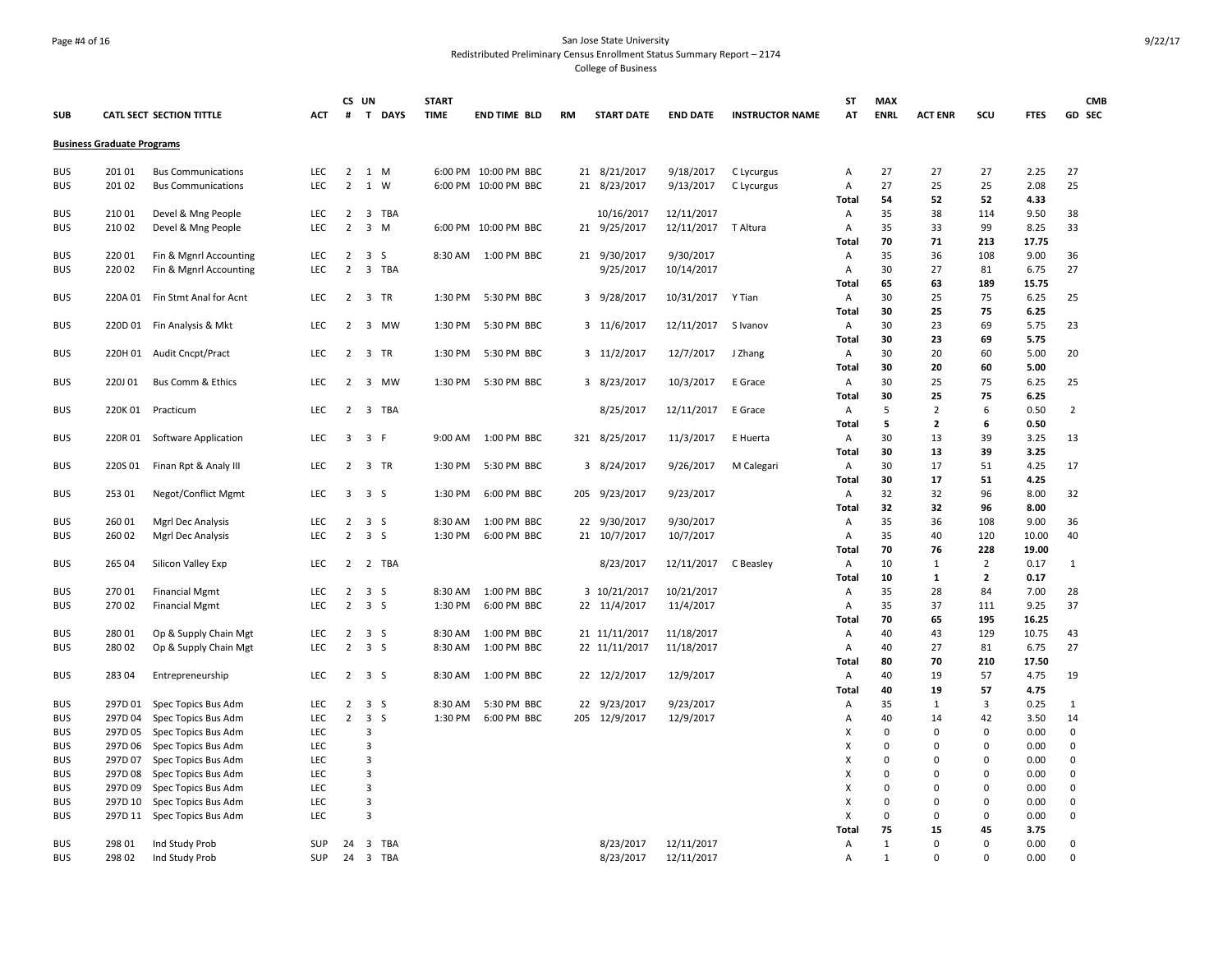## Page #5 of 16 San Jose State University Redistributed Preliminary Census Enrollment Status Summary Report – 2174 College of Business

|            |         |                                 |            | CS UN |             | <b>START</b> |                     |    |                   |                 |                                         | <b>ST</b>    | <b>MAX</b>  |                |              |             | <b>CMB</b>    |
|------------|---------|---------------------------------|------------|-------|-------------|--------------|---------------------|----|-------------------|-----------------|-----------------------------------------|--------------|-------------|----------------|--------------|-------------|---------------|
| <b>SUB</b> |         | <b>CATL SECT SECTION TITTLE</b> | <b>ACT</b> |       | <b>DAYS</b> | TIME         | <b>END TIME BLD</b> | RM | <b>START DATE</b> | <b>END DATE</b> | <b>INSTRUCTOR NAME</b>                  | AT           | <b>ENRL</b> | <b>ACT ENR</b> | SCU          | <b>FTES</b> | <b>GD SEC</b> |
| <b>BUS</b> | 298 03  | Ind Study Prob                  | <b>SUP</b> |       | 24 1 TBA    |              |                     |    | 8/23/2017         | 12/11/2017      |                                         | A            |             |                | $\mathbf{0}$ | 0.00        | $\mathbf 0$   |
| <b>BUS</b> | 298 10  | Ind Study Prob                  | <b>SUP</b> |       | 24 3 TBA    |              |                     |    | 8/21/2017         | 10/14/2017      | <b>B Campsey</b>                        | A            | 10          | 3              | 9            | 0.75        |               |
|            |         |                                 |            |       |             |              |                     |    |                   |                 |                                         | Total        | 14          | 3              | 9            | 0.75        |               |
| <b>BUS</b> | 298C 01 | CMBA Internship                 | SUP        |       | 48 3 TBA    |              |                     |    | 8/23/2017         | 12/11/2017      | <b>B</b> Campsey                        | A            |             |                | 21           | 1.75        |               |
|            |         |                                 |            |       |             |              |                     |    |                   |                 |                                         | Total        |             |                | 21           | 1.75        |               |
| <b>BUS</b> | 298101  | Applied Bus Intern              | SUP        | 48    | TBA         |              |                     |    | 8/23/2017         | 12/11/2017      | <b>B</b> Campsey                        | A            |             |                |              | 0.08        |               |
|            |         |                                 |            |       |             |              |                     |    |                   |                 |                                         | <b>Total</b> |             |                |              | 0.08        |               |
|            |         |                                 |            |       |             |              |                     |    |                   |                 | <b>Business Graduate Programs Total</b> |              | 775         | 600            | 1693         | 141.08      |               |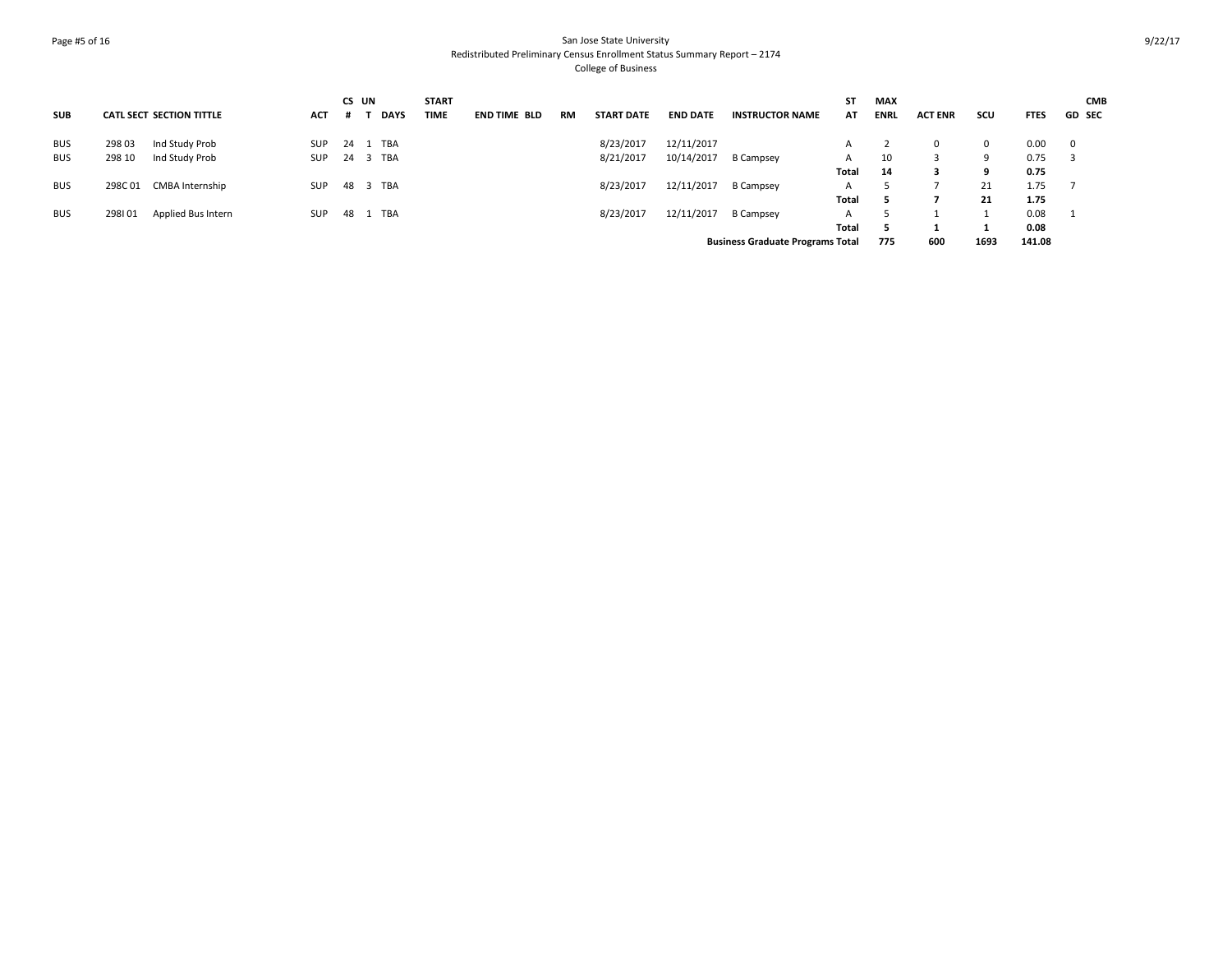### Page #6 of 16 San Jose State University Redistributed Preliminary Census Enrollment Status Summary Report – 2174 College of Business

| <b>SUB</b>       |         | <b>CATL SECT SECTION TITTLE</b> | <b>ACT</b> | #              | CS UN<br>$\mathbf{T}$<br><b>DAYS</b> | <b>START</b><br><b>TIME</b> | <b>END TIME BLD</b>   | <b>RM</b> | <b>START DATE</b> | <b>END DATE</b> | <b>INSTRUCTOR NAME</b> | ST<br>AT       | <b>MAX</b><br><b>ENRL</b> | <b>ACT ENR</b> | scu         | <b>FTES</b> | <b>CMB</b><br><b>GD SEC</b> |
|------------------|---------|---------------------------------|------------|----------------|--------------------------------------|-----------------------------|-----------------------|-----------|-------------------|-----------------|------------------------|----------------|---------------------------|----------------|-------------|-------------|-----------------------------|
| <b>Marketing</b> |         |                                 |            |                |                                      |                             |                       |           |                   |                 |                        |                |                           |                |             |             |                             |
|                  |         |                                 |            |                |                                      |                             |                       |           |                   |                 |                        |                |                           |                |             |             |                             |
| BUS2             | 90 01   | <b>Bus Statistics</b>           | SEM        |                | 3                                    |                             |                       |           |                   |                 |                        | X              | 0                         | 0              | 0           | 0.00        | $\mathbf 0$                 |
| BUS2             | 90 02   | <b>Bus Statistics</b>           | SEM        | $\overline{4}$ | $\overline{3}$<br>MW                 |                             | 9:00 AM 10:15 AM BBC  | 224       | 8/23/2017         | 12/11/2017      | A Kalinowski           | A              | 45                        | 57             | 171         | 11.40       | $\mathbf 0$                 |
| BUS2             | 90 03   | <b>Bus Statistics</b>           | SEM        | 4              | 3<br><b>MW</b>                       | 12:00 PM                    | 1:15 PM BBC           | 105       | 8/23/2017         | 12/11/2017      | D McFeely              | Α              | 45                        | 48             | 144         | 9.60        | $\mathbf 0$                 |
| BUS2             | 90 04   | <b>Bus Statistics</b>           | <b>SEM</b> | $\overline{4}$ | 3<br><b>TR</b>                       |                             | 10:30 AM 11:45 AM BBC | 105       | 8/23/2017         | 12/11/2017      | S Tian                 | Α              | 45                        | 43             | 129         | 8.60        | $\Omega$                    |
| BUS2             | 90 05   | <b>Bus Statistics</b>           | SEM        | $\overline{4}$ | 3 TR                                 | 3:00 PM                     | 4:15 PM BBC           | 324       | 8/23/2017         | 12/11/2017      | S Tian                 | A              | 45                        | 41             | 123         | 8.20        | $\Omega$                    |
| BUS2             | 90 06   | <b>Bus Statistics</b>           | SEM        |                | 3                                    |                             |                       |           |                   |                 |                        | X              | $\Omega$                  | $\Omega$       | $\mathbf 0$ | 0.00        | $\Omega$                    |
| BUS2             | 90 07   | <b>Bus Statistics</b>           | SEM        | $\overline{4}$ | 3<br>W                               | 6:00 PM                     | 8:45 PM BBC           | 324       | 8/23/2017         | 12/11/2017      | J Johnson              | $\overline{A}$ | 45                        | 47             | 141         | 9.40        | $\Omega$                    |
| BUS2             | 90 80   | <b>Bus Statistics</b>           | SEM        | 4              | 3 TBA                                |                             |                       |           | 8/23/2017         | 12/11/2017      | S Silver               | $\overline{A}$ | 45                        | 42             | 126         | 8.40        | $\Omega$                    |
| BUS2             | 90 81   | <b>Bus Statistics</b>           | <b>SEM</b> | $\overline{4}$ | 3 TBA                                |                             |                       |           | 8/23/2017         | 12/11/2017      | S Silver               | A              | 45                        | 42             | 126         | 8.40        | $\Omega$                    |
|                  |         |                                 |            |                |                                      |                             |                       |           |                   |                 |                        | Total          | 315                       | 320            | 960         | 64.00       |                             |
| BUS2             | 130 01  | Intro to Marketing              | LEC        | $\overline{2}$ | 3<br>MW                              | 1:30 PM                     | 2:45 PM BBC           | 320       | 8/23/2017         | 12/11/2017      | S Onkvisit             | A              | 25                        | 50             | 150         | 10.00       | $\mathbf 0$                 |
| BUS2             | 13002   | Intro to Marketing              | <b>LEC</b> | 2              | 3<br><b>MW</b>                       | 1:30 PM                     | 2:45 PM BBC           | 224       | 8/23/2017         | 12/11/2017      | G Castro               | A              | 25                        | 48             | 144         | 9.60        | $\Omega$                    |
| BUS2             | 13003   | Intro to Marketing              | LEC        | $\overline{2}$ | 3<br>MW                              | 3:00 PM                     | 4:15 PM BBC           | 224       | 8/23/2017         | 12/11/2017      | G Castro               | $\overline{A}$ | 25                        | 47             | 141         | 9.40        | $\mathsf 0$                 |
| BUS2             | 13004   | Intro to Marketing              | <b>LEC</b> | $\overline{2}$ | $\overline{3}$<br><b>MW</b>          | 3:00 PM                     | 4:15 PM BBC           | 320       | 8/23/2017         | 12/11/2017      | S Onkvisit             | A              | 25                        | 43             | 129         | 8.60        | $\Omega$                    |
| BUS2             | 130 05  | Intro to Marketing              | <b>LEC</b> | $\overline{2}$ | 3<br><b>TR</b>                       |                             | 9:00 AM 10:15 AM BBC  | 224       | 8/23/2017         | 12/11/2017      | T Louie                | $\overline{A}$ | 25                        | 39             | 117         | 7.80        | $\mathbf 0$                 |
| BUS2             | 130 06  | Intro to Marketing              | LEC        | $\overline{2}$ | 3<br>TR                              | 10:30 AM                    | 11:45 AM BBC          | 204       | 8/23/2017         | 12/11/2017      | T Louie                | $\overline{A}$ | 80                        | 106            | 318         | 21.20       | $\Omega$                    |
| BUS2             | 130 07  | Intro to Marketing              | <b>LEC</b> | 2              | 3<br><b>TR</b>                       | 1:30 PM                     | 2:45 PM BBC           | 204       | 8/23/2017         | 12/11/2017      | R Murray               | Α              | 80                        | 122            | 366         | 24.40       | $\Omega$                    |
| BUS <sub>2</sub> | 13008   | Intro to Marketing              | LEC        | $\overline{2}$ | 3 TR                                 | 3:00 PM                     | 4:15 PM BBC           | 105       | 8/23/2017         | 12/11/2017      | R Murray               | $\overline{A}$ | 34                        | 48             | 144         | 9.60        | $\mathbf 0$                 |
| BUS2             | 13009   | Intro to Marketing              | <b>LEC</b> | $\overline{2}$ | $\overline{\mathbf{3}}$<br><b>TR</b> | 3:00 PM                     | 4:15 PM BBC           |           | 22 8/23/2017      | 12/11/2017      | R Sessions             | A              | 31                        | 49             | 147         | 9.80        | $\Omega$                    |
| BUS2             | 130 10  | Intro to Marketing              | LEC        | 2              | 3<br><b>TR</b>                       | 4:30 PM                     | 5:45 PM BBC           | 324       | 8/23/2017         | 12/11/2017      | <b>B</b> Boveda        | Α              | 36                        | 40             | 120         | 8.00        | $\Omega$                    |
| BUS2             | 130 11  | Intro to Marketing              | LEC        | $\overline{2}$ | 3<br>$\mathsf{R}$                    | 6:00 PM                     | 8:45 PM BBC           | 204       | 8/23/2017         | 12/11/2017      | <b>B</b> Boveda        | Α              | 113                       | 110            | 330         | 22.00       | $\mathbf 0$                 |
| BUS2             | 130 80  | Intro to Marketing              | <b>LEC</b> | $\overline{2}$ | 3<br>TBA                             |                             |                       |           | 8/23/2017         | 12/11/2017      | M Easter               | A              | 34                        | 39             | 117         | 7.80        | $\Omega$                    |
| BUS2             | 13081   | Intro to Marketing              | <b>LEC</b> | $\overline{2}$ | 3<br><b>TBA</b>                      |                             |                       |           | 8/23/2017         | 12/11/2017      | M Easter               | A              | 41                        | 43             | 129         | 8.60        | $\Omega$                    |
| BUS2             | 13082   | Intro to Marketing              | <b>LEC</b> | $\overline{2}$ | 3<br>TBA                             |                             |                       |           | 8/23/2017         | 12/11/2017      | M Easter               | Α              | 41                        | 39             | 117         | 7.80        | 0                           |
| BUS2             | 13083   | Intro to Marketing              | LEC        | $\overline{2}$ | 3 TBA                                |                             |                       |           | 8/23/2017         | 12/11/2017      | H Combs                | A              | 41                        | 33             | 99          | 6.60        | $\Omega$                    |
| BUS2             | 130 84  | Intro to Marketing              | LEC        | 2              | 3<br><b>TBA</b>                      |                             |                       |           | 8/23/2017         | 12/11/2017      | H Combs                | Α              | 40                        | 33             | 99          | 6.60        | $\mathbf 0$                 |
| BUS2             | 13085   | Intro to Marketing              | <b>LEC</b> | 2              | 3<br>TBA                             |                             |                       |           | 8/23/2017         | 12/11/2017      | H Combs                | $\overline{A}$ | 41                        | 36             | 108         | 7.20        | $\Omega$                    |
| BUS <sub>2</sub> | 13086   | Intro to Marketing              | <b>LEC</b> | $\overline{2}$ | 3<br><b>TBA</b>                      |                             |                       |           | 8/23/2017         | 12/11/2017      | M Rajan                | $\overline{A}$ | 32                        | 44             | 132         | 8.80        | $\Omega$                    |
| BUS2             | 13087   | Intro to Marketing              | <b>LEC</b> | $\overline{2}$ | 3<br>TBA                             |                             |                       |           | 8/23/2017         | 12/11/2017      | M Rajan                | Α              | 38                        | 48             | 144         | 9.60        | $\Omega$                    |
| BUS2             | 13088   | Intro to Marketing              | LEC        | $\overline{2}$ | 3<br>TBA                             |                             |                       |           | 8/23/2017         | 12/11/2017      | M Merz                 | $\overline{A}$ | 25                        | 41             | 123         | 8.20        | $\mathbf 0$                 |
| BUS2             | 13089   | Intro to Marketing              | LEC        | $\overline{2}$ | 3<br>TBA                             |                             |                       |           | 8/23/2017         | 12/11/2017      | M Merz                 | A              | 36                        | 40             | 120         | 8.00        | $\mathbf 0$                 |
| BUS2             | 130 90  | Intro to Marketing              | LEC        | $\overline{2}$ | 3<br><b>TBA</b>                      |                             |                       |           | 8/23/2017         | 12/11/2017      | M Merz                 | Α              | 33                        | 40             | 120         | 8.00        | $\mathbf 0$                 |
| BUS2             | 130 91  | Intro to Marketing              | <b>LEC</b> | $\overline{2}$ | 3 TBA                                |                             |                       |           | 8/23/2017         | 12/11/2017      | M Merz                 | Α              | 45                        | 43             | 129         | 8.60        | $\Omega$                    |
|                  |         |                                 |            |                |                                      |                             |                       |           |                   |                 |                        | <b>Total</b>   | 946                       | 1181           | 3543        | 236.20      |                             |
| BUS2             | 131A 01 | Bus-to-Bus Mktg                 | LEC        | 2              | 3 TR                                 |                             | 9:00 AM 10:15 AM BBC  |           | 22 8/23/2017      | 12/11/2017      | R Vitale               | Α              | 45                        | 34             | 102         | 6.80        | $\mathbf 0$                 |
|                  |         |                                 |            |                |                                      |                             |                       |           |                   |                 |                        | <b>Total</b>   | 45                        | 34             | 102         | 6.80        |                             |
| BUS2             | 131D 01 | Mkt in New Ventures             | LEC        | 1              | 3<br><b>MW</b>                       |                             | 9:00 AM 10:15 AM BBC  |           | 22 8/23/2017      | 12/11/2017      | D McFeely              | Α              | 40                        | 40             | 120         | 8.00        | 0                           |
| BUS2             | 131D 02 | Mkt in New Ventures             | <b>LEC</b> |                | 3                                    |                             |                       |           |                   |                 |                        | X              | $\mathbf 0$               | $\Omega$       | 0           | 0.00        | $\mathbf 0$                 |
| BUS2             | 131D03  | Mkt in New Ventures             | <b>LEC</b> | 1              | 3 W                                  | 6:00 PM                     | 8:45 PM BBC           |           | 326 8/23/2017     | 12/11/2017      | S Lilienthal           | Α              | 45                        | 46             | 138         | 9.20        | $\Omega$                    |
|                  |         |                                 |            |                |                                      |                             |                       |           |                   |                 |                        | Total          | 85                        | 86             | 258         | 17.20       |                             |
| BUS2             | 133A 01 | <b>Interntl Marketing</b>       | SEM        | 4              | 3<br>MW                              |                             | 10:30 AM 11:45 AM BBC | 320       | 8/23/2017         | 12/11/2017      | S Onkvisit             | Α              | 45                        | 36             | 108         | 7.20        | $\Omega$                    |
| BUS2             | 133A 02 | <b>Interntl Marketing</b>       | SEM        | $\overline{4}$ | 3<br><b>MW</b>                       | 12:00 PM                    | 1:15 PM BBC           | 320       | 8/23/2017         | 12/11/2017      | S Onkvisit             | Α              | 45                        | 31             | 93          | 6.20        | $\mathbf 0$                 |
| BUS2             | 133A 03 | Interntl Marketing              | <b>SEM</b> | 4              | 3<br>TR                              | 1:30 PM                     | 2:45 PM BBC           | 22        | 8/23/2017         | 12/11/2017      | J Fadiman              | Α              | 45                        | 48             | 144         | 9.60        | $\Omega$                    |
|                  |         |                                 |            |                |                                      |                             |                       |           |                   |                 |                        | <b>Total</b>   | 135                       | 115            | 345         | 23.00       |                             |
| BUS2             | 133C 01 | Int Mktg: Dev Nat               | LEC        | $\overline{2}$ | 3 W                                  | 6:00 PM                     | 8:45 PM BBC           |           | 105 8/23/2017     | 12/11/2017      | J Fadiman              | Α              | 45                        | 42             | 126         | 8.40        | $\mathbf 0$                 |
|                  |         |                                 |            |                |                                      |                             |                       |           |                   |                 |                        | Total          | 45                        | 42             | 126         | 8.40        |                             |
| BUS2             | 134A 01 | Consumer Behavior               | SEM        | 4              | 3 TR                                 |                             | 10:30 AM 11:45 AM BBC | 324       | 8/23/2017         | 12/11/2017      | J Zhang                | Α              | 40                        | 43             | 129         | 8.60        | $\mathbf 0$                 |
| BUS <sub>2</sub> | 134A 02 | <b>Consumer Behavior</b>        | <b>SEM</b> | 4              | 3 TR                                 | 12:00 PM                    | 1:15 PM BBC           | 324       | 8/23/2017         | 12/11/2017      | J Zhang                | $\overline{A}$ | 40                        | 44             | 132         | 8.80        | $\Omega$                    |
| BUS2             | 134A 80 | Consumer Behavior               | <b>SEM</b> | $\overline{4}$ | 3 TBA                                |                             |                       |           | 8/23/2017         | 12/11/2017      | M Merz                 | A              | 40                        | 41             | 123         | 8.20        | $\Omega$                    |
| BUS2             | 134A 81 | <b>Consumer Behavior</b>        | SEM        | $\overline{4}$ | 3 TBA                                |                             |                       |           | 8/23/2017         | 12/11/2017      | M Merz                 | A              | 40                        | 44             | 132         | 8.80        | $\Omega$                    |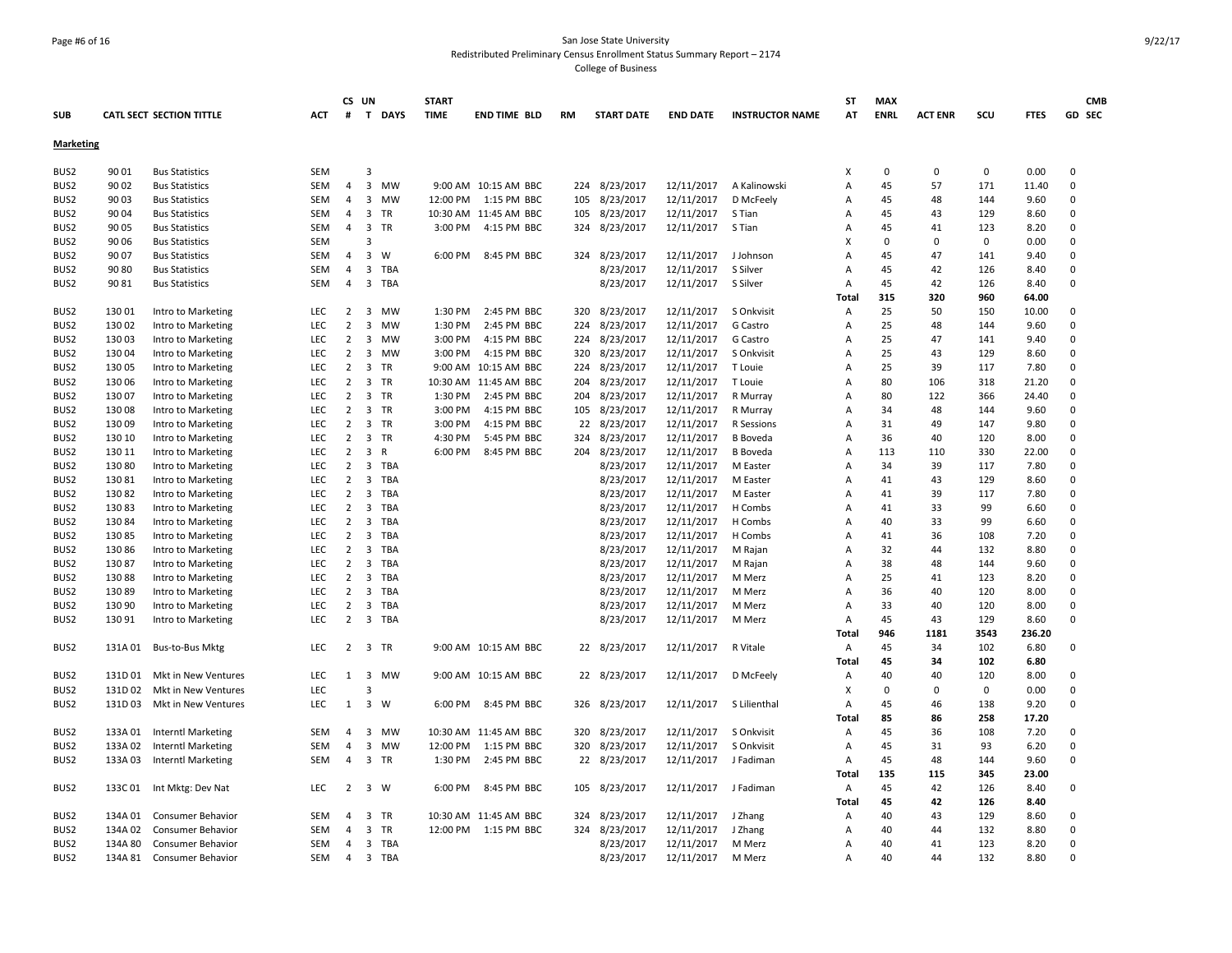## Page #7 of 16 San Jose State University Redistributed Preliminary Census Enrollment Status Summary Report – 2174 College of Business

| <b>CATL SECT SECTION TITTLE</b><br>#<br>$\mathsf{T}$<br><b>DAYS</b><br><b>TIME</b><br><b>END TIME BLD</b><br><b>START DATE</b><br><b>END DATE</b><br><b>INSTRUCTOR NAME</b><br>AT<br><b>ENRL</b><br><b>ACT ENR</b><br>scu<br><b>FTES</b><br>GD SEC<br><b>ACT</b><br><b>RM</b><br>172<br>34.40<br><b>Total</b><br>160<br>516<br>8/23/2017<br>SEM<br>3 MW<br>9:00 AM 10:15 AM BBC<br>12/11/2017<br>40<br>42<br>126<br>8.40<br>$\mathbf 0$<br>BUS2<br>134B 01<br><b>Marketing Com</b><br>4<br>320<br>B Makani<br>Α<br>$\mathbf 0$<br>BUS <sub>2</sub><br>134B 02<br><b>Marketing Com</b><br><b>SEM</b><br>$\overline{4}$<br>3<br><b>MW</b><br>10:30 AM 11:45 AM BBC<br>22<br>8/23/2017<br>12/11/2017<br>G Castro<br>$\overline{A}$<br>40<br>48<br>144<br>9.60<br><b>SEM</b><br>3 TR<br>12:00 PM<br>1:15 PM BBC<br>8/23/2017<br>12/11/2017<br>R Vitale<br>40<br>43<br>129<br>8.60<br>$\mathbf 0$<br>BUS2<br>134B03<br><b>Marketing Com</b><br>4<br>105<br>A<br>3 TR<br><b>SEM</b><br>4<br>2:45 PM BBC<br>8/23/2017<br>12/11/2017<br>$\overline{A}$<br>40<br>35<br>105<br>7.00<br>$\mathbf 0$<br>BUS2<br>134B 04<br><b>Marketing Com</b><br>1:30 PM<br>105<br>R Vitale<br>504<br><b>Total</b><br>160<br>168<br>33.60<br>134C 01<br>SMM<br>LEC<br>MW<br>10:30 AM 11:45 AM BBC<br>8/23/2017<br>12/11/2017<br>H Lee<br>45<br>42<br>126<br>8.40<br>0<br>2<br>3<br>224<br>Α<br>$\overline{2}$<br>134C02<br><b>SMM</b><br>LEC<br>3<br><b>MW</b><br>12:00 PM<br>1:15 PM BBC<br>224<br>8/23/2017<br>12/11/2017<br>H Lee<br>$\overline{A}$<br>45<br>44<br>132<br>8.80<br>$\Omega$<br>90<br>86<br>258<br>17.20<br>Total<br>135 01<br>3 <sub>1</sub><br>8:45 PM BBC<br>8/23/2017<br>12/11/2017<br>45<br>48<br>144<br>9.60<br>$\Omega$<br>Sales Management<br><b>SEM</b><br>$\overline{4}$<br>6:00 PM<br>324<br><b>B</b> Boveda<br>Α<br><b>Total</b><br>45<br>48<br>144<br>9.60<br>8/23/2017<br>12/11/2017<br>45<br>132<br>8.80<br>$\mathbf 0$<br>13601<br><b>Product Development</b><br>SEM<br>4<br>3<br>MW<br>10:30 AM 11:45 AM BBC<br>324<br>V Agarwal<br>Α<br>44<br><b>Total</b><br>45<br>44<br>132<br>8.80<br>BUS2<br>137A 80<br>Soft Skills<br>LEC<br>3<br><b>TBA</b><br>8/23/2017<br>12/11/2017<br>45<br>45<br>135<br>9.00<br>$\mathsf 0$<br>$\overline{2}$<br>J Bechkoff<br>Α<br>$\overline{2}$<br>$\mathbf 0$<br>LEC<br>3<br>TBA<br>8/23/2017<br>Α<br>45<br>135<br>9.00<br>137A 81<br>Soft Skills<br>12/11/2017<br>J Bechkoff<br>45<br>90<br>270<br><b>Total</b><br>90<br>18.00<br>BUS2<br>137H 01<br>LEC<br>$\overline{2}$<br>$\overline{3}$<br>8:45 PM BBC<br>8/23/2017<br>12/11/2017<br>R Vitale<br>45<br>21<br>63<br>4.20<br>$\mathsf 0$<br>Mkt Honors Practicum<br>M<br>6:00 PM<br>224<br>Α<br><b>Total</b><br>45<br>21<br>63<br>4.20<br>LEC<br>$\Omega$<br>0<br>$\mathbf 0$<br>0.00<br>$\mathbf 0$<br>BUS2<br>137S 80<br><b>Mkt Special Topics</b><br>Χ<br>з<br>$\overline{2}$<br>LEC<br>3<br><b>TBA</b><br>8/23/2017<br>45<br>9.40<br>$\mathbf 0$<br>BUS <sub>2</sub><br>137S 81<br><b>Mkt Special Topics</b><br>12/11/2017<br>M Merz<br>Α<br>47<br>141<br>47<br>141<br><b>Total</b><br>45<br>9.40<br>8/23/2017<br>13801<br>SEM<br>3 TR<br>9:00 AM 10:15 AM BBC<br>12/11/2017<br>K Gehrt<br>40<br>35<br>105<br>7.05<br>BUS2<br><b>Mktg Research</b><br>$\overline{4}$<br>324<br>Α<br>1<br>8/23/2017<br>13802<br><b>SEM</b><br>$\overline{4}$<br>3<br><b>TR</b><br>10:30 AM 11:45 AM BBC<br>224<br>12/11/2017<br>K Gehrt<br>$\overline{A}$<br>40<br>44<br>132<br>8.80<br>$\Omega$<br>BUS2<br><b>Mktg Research</b><br>13803<br>SEM<br>$\overline{4}$<br>3<br>W<br>3:00 PM<br>8/23/2017<br>12/11/2017<br>40<br>42<br>126<br>8.40<br>$\mathsf 0$<br>BUS2<br><b>Mktg Research</b><br>5:45 PM BBC<br>324<br>R Sibley<br>A<br><b>SEM</b><br>X<br>$\Omega$<br>$\Omega$<br>$\mathbf 0$<br>0.00<br>$\mathbf 0$<br>BUS2<br>13804<br><b>Mktg Research</b><br>BUS2<br>13880<br><b>SEM</b><br>$\overline{4}$<br>3 TBA<br>8/23/2017<br>12/11/2017<br>J Bechkoff<br>$\overline{A}$<br>40<br>39<br>117<br>7.80<br>$\Omega$<br>Mktg Research<br>160<br>480<br>32.05<br>Total<br>160<br>139 01<br><b>SEM</b><br>$\overline{4}$<br>3<br><b>TR</b><br>12:00 PM<br>1:15 PM BBC<br>8/23/2017<br>12/11/2017<br>K Gehrt<br>40<br>26<br>78<br>5.20<br>$\Omega$<br>BUS <sub>2</sub><br><b>Marketing Manage</b><br>224<br>$\overline{A}$<br>139 02<br><b>SEM</b><br>$\overline{4}$<br>3<br>3:00 PM<br>5:45 PM BBC<br>224<br>8/23/2017<br>R Sibley<br>A<br>40<br>40<br>120<br>8.00<br>$\mathbf 0$<br>BUS2<br><b>Marketing Manage</b><br>$\mathsf{T}$<br>12/11/2017<br><b>SEM</b><br>4<br>3 <sub>T</sub><br>8/23/2017<br>12/11/2017<br>40<br>40<br>120<br>8.00<br>$\Omega$<br>BUS2<br>13903<br><b>Marketing Manage</b><br>6:00 PM<br>8:45 PM BBC<br>224<br>R Sibley<br>Α<br><b>Total</b><br>120<br>106<br>318<br>21.20<br>SUP<br>36 3 TBA<br>8/23/2017<br>12/11/2017<br>$\Omega$<br>0<br>$\Omega$<br>0.00<br>$\mathbf 0$<br>BUS2<br>180F01<br>Indiv Study Mktg<br>Α<br>180F02<br>Indiv Study Mktg<br>SUP<br>36<br>1<br><b>TBA</b><br>8/23/2017<br>12/11/2017<br>J Giglierano<br>Α<br>$\Omega$<br>0.00<br>$\Omega$<br>BUS2<br>10<br>$\Omega$<br>180F03<br>SUP<br>1 TBA<br>8/23/2017<br>12/11/2017<br>0.00<br>$\Omega$<br>BUS2<br>Indiv Study Mktg<br>36<br>J Giglierano<br>Α<br>10<br>$\Omega$<br>$\Omega$<br>36<br>1 TBA<br>8/23/2017<br>Α<br>$\Omega$<br>0.00<br>$\Omega$<br>BUS2<br>180F04<br>Indiv Study Mktg<br>SUP<br>12/11/2017<br>J Giglierano<br>10<br>$\Omega$<br>36 2 TBA<br>BUS <sub>2</sub><br>180F05<br>Indiv Study Mktg<br>SUP<br>8/23/2017<br>12/11/2017<br>J Giglierano<br>Α<br>10<br>$\Omega$<br>$\Omega$<br>0.00<br>$\Omega$<br>180F 06<br>SUP<br><b>TBA</b><br>8/23/2017<br>12/11/2017<br>0.00<br>$\mathbf 0$<br>BUS2<br>Indiv Study Mktg<br>36<br>$\overline{2}$<br>J Giglierano<br>Α<br>10<br>0<br>$\Omega$<br>180F 07<br>SUP<br>36<br>2 TBA<br>8/23/2017<br>12/11/2017<br>Α<br>$\Omega$<br>0.00<br>$\Omega$<br>BUS <sub>2</sub><br>Indiv Study Mktg<br>J Giglierano<br>10<br>$\Omega$<br>180F08<br>SUP<br>36<br>3 TBA<br>8/23/2017<br>12/11/2017<br>3<br>0.20<br>$\Omega$<br>BUS2<br>Indiv Study Mktg<br>J Giglierano<br>A<br>10<br>$\mathbf{1}$<br>36<br>8/23/2017<br>12/11/2017<br>0.00<br>$\Omega$<br>BUS2<br>180F 09<br>Indiv Study Mktg<br><b>SUP</b><br>3<br>TBA<br>J Giglierano<br>Α<br>10<br>$\Omega$<br>$\Omega$<br>BUS <sub>2</sub><br>180F 10<br>Indiv Study Mktg<br>SUP<br>36 3 TBA<br>8/23/2017<br>12/11/2017<br>J Giglierano<br>Α<br>10<br>3<br>0.20<br>$\Omega$<br>$\mathbf{1}$<br>$\overline{2}$<br>6<br>90<br>0.40<br>Total<br>190 01<br><b>SEM</b><br>3<br><b>MW</b><br>9:00 AM 10:15 AM BBC<br>8/23/2017<br>12/11/2017<br>O Yu<br>45<br>47<br>141<br>9.40<br>$\Omega$<br>BUS2<br><b>Quant Bus Analysis</b><br>$\overline{4}$<br>105<br>A<br>190 02<br>SEM<br><b>MW</b><br>8/23/2017<br>45<br>135<br>9.00<br>$\Omega$<br>BUS2<br><b>Quant Bus Analysis</b><br>4<br>3<br>10:30 AM 11:45 AM BBC<br>105<br>12/11/2017<br>O Yu<br>Α<br>45<br>138<br>$\Omega$<br>BUS2<br>19003<br><b>Quant Bus Analysis</b><br><b>SEM</b><br>$\overline{4}$<br>3<br>MW<br>12:00 PM<br>1:15 PM BBC<br>324<br>8/23/2017<br>12/11/2017<br>A Kalinowski<br>$\overline{A}$<br>45<br>46<br>9.20<br>9.00<br>19004<br>Quant Bus Analysis<br><b>SEM</b><br>$\overline{4}$<br>3<br><b>MW</b><br>1:30 PM<br>2:45 PM BBC<br>324<br>8/23/2017<br>12/11/2017<br>A Kalinowski<br>$\overline{A}$<br>45<br>45<br>135<br>$\Omega$<br>190 05<br>SEM<br>$\overline{4}$<br>$\overline{3}$<br>1:30 PM<br>2:45 PM BBC<br>22 8/23/2017<br>12/11/2017<br>O Yu<br>138<br>9.20<br>$\mathbf 0$<br><b>Quant Bus Analysis</b><br>MW<br>$\overline{A}$<br>45<br>46<br>190 06<br><b>SEM</b><br>X<br>$\Omega$<br>$\Omega$<br>$\Omega$<br>0.00<br>$\Omega$<br><b>Quant Bus Analysis</b><br>3<br>X<br>0.00<br>$\mathbf 0$<br>190 07<br><b>SEM</b><br>$\mathbf{a}$<br>$\Omega$<br>$\Omega$<br>0<br><b>Quant Bus Analysis</b><br>3<br>8/23/2017<br>45<br>$\Omega$<br>190 08<br><b>Quant Bus Analysis</b><br><b>SEM</b><br>$\overline{4}$<br>TR<br>9:00 AM 10:15 AM BBC<br>105<br>12/11/2017<br>Y Ahuja<br>$\overline{A}$<br>45<br>135<br>9.00<br>190 09<br><b>SEM</b><br>$\overline{a}$<br>3 TR<br>12:00 PM<br>1:15 PM BBC<br>204<br>8/23/2017<br>12/11/2017<br>Y Ahuja<br>$\overline{A}$<br>119<br>114<br>342<br>22.80<br>$\Omega$<br><b>Quant Bus Analysis</b><br>$\mathbf 0$<br>190 10<br><b>SEM</b><br>3 MW<br>301 8/23/2017<br>12/11/2017<br>A<br>45<br>44<br>132<br>8.80<br>$\overline{4}$<br>3:00 PM<br>4:15 PM BBC<br>M Klein<br><b>Quant Bus Analysis</b> |                  |  |  | CS UN | <b>START</b> |  |  | <b>ST</b> | <b>MAX</b> |  |  | <b>CMB</b> |
|-------------------------------------------------------------------------------------------------------------------------------------------------------------------------------------------------------------------------------------------------------------------------------------------------------------------------------------------------------------------------------------------------------------------------------------------------------------------------------------------------------------------------------------------------------------------------------------------------------------------------------------------------------------------------------------------------------------------------------------------------------------------------------------------------------------------------------------------------------------------------------------------------------------------------------------------------------------------------------------------------------------------------------------------------------------------------------------------------------------------------------------------------------------------------------------------------------------------------------------------------------------------------------------------------------------------------------------------------------------------------------------------------------------------------------------------------------------------------------------------------------------------------------------------------------------------------------------------------------------------------------------------------------------------------------------------------------------------------------------------------------------------------------------------------------------------------------------------------------------------------------------------------------------------------------------------------------------------------------------------------------------------------------------------------------------------------------------------------------------------------------------------------------------------------------------------------------------------------------------------------------------------------------------------------------------------------------------------------------------------------------------------------------------------------------------------------------------------------------------------------------------------------------------------------------------------------------------------------------------------------------------------------------------------------------------------------------------------------------------------------------------------------------------------------------------------------------------------------------------------------------------------------------------------------------------------------------------------------------------------------------------------------------------------------------------------------------------------------------------------------------------------------------------------------------------------------------------------------------------------------------------------------------------------------------------------------------------------------------------------------------------------------------------------------------------------------------------------------------------------------------------------------------------------------------------------------------------------------------------------------------------------------------------------------------------------------------------------------------------------------------------------------------------------------------------------------------------------------------------------------------------------------------------------------------------------------------------------------------------------------------------------------------------------------------------------------------------------------------------------------------------------------------------------------------------------------------------------------------------------------------------------------------------------------------------------------------------------------------------------------------------------------------------------------------------------------------------------------------------------------------------------------------------------------------------------------------------------------------------------------------------------------------------------------------------------------------------------------------------------------------------------------------------------------------------------------------------------------------------------------------------------------------------------------------------------------------------------------------------------------------------------------------------------------------------------------------------------------------------------------------------------------------------------------------------------------------------------------------------------------------------------------------------------------------------------------------------------------------------------------------------------------------------------------------------------------------------------------------------------------------------------------------------------------------------------------------------------------------------------------------------------------------------------------------------------------------------------------------------------------------------------------------------------------------------------------------------------------------------------------------------------------------------------------------------------------------------------------------------------------------------------------------------------------------------------------------------------------------------------------------------------------------------------------------------------------------------------------------------------------------------------------------------------------------------------------------------------------------------------------------------------------------------------------------------------------------------------------------------------------------------------------------------------------------------------------------------------------------------------------------------------------------------------------------------------------------------------------------------------------------------------------------------------------------------------------------------------------------------------------------------------------------------------------------------------------------------------------------------------------------------------------------------------------------------------------------------------------------------------------------------------------------------------------------------------------------------------------------------------------------------------------------------------------------------------------------------------------------------------------------------------------------------------------------------------------------------------------------------------------------------------------------------------------------------------------------------------------------------------------------------------------------------------------------------------------------------------------------------------------------------------------------------------------------------------------------------------------------------------------------------------------------------------------------------------------------------------------------------------------------------------------------------------------------------------------------------------------------------------------------------------------------------------------------------------------------------------------------------------------------------------------------------------------------------------------------------------------------------------------------------------------------------------------------------------------------------------------------------------------------------------|------------------|--|--|-------|--------------|--|--|-----------|------------|--|--|------------|
|                                                                                                                                                                                                                                                                                                                                                                                                                                                                                                                                                                                                                                                                                                                                                                                                                                                                                                                                                                                                                                                                                                                                                                                                                                                                                                                                                                                                                                                                                                                                                                                                                                                                                                                                                                                                                                                                                                                                                                                                                                                                                                                                                                                                                                                                                                                                                                                                                                                                                                                                                                                                                                                                                                                                                                                                                                                                                                                                                                                                                                                                                                                                                                                                                                                                                                                                                                                                                                                                                                                                                                                                                                                                                                                                                                                                                                                                                                                                                                                                                                                                                                                                                                                                                                                                                                                                                                                                                                                                                                                                                                                                                                                                                                                                                                                                                                                                                                                                                                                                                                                                                                                                                                                                                                                                                                                                                                                                                                                                                                                                                                                                                                                                                                                                                                                                                                                                                                                                                                                                                                                                                                                                                                                                                                                                                                                                                                                                                                                                                                                                                                                                                                                                                                                                                                                                                                                                                                                                                                                                                                                                                                                                                                                                                                                                                                                                                                                                                                                                                                                                                                                                                                                                                                                                                                                                                                                                                                                                                                                                                                                                                                                                                                                                                                                                                                                                                                                                                                                                                                                   | <b>SUB</b>       |  |  |       |              |  |  |           |            |  |  |            |
|                                                                                                                                                                                                                                                                                                                                                                                                                                                                                                                                                                                                                                                                                                                                                                                                                                                                                                                                                                                                                                                                                                                                                                                                                                                                                                                                                                                                                                                                                                                                                                                                                                                                                                                                                                                                                                                                                                                                                                                                                                                                                                                                                                                                                                                                                                                                                                                                                                                                                                                                                                                                                                                                                                                                                                                                                                                                                                                                                                                                                                                                                                                                                                                                                                                                                                                                                                                                                                                                                                                                                                                                                                                                                                                                                                                                                                                                                                                                                                                                                                                                                                                                                                                                                                                                                                                                                                                                                                                                                                                                                                                                                                                                                                                                                                                                                                                                                                                                                                                                                                                                                                                                                                                                                                                                                                                                                                                                                                                                                                                                                                                                                                                                                                                                                                                                                                                                                                                                                                                                                                                                                                                                                                                                                                                                                                                                                                                                                                                                                                                                                                                                                                                                                                                                                                                                                                                                                                                                                                                                                                                                                                                                                                                                                                                                                                                                                                                                                                                                                                                                                                                                                                                                                                                                                                                                                                                                                                                                                                                                                                                                                                                                                                                                                                                                                                                                                                                                                                                                                                                   |                  |  |  |       |              |  |  |           |            |  |  |            |
|                                                                                                                                                                                                                                                                                                                                                                                                                                                                                                                                                                                                                                                                                                                                                                                                                                                                                                                                                                                                                                                                                                                                                                                                                                                                                                                                                                                                                                                                                                                                                                                                                                                                                                                                                                                                                                                                                                                                                                                                                                                                                                                                                                                                                                                                                                                                                                                                                                                                                                                                                                                                                                                                                                                                                                                                                                                                                                                                                                                                                                                                                                                                                                                                                                                                                                                                                                                                                                                                                                                                                                                                                                                                                                                                                                                                                                                                                                                                                                                                                                                                                                                                                                                                                                                                                                                                                                                                                                                                                                                                                                                                                                                                                                                                                                                                                                                                                                                                                                                                                                                                                                                                                                                                                                                                                                                                                                                                                                                                                                                                                                                                                                                                                                                                                                                                                                                                                                                                                                                                                                                                                                                                                                                                                                                                                                                                                                                                                                                                                                                                                                                                                                                                                                                                                                                                                                                                                                                                                                                                                                                                                                                                                                                                                                                                                                                                                                                                                                                                                                                                                                                                                                                                                                                                                                                                                                                                                                                                                                                                                                                                                                                                                                                                                                                                                                                                                                                                                                                                                                                   |                  |  |  |       |              |  |  |           |            |  |  |            |
|                                                                                                                                                                                                                                                                                                                                                                                                                                                                                                                                                                                                                                                                                                                                                                                                                                                                                                                                                                                                                                                                                                                                                                                                                                                                                                                                                                                                                                                                                                                                                                                                                                                                                                                                                                                                                                                                                                                                                                                                                                                                                                                                                                                                                                                                                                                                                                                                                                                                                                                                                                                                                                                                                                                                                                                                                                                                                                                                                                                                                                                                                                                                                                                                                                                                                                                                                                                                                                                                                                                                                                                                                                                                                                                                                                                                                                                                                                                                                                                                                                                                                                                                                                                                                                                                                                                                                                                                                                                                                                                                                                                                                                                                                                                                                                                                                                                                                                                                                                                                                                                                                                                                                                                                                                                                                                                                                                                                                                                                                                                                                                                                                                                                                                                                                                                                                                                                                                                                                                                                                                                                                                                                                                                                                                                                                                                                                                                                                                                                                                                                                                                                                                                                                                                                                                                                                                                                                                                                                                                                                                                                                                                                                                                                                                                                                                                                                                                                                                                                                                                                                                                                                                                                                                                                                                                                                                                                                                                                                                                                                                                                                                                                                                                                                                                                                                                                                                                                                                                                                                                   |                  |  |  |       |              |  |  |           |            |  |  |            |
|                                                                                                                                                                                                                                                                                                                                                                                                                                                                                                                                                                                                                                                                                                                                                                                                                                                                                                                                                                                                                                                                                                                                                                                                                                                                                                                                                                                                                                                                                                                                                                                                                                                                                                                                                                                                                                                                                                                                                                                                                                                                                                                                                                                                                                                                                                                                                                                                                                                                                                                                                                                                                                                                                                                                                                                                                                                                                                                                                                                                                                                                                                                                                                                                                                                                                                                                                                                                                                                                                                                                                                                                                                                                                                                                                                                                                                                                                                                                                                                                                                                                                                                                                                                                                                                                                                                                                                                                                                                                                                                                                                                                                                                                                                                                                                                                                                                                                                                                                                                                                                                                                                                                                                                                                                                                                                                                                                                                                                                                                                                                                                                                                                                                                                                                                                                                                                                                                                                                                                                                                                                                                                                                                                                                                                                                                                                                                                                                                                                                                                                                                                                                                                                                                                                                                                                                                                                                                                                                                                                                                                                                                                                                                                                                                                                                                                                                                                                                                                                                                                                                                                                                                                                                                                                                                                                                                                                                                                                                                                                                                                                                                                                                                                                                                                                                                                                                                                                                                                                                                                                   |                  |  |  |       |              |  |  |           |            |  |  |            |
|                                                                                                                                                                                                                                                                                                                                                                                                                                                                                                                                                                                                                                                                                                                                                                                                                                                                                                                                                                                                                                                                                                                                                                                                                                                                                                                                                                                                                                                                                                                                                                                                                                                                                                                                                                                                                                                                                                                                                                                                                                                                                                                                                                                                                                                                                                                                                                                                                                                                                                                                                                                                                                                                                                                                                                                                                                                                                                                                                                                                                                                                                                                                                                                                                                                                                                                                                                                                                                                                                                                                                                                                                                                                                                                                                                                                                                                                                                                                                                                                                                                                                                                                                                                                                                                                                                                                                                                                                                                                                                                                                                                                                                                                                                                                                                                                                                                                                                                                                                                                                                                                                                                                                                                                                                                                                                                                                                                                                                                                                                                                                                                                                                                                                                                                                                                                                                                                                                                                                                                                                                                                                                                                                                                                                                                                                                                                                                                                                                                                                                                                                                                                                                                                                                                                                                                                                                                                                                                                                                                                                                                                                                                                                                                                                                                                                                                                                                                                                                                                                                                                                                                                                                                                                                                                                                                                                                                                                                                                                                                                                                                                                                                                                                                                                                                                                                                                                                                                                                                                                                                   |                  |  |  |       |              |  |  |           |            |  |  |            |
|                                                                                                                                                                                                                                                                                                                                                                                                                                                                                                                                                                                                                                                                                                                                                                                                                                                                                                                                                                                                                                                                                                                                                                                                                                                                                                                                                                                                                                                                                                                                                                                                                                                                                                                                                                                                                                                                                                                                                                                                                                                                                                                                                                                                                                                                                                                                                                                                                                                                                                                                                                                                                                                                                                                                                                                                                                                                                                                                                                                                                                                                                                                                                                                                                                                                                                                                                                                                                                                                                                                                                                                                                                                                                                                                                                                                                                                                                                                                                                                                                                                                                                                                                                                                                                                                                                                                                                                                                                                                                                                                                                                                                                                                                                                                                                                                                                                                                                                                                                                                                                                                                                                                                                                                                                                                                                                                                                                                                                                                                                                                                                                                                                                                                                                                                                                                                                                                                                                                                                                                                                                                                                                                                                                                                                                                                                                                                                                                                                                                                                                                                                                                                                                                                                                                                                                                                                                                                                                                                                                                                                                                                                                                                                                                                                                                                                                                                                                                                                                                                                                                                                                                                                                                                                                                                                                                                                                                                                                                                                                                                                                                                                                                                                                                                                                                                                                                                                                                                                                                                                                   |                  |  |  |       |              |  |  |           |            |  |  |            |
|                                                                                                                                                                                                                                                                                                                                                                                                                                                                                                                                                                                                                                                                                                                                                                                                                                                                                                                                                                                                                                                                                                                                                                                                                                                                                                                                                                                                                                                                                                                                                                                                                                                                                                                                                                                                                                                                                                                                                                                                                                                                                                                                                                                                                                                                                                                                                                                                                                                                                                                                                                                                                                                                                                                                                                                                                                                                                                                                                                                                                                                                                                                                                                                                                                                                                                                                                                                                                                                                                                                                                                                                                                                                                                                                                                                                                                                                                                                                                                                                                                                                                                                                                                                                                                                                                                                                                                                                                                                                                                                                                                                                                                                                                                                                                                                                                                                                                                                                                                                                                                                                                                                                                                                                                                                                                                                                                                                                                                                                                                                                                                                                                                                                                                                                                                                                                                                                                                                                                                                                                                                                                                                                                                                                                                                                                                                                                                                                                                                                                                                                                                                                                                                                                                                                                                                                                                                                                                                                                                                                                                                                                                                                                                                                                                                                                                                                                                                                                                                                                                                                                                                                                                                                                                                                                                                                                                                                                                                                                                                                                                                                                                                                                                                                                                                                                                                                                                                                                                                                                                                   | BUS <sub>2</sub> |  |  |       |              |  |  |           |            |  |  |            |
|                                                                                                                                                                                                                                                                                                                                                                                                                                                                                                                                                                                                                                                                                                                                                                                                                                                                                                                                                                                                                                                                                                                                                                                                                                                                                                                                                                                                                                                                                                                                                                                                                                                                                                                                                                                                                                                                                                                                                                                                                                                                                                                                                                                                                                                                                                                                                                                                                                                                                                                                                                                                                                                                                                                                                                                                                                                                                                                                                                                                                                                                                                                                                                                                                                                                                                                                                                                                                                                                                                                                                                                                                                                                                                                                                                                                                                                                                                                                                                                                                                                                                                                                                                                                                                                                                                                                                                                                                                                                                                                                                                                                                                                                                                                                                                                                                                                                                                                                                                                                                                                                                                                                                                                                                                                                                                                                                                                                                                                                                                                                                                                                                                                                                                                                                                                                                                                                                                                                                                                                                                                                                                                                                                                                                                                                                                                                                                                                                                                                                                                                                                                                                                                                                                                                                                                                                                                                                                                                                                                                                                                                                                                                                                                                                                                                                                                                                                                                                                                                                                                                                                                                                                                                                                                                                                                                                                                                                                                                                                                                                                                                                                                                                                                                                                                                                                                                                                                                                                                                                                                   | BUS <sub>2</sub> |  |  |       |              |  |  |           |            |  |  |            |
|                                                                                                                                                                                                                                                                                                                                                                                                                                                                                                                                                                                                                                                                                                                                                                                                                                                                                                                                                                                                                                                                                                                                                                                                                                                                                                                                                                                                                                                                                                                                                                                                                                                                                                                                                                                                                                                                                                                                                                                                                                                                                                                                                                                                                                                                                                                                                                                                                                                                                                                                                                                                                                                                                                                                                                                                                                                                                                                                                                                                                                                                                                                                                                                                                                                                                                                                                                                                                                                                                                                                                                                                                                                                                                                                                                                                                                                                                                                                                                                                                                                                                                                                                                                                                                                                                                                                                                                                                                                                                                                                                                                                                                                                                                                                                                                                                                                                                                                                                                                                                                                                                                                                                                                                                                                                                                                                                                                                                                                                                                                                                                                                                                                                                                                                                                                                                                                                                                                                                                                                                                                                                                                                                                                                                                                                                                                                                                                                                                                                                                                                                                                                                                                                                                                                                                                                                                                                                                                                                                                                                                                                                                                                                                                                                                                                                                                                                                                                                                                                                                                                                                                                                                                                                                                                                                                                                                                                                                                                                                                                                                                                                                                                                                                                                                                                                                                                                                                                                                                                                                                   |                  |  |  |       |              |  |  |           |            |  |  |            |
|                                                                                                                                                                                                                                                                                                                                                                                                                                                                                                                                                                                                                                                                                                                                                                                                                                                                                                                                                                                                                                                                                                                                                                                                                                                                                                                                                                                                                                                                                                                                                                                                                                                                                                                                                                                                                                                                                                                                                                                                                                                                                                                                                                                                                                                                                                                                                                                                                                                                                                                                                                                                                                                                                                                                                                                                                                                                                                                                                                                                                                                                                                                                                                                                                                                                                                                                                                                                                                                                                                                                                                                                                                                                                                                                                                                                                                                                                                                                                                                                                                                                                                                                                                                                                                                                                                                                                                                                                                                                                                                                                                                                                                                                                                                                                                                                                                                                                                                                                                                                                                                                                                                                                                                                                                                                                                                                                                                                                                                                                                                                                                                                                                                                                                                                                                                                                                                                                                                                                                                                                                                                                                                                                                                                                                                                                                                                                                                                                                                                                                                                                                                                                                                                                                                                                                                                                                                                                                                                                                                                                                                                                                                                                                                                                                                                                                                                                                                                                                                                                                                                                                                                                                                                                                                                                                                                                                                                                                                                                                                                                                                                                                                                                                                                                                                                                                                                                                                                                                                                                                                   | BUS <sub>2</sub> |  |  |       |              |  |  |           |            |  |  |            |
|                                                                                                                                                                                                                                                                                                                                                                                                                                                                                                                                                                                                                                                                                                                                                                                                                                                                                                                                                                                                                                                                                                                                                                                                                                                                                                                                                                                                                                                                                                                                                                                                                                                                                                                                                                                                                                                                                                                                                                                                                                                                                                                                                                                                                                                                                                                                                                                                                                                                                                                                                                                                                                                                                                                                                                                                                                                                                                                                                                                                                                                                                                                                                                                                                                                                                                                                                                                                                                                                                                                                                                                                                                                                                                                                                                                                                                                                                                                                                                                                                                                                                                                                                                                                                                                                                                                                                                                                                                                                                                                                                                                                                                                                                                                                                                                                                                                                                                                                                                                                                                                                                                                                                                                                                                                                                                                                                                                                                                                                                                                                                                                                                                                                                                                                                                                                                                                                                                                                                                                                                                                                                                                                                                                                                                                                                                                                                                                                                                                                                                                                                                                                                                                                                                                                                                                                                                                                                                                                                                                                                                                                                                                                                                                                                                                                                                                                                                                                                                                                                                                                                                                                                                                                                                                                                                                                                                                                                                                                                                                                                                                                                                                                                                                                                                                                                                                                                                                                                                                                                                                   |                  |  |  |       |              |  |  |           |            |  |  |            |
|                                                                                                                                                                                                                                                                                                                                                                                                                                                                                                                                                                                                                                                                                                                                                                                                                                                                                                                                                                                                                                                                                                                                                                                                                                                                                                                                                                                                                                                                                                                                                                                                                                                                                                                                                                                                                                                                                                                                                                                                                                                                                                                                                                                                                                                                                                                                                                                                                                                                                                                                                                                                                                                                                                                                                                                                                                                                                                                                                                                                                                                                                                                                                                                                                                                                                                                                                                                                                                                                                                                                                                                                                                                                                                                                                                                                                                                                                                                                                                                                                                                                                                                                                                                                                                                                                                                                                                                                                                                                                                                                                                                                                                                                                                                                                                                                                                                                                                                                                                                                                                                                                                                                                                                                                                                                                                                                                                                                                                                                                                                                                                                                                                                                                                                                                                                                                                                                                                                                                                                                                                                                                                                                                                                                                                                                                                                                                                                                                                                                                                                                                                                                                                                                                                                                                                                                                                                                                                                                                                                                                                                                                                                                                                                                                                                                                                                                                                                                                                                                                                                                                                                                                                                                                                                                                                                                                                                                                                                                                                                                                                                                                                                                                                                                                                                                                                                                                                                                                                                                                                                   | BUS <sub>2</sub> |  |  |       |              |  |  |           |            |  |  |            |
|                                                                                                                                                                                                                                                                                                                                                                                                                                                                                                                                                                                                                                                                                                                                                                                                                                                                                                                                                                                                                                                                                                                                                                                                                                                                                                                                                                                                                                                                                                                                                                                                                                                                                                                                                                                                                                                                                                                                                                                                                                                                                                                                                                                                                                                                                                                                                                                                                                                                                                                                                                                                                                                                                                                                                                                                                                                                                                                                                                                                                                                                                                                                                                                                                                                                                                                                                                                                                                                                                                                                                                                                                                                                                                                                                                                                                                                                                                                                                                                                                                                                                                                                                                                                                                                                                                                                                                                                                                                                                                                                                                                                                                                                                                                                                                                                                                                                                                                                                                                                                                                                                                                                                                                                                                                                                                                                                                                                                                                                                                                                                                                                                                                                                                                                                                                                                                                                                                                                                                                                                                                                                                                                                                                                                                                                                                                                                                                                                                                                                                                                                                                                                                                                                                                                                                                                                                                                                                                                                                                                                                                                                                                                                                                                                                                                                                                                                                                                                                                                                                                                                                                                                                                                                                                                                                                                                                                                                                                                                                                                                                                                                                                                                                                                                                                                                                                                                                                                                                                                                                                   |                  |  |  |       |              |  |  |           |            |  |  |            |
|                                                                                                                                                                                                                                                                                                                                                                                                                                                                                                                                                                                                                                                                                                                                                                                                                                                                                                                                                                                                                                                                                                                                                                                                                                                                                                                                                                                                                                                                                                                                                                                                                                                                                                                                                                                                                                                                                                                                                                                                                                                                                                                                                                                                                                                                                                                                                                                                                                                                                                                                                                                                                                                                                                                                                                                                                                                                                                                                                                                                                                                                                                                                                                                                                                                                                                                                                                                                                                                                                                                                                                                                                                                                                                                                                                                                                                                                                                                                                                                                                                                                                                                                                                                                                                                                                                                                                                                                                                                                                                                                                                                                                                                                                                                                                                                                                                                                                                                                                                                                                                                                                                                                                                                                                                                                                                                                                                                                                                                                                                                                                                                                                                                                                                                                                                                                                                                                                                                                                                                                                                                                                                                                                                                                                                                                                                                                                                                                                                                                                                                                                                                                                                                                                                                                                                                                                                                                                                                                                                                                                                                                                                                                                                                                                                                                                                                                                                                                                                                                                                                                                                                                                                                                                                                                                                                                                                                                                                                                                                                                                                                                                                                                                                                                                                                                                                                                                                                                                                                                                                                   |                  |  |  |       |              |  |  |           |            |  |  |            |
|                                                                                                                                                                                                                                                                                                                                                                                                                                                                                                                                                                                                                                                                                                                                                                                                                                                                                                                                                                                                                                                                                                                                                                                                                                                                                                                                                                                                                                                                                                                                                                                                                                                                                                                                                                                                                                                                                                                                                                                                                                                                                                                                                                                                                                                                                                                                                                                                                                                                                                                                                                                                                                                                                                                                                                                                                                                                                                                                                                                                                                                                                                                                                                                                                                                                                                                                                                                                                                                                                                                                                                                                                                                                                                                                                                                                                                                                                                                                                                                                                                                                                                                                                                                                                                                                                                                                                                                                                                                                                                                                                                                                                                                                                                                                                                                                                                                                                                                                                                                                                                                                                                                                                                                                                                                                                                                                                                                                                                                                                                                                                                                                                                                                                                                                                                                                                                                                                                                                                                                                                                                                                                                                                                                                                                                                                                                                                                                                                                                                                                                                                                                                                                                                                                                                                                                                                                                                                                                                                                                                                                                                                                                                                                                                                                                                                                                                                                                                                                                                                                                                                                                                                                                                                                                                                                                                                                                                                                                                                                                                                                                                                                                                                                                                                                                                                                                                                                                                                                                                                                                   | BUS2             |  |  |       |              |  |  |           |            |  |  |            |
|                                                                                                                                                                                                                                                                                                                                                                                                                                                                                                                                                                                                                                                                                                                                                                                                                                                                                                                                                                                                                                                                                                                                                                                                                                                                                                                                                                                                                                                                                                                                                                                                                                                                                                                                                                                                                                                                                                                                                                                                                                                                                                                                                                                                                                                                                                                                                                                                                                                                                                                                                                                                                                                                                                                                                                                                                                                                                                                                                                                                                                                                                                                                                                                                                                                                                                                                                                                                                                                                                                                                                                                                                                                                                                                                                                                                                                                                                                                                                                                                                                                                                                                                                                                                                                                                                                                                                                                                                                                                                                                                                                                                                                                                                                                                                                                                                                                                                                                                                                                                                                                                                                                                                                                                                                                                                                                                                                                                                                                                                                                                                                                                                                                                                                                                                                                                                                                                                                                                                                                                                                                                                                                                                                                                                                                                                                                                                                                                                                                                                                                                                                                                                                                                                                                                                                                                                                                                                                                                                                                                                                                                                                                                                                                                                                                                                                                                                                                                                                                                                                                                                                                                                                                                                                                                                                                                                                                                                                                                                                                                                                                                                                                                                                                                                                                                                                                                                                                                                                                                                                                   |                  |  |  |       |              |  |  |           |            |  |  |            |
|                                                                                                                                                                                                                                                                                                                                                                                                                                                                                                                                                                                                                                                                                                                                                                                                                                                                                                                                                                                                                                                                                                                                                                                                                                                                                                                                                                                                                                                                                                                                                                                                                                                                                                                                                                                                                                                                                                                                                                                                                                                                                                                                                                                                                                                                                                                                                                                                                                                                                                                                                                                                                                                                                                                                                                                                                                                                                                                                                                                                                                                                                                                                                                                                                                                                                                                                                                                                                                                                                                                                                                                                                                                                                                                                                                                                                                                                                                                                                                                                                                                                                                                                                                                                                                                                                                                                                                                                                                                                                                                                                                                                                                                                                                                                                                                                                                                                                                                                                                                                                                                                                                                                                                                                                                                                                                                                                                                                                                                                                                                                                                                                                                                                                                                                                                                                                                                                                                                                                                                                                                                                                                                                                                                                                                                                                                                                                                                                                                                                                                                                                                                                                                                                                                                                                                                                                                                                                                                                                                                                                                                                                                                                                                                                                                                                                                                                                                                                                                                                                                                                                                                                                                                                                                                                                                                                                                                                                                                                                                                                                                                                                                                                                                                                                                                                                                                                                                                                                                                                                                                   |                  |  |  |       |              |  |  |           |            |  |  |            |
|                                                                                                                                                                                                                                                                                                                                                                                                                                                                                                                                                                                                                                                                                                                                                                                                                                                                                                                                                                                                                                                                                                                                                                                                                                                                                                                                                                                                                                                                                                                                                                                                                                                                                                                                                                                                                                                                                                                                                                                                                                                                                                                                                                                                                                                                                                                                                                                                                                                                                                                                                                                                                                                                                                                                                                                                                                                                                                                                                                                                                                                                                                                                                                                                                                                                                                                                                                                                                                                                                                                                                                                                                                                                                                                                                                                                                                                                                                                                                                                                                                                                                                                                                                                                                                                                                                                                                                                                                                                                                                                                                                                                                                                                                                                                                                                                                                                                                                                                                                                                                                                                                                                                                                                                                                                                                                                                                                                                                                                                                                                                                                                                                                                                                                                                                                                                                                                                                                                                                                                                                                                                                                                                                                                                                                                                                                                                                                                                                                                                                                                                                                                                                                                                                                                                                                                                                                                                                                                                                                                                                                                                                                                                                                                                                                                                                                                                                                                                                                                                                                                                                                                                                                                                                                                                                                                                                                                                                                                                                                                                                                                                                                                                                                                                                                                                                                                                                                                                                                                                                                                   |                  |  |  |       |              |  |  |           |            |  |  |            |
|                                                                                                                                                                                                                                                                                                                                                                                                                                                                                                                                                                                                                                                                                                                                                                                                                                                                                                                                                                                                                                                                                                                                                                                                                                                                                                                                                                                                                                                                                                                                                                                                                                                                                                                                                                                                                                                                                                                                                                                                                                                                                                                                                                                                                                                                                                                                                                                                                                                                                                                                                                                                                                                                                                                                                                                                                                                                                                                                                                                                                                                                                                                                                                                                                                                                                                                                                                                                                                                                                                                                                                                                                                                                                                                                                                                                                                                                                                                                                                                                                                                                                                                                                                                                                                                                                                                                                                                                                                                                                                                                                                                                                                                                                                                                                                                                                                                                                                                                                                                                                                                                                                                                                                                                                                                                                                                                                                                                                                                                                                                                                                                                                                                                                                                                                                                                                                                                                                                                                                                                                                                                                                                                                                                                                                                                                                                                                                                                                                                                                                                                                                                                                                                                                                                                                                                                                                                                                                                                                                                                                                                                                                                                                                                                                                                                                                                                                                                                                                                                                                                                                                                                                                                                                                                                                                                                                                                                                                                                                                                                                                                                                                                                                                                                                                                                                                                                                                                                                                                                                                                   |                  |  |  |       |              |  |  |           |            |  |  |            |
|                                                                                                                                                                                                                                                                                                                                                                                                                                                                                                                                                                                                                                                                                                                                                                                                                                                                                                                                                                                                                                                                                                                                                                                                                                                                                                                                                                                                                                                                                                                                                                                                                                                                                                                                                                                                                                                                                                                                                                                                                                                                                                                                                                                                                                                                                                                                                                                                                                                                                                                                                                                                                                                                                                                                                                                                                                                                                                                                                                                                                                                                                                                                                                                                                                                                                                                                                                                                                                                                                                                                                                                                                                                                                                                                                                                                                                                                                                                                                                                                                                                                                                                                                                                                                                                                                                                                                                                                                                                                                                                                                                                                                                                                                                                                                                                                                                                                                                                                                                                                                                                                                                                                                                                                                                                                                                                                                                                                                                                                                                                                                                                                                                                                                                                                                                                                                                                                                                                                                                                                                                                                                                                                                                                                                                                                                                                                                                                                                                                                                                                                                                                                                                                                                                                                                                                                                                                                                                                                                                                                                                                                                                                                                                                                                                                                                                                                                                                                                                                                                                                                                                                                                                                                                                                                                                                                                                                                                                                                                                                                                                                                                                                                                                                                                                                                                                                                                                                                                                                                                                                   |                  |  |  |       |              |  |  |           |            |  |  |            |
|                                                                                                                                                                                                                                                                                                                                                                                                                                                                                                                                                                                                                                                                                                                                                                                                                                                                                                                                                                                                                                                                                                                                                                                                                                                                                                                                                                                                                                                                                                                                                                                                                                                                                                                                                                                                                                                                                                                                                                                                                                                                                                                                                                                                                                                                                                                                                                                                                                                                                                                                                                                                                                                                                                                                                                                                                                                                                                                                                                                                                                                                                                                                                                                                                                                                                                                                                                                                                                                                                                                                                                                                                                                                                                                                                                                                                                                                                                                                                                                                                                                                                                                                                                                                                                                                                                                                                                                                                                                                                                                                                                                                                                                                                                                                                                                                                                                                                                                                                                                                                                                                                                                                                                                                                                                                                                                                                                                                                                                                                                                                                                                                                                                                                                                                                                                                                                                                                                                                                                                                                                                                                                                                                                                                                                                                                                                                                                                                                                                                                                                                                                                                                                                                                                                                                                                                                                                                                                                                                                                                                                                                                                                                                                                                                                                                                                                                                                                                                                                                                                                                                                                                                                                                                                                                                                                                                                                                                                                                                                                                                                                                                                                                                                                                                                                                                                                                                                                                                                                                                                                   |                  |  |  |       |              |  |  |           |            |  |  |            |
|                                                                                                                                                                                                                                                                                                                                                                                                                                                                                                                                                                                                                                                                                                                                                                                                                                                                                                                                                                                                                                                                                                                                                                                                                                                                                                                                                                                                                                                                                                                                                                                                                                                                                                                                                                                                                                                                                                                                                                                                                                                                                                                                                                                                                                                                                                                                                                                                                                                                                                                                                                                                                                                                                                                                                                                                                                                                                                                                                                                                                                                                                                                                                                                                                                                                                                                                                                                                                                                                                                                                                                                                                                                                                                                                                                                                                                                                                                                                                                                                                                                                                                                                                                                                                                                                                                                                                                                                                                                                                                                                                                                                                                                                                                                                                                                                                                                                                                                                                                                                                                                                                                                                                                                                                                                                                                                                                                                                                                                                                                                                                                                                                                                                                                                                                                                                                                                                                                                                                                                                                                                                                                                                                                                                                                                                                                                                                                                                                                                                                                                                                                                                                                                                                                                                                                                                                                                                                                                                                                                                                                                                                                                                                                                                                                                                                                                                                                                                                                                                                                                                                                                                                                                                                                                                                                                                                                                                                                                                                                                                                                                                                                                                                                                                                                                                                                                                                                                                                                                                                                                   |                  |  |  |       |              |  |  |           |            |  |  |            |
|                                                                                                                                                                                                                                                                                                                                                                                                                                                                                                                                                                                                                                                                                                                                                                                                                                                                                                                                                                                                                                                                                                                                                                                                                                                                                                                                                                                                                                                                                                                                                                                                                                                                                                                                                                                                                                                                                                                                                                                                                                                                                                                                                                                                                                                                                                                                                                                                                                                                                                                                                                                                                                                                                                                                                                                                                                                                                                                                                                                                                                                                                                                                                                                                                                                                                                                                                                                                                                                                                                                                                                                                                                                                                                                                                                                                                                                                                                                                                                                                                                                                                                                                                                                                                                                                                                                                                                                                                                                                                                                                                                                                                                                                                                                                                                                                                                                                                                                                                                                                                                                                                                                                                                                                                                                                                                                                                                                                                                                                                                                                                                                                                                                                                                                                                                                                                                                                                                                                                                                                                                                                                                                                                                                                                                                                                                                                                                                                                                                                                                                                                                                                                                                                                                                                                                                                                                                                                                                                                                                                                                                                                                                                                                                                                                                                                                                                                                                                                                                                                                                                                                                                                                                                                                                                                                                                                                                                                                                                                                                                                                                                                                                                                                                                                                                                                                                                                                                                                                                                                                                   |                  |  |  |       |              |  |  |           |            |  |  |            |
|                                                                                                                                                                                                                                                                                                                                                                                                                                                                                                                                                                                                                                                                                                                                                                                                                                                                                                                                                                                                                                                                                                                                                                                                                                                                                                                                                                                                                                                                                                                                                                                                                                                                                                                                                                                                                                                                                                                                                                                                                                                                                                                                                                                                                                                                                                                                                                                                                                                                                                                                                                                                                                                                                                                                                                                                                                                                                                                                                                                                                                                                                                                                                                                                                                                                                                                                                                                                                                                                                                                                                                                                                                                                                                                                                                                                                                                                                                                                                                                                                                                                                                                                                                                                                                                                                                                                                                                                                                                                                                                                                                                                                                                                                                                                                                                                                                                                                                                                                                                                                                                                                                                                                                                                                                                                                                                                                                                                                                                                                                                                                                                                                                                                                                                                                                                                                                                                                                                                                                                                                                                                                                                                                                                                                                                                                                                                                                                                                                                                                                                                                                                                                                                                                                                                                                                                                                                                                                                                                                                                                                                                                                                                                                                                                                                                                                                                                                                                                                                                                                                                                                                                                                                                                                                                                                                                                                                                                                                                                                                                                                                                                                                                                                                                                                                                                                                                                                                                                                                                                                                   |                  |  |  |       |              |  |  |           |            |  |  |            |
|                                                                                                                                                                                                                                                                                                                                                                                                                                                                                                                                                                                                                                                                                                                                                                                                                                                                                                                                                                                                                                                                                                                                                                                                                                                                                                                                                                                                                                                                                                                                                                                                                                                                                                                                                                                                                                                                                                                                                                                                                                                                                                                                                                                                                                                                                                                                                                                                                                                                                                                                                                                                                                                                                                                                                                                                                                                                                                                                                                                                                                                                                                                                                                                                                                                                                                                                                                                                                                                                                                                                                                                                                                                                                                                                                                                                                                                                                                                                                                                                                                                                                                                                                                                                                                                                                                                                                                                                                                                                                                                                                                                                                                                                                                                                                                                                                                                                                                                                                                                                                                                                                                                                                                                                                                                                                                                                                                                                                                                                                                                                                                                                                                                                                                                                                                                                                                                                                                                                                                                                                                                                                                                                                                                                                                                                                                                                                                                                                                                                                                                                                                                                                                                                                                                                                                                                                                                                                                                                                                                                                                                                                                                                                                                                                                                                                                                                                                                                                                                                                                                                                                                                                                                                                                                                                                                                                                                                                                                                                                                                                                                                                                                                                                                                                                                                                                                                                                                                                                                                                                                   |                  |  |  |       |              |  |  |           |            |  |  |            |
|                                                                                                                                                                                                                                                                                                                                                                                                                                                                                                                                                                                                                                                                                                                                                                                                                                                                                                                                                                                                                                                                                                                                                                                                                                                                                                                                                                                                                                                                                                                                                                                                                                                                                                                                                                                                                                                                                                                                                                                                                                                                                                                                                                                                                                                                                                                                                                                                                                                                                                                                                                                                                                                                                                                                                                                                                                                                                                                                                                                                                                                                                                                                                                                                                                                                                                                                                                                                                                                                                                                                                                                                                                                                                                                                                                                                                                                                                                                                                                                                                                                                                                                                                                                                                                                                                                                                                                                                                                                                                                                                                                                                                                                                                                                                                                                                                                                                                                                                                                                                                                                                                                                                                                                                                                                                                                                                                                                                                                                                                                                                                                                                                                                                                                                                                                                                                                                                                                                                                                                                                                                                                                                                                                                                                                                                                                                                                                                                                                                                                                                                                                                                                                                                                                                                                                                                                                                                                                                                                                                                                                                                                                                                                                                                                                                                                                                                                                                                                                                                                                                                                                                                                                                                                                                                                                                                                                                                                                                                                                                                                                                                                                                                                                                                                                                                                                                                                                                                                                                                                                                   |                  |  |  |       |              |  |  |           |            |  |  |            |
|                                                                                                                                                                                                                                                                                                                                                                                                                                                                                                                                                                                                                                                                                                                                                                                                                                                                                                                                                                                                                                                                                                                                                                                                                                                                                                                                                                                                                                                                                                                                                                                                                                                                                                                                                                                                                                                                                                                                                                                                                                                                                                                                                                                                                                                                                                                                                                                                                                                                                                                                                                                                                                                                                                                                                                                                                                                                                                                                                                                                                                                                                                                                                                                                                                                                                                                                                                                                                                                                                                                                                                                                                                                                                                                                                                                                                                                                                                                                                                                                                                                                                                                                                                                                                                                                                                                                                                                                                                                                                                                                                                                                                                                                                                                                                                                                                                                                                                                                                                                                                                                                                                                                                                                                                                                                                                                                                                                                                                                                                                                                                                                                                                                                                                                                                                                                                                                                                                                                                                                                                                                                                                                                                                                                                                                                                                                                                                                                                                                                                                                                                                                                                                                                                                                                                                                                                                                                                                                                                                                                                                                                                                                                                                                                                                                                                                                                                                                                                                                                                                                                                                                                                                                                                                                                                                                                                                                                                                                                                                                                                                                                                                                                                                                                                                                                                                                                                                                                                                                                                                                   |                  |  |  |       |              |  |  |           |            |  |  |            |
|                                                                                                                                                                                                                                                                                                                                                                                                                                                                                                                                                                                                                                                                                                                                                                                                                                                                                                                                                                                                                                                                                                                                                                                                                                                                                                                                                                                                                                                                                                                                                                                                                                                                                                                                                                                                                                                                                                                                                                                                                                                                                                                                                                                                                                                                                                                                                                                                                                                                                                                                                                                                                                                                                                                                                                                                                                                                                                                                                                                                                                                                                                                                                                                                                                                                                                                                                                                                                                                                                                                                                                                                                                                                                                                                                                                                                                                                                                                                                                                                                                                                                                                                                                                                                                                                                                                                                                                                                                                                                                                                                                                                                                                                                                                                                                                                                                                                                                                                                                                                                                                                                                                                                                                                                                                                                                                                                                                                                                                                                                                                                                                                                                                                                                                                                                                                                                                                                                                                                                                                                                                                                                                                                                                                                                                                                                                                                                                                                                                                                                                                                                                                                                                                                                                                                                                                                                                                                                                                                                                                                                                                                                                                                                                                                                                                                                                                                                                                                                                                                                                                                                                                                                                                                                                                                                                                                                                                                                                                                                                                                                                                                                                                                                                                                                                                                                                                                                                                                                                                                                                   |                  |  |  |       |              |  |  |           |            |  |  |            |
|                                                                                                                                                                                                                                                                                                                                                                                                                                                                                                                                                                                                                                                                                                                                                                                                                                                                                                                                                                                                                                                                                                                                                                                                                                                                                                                                                                                                                                                                                                                                                                                                                                                                                                                                                                                                                                                                                                                                                                                                                                                                                                                                                                                                                                                                                                                                                                                                                                                                                                                                                                                                                                                                                                                                                                                                                                                                                                                                                                                                                                                                                                                                                                                                                                                                                                                                                                                                                                                                                                                                                                                                                                                                                                                                                                                                                                                                                                                                                                                                                                                                                                                                                                                                                                                                                                                                                                                                                                                                                                                                                                                                                                                                                                                                                                                                                                                                                                                                                                                                                                                                                                                                                                                                                                                                                                                                                                                                                                                                                                                                                                                                                                                                                                                                                                                                                                                                                                                                                                                                                                                                                                                                                                                                                                                                                                                                                                                                                                                                                                                                                                                                                                                                                                                                                                                                                                                                                                                                                                                                                                                                                                                                                                                                                                                                                                                                                                                                                                                                                                                                                                                                                                                                                                                                                                                                                                                                                                                                                                                                                                                                                                                                                                                                                                                                                                                                                                                                                                                                                                                   |                  |  |  |       |              |  |  |           |            |  |  |            |
|                                                                                                                                                                                                                                                                                                                                                                                                                                                                                                                                                                                                                                                                                                                                                                                                                                                                                                                                                                                                                                                                                                                                                                                                                                                                                                                                                                                                                                                                                                                                                                                                                                                                                                                                                                                                                                                                                                                                                                                                                                                                                                                                                                                                                                                                                                                                                                                                                                                                                                                                                                                                                                                                                                                                                                                                                                                                                                                                                                                                                                                                                                                                                                                                                                                                                                                                                                                                                                                                                                                                                                                                                                                                                                                                                                                                                                                                                                                                                                                                                                                                                                                                                                                                                                                                                                                                                                                                                                                                                                                                                                                                                                                                                                                                                                                                                                                                                                                                                                                                                                                                                                                                                                                                                                                                                                                                                                                                                                                                                                                                                                                                                                                                                                                                                                                                                                                                                                                                                                                                                                                                                                                                                                                                                                                                                                                                                                                                                                                                                                                                                                                                                                                                                                                                                                                                                                                                                                                                                                                                                                                                                                                                                                                                                                                                                                                                                                                                                                                                                                                                                                                                                                                                                                                                                                                                                                                                                                                                                                                                                                                                                                                                                                                                                                                                                                                                                                                                                                                                                                                   |                  |  |  |       |              |  |  |           |            |  |  |            |
|                                                                                                                                                                                                                                                                                                                                                                                                                                                                                                                                                                                                                                                                                                                                                                                                                                                                                                                                                                                                                                                                                                                                                                                                                                                                                                                                                                                                                                                                                                                                                                                                                                                                                                                                                                                                                                                                                                                                                                                                                                                                                                                                                                                                                                                                                                                                                                                                                                                                                                                                                                                                                                                                                                                                                                                                                                                                                                                                                                                                                                                                                                                                                                                                                                                                                                                                                                                                                                                                                                                                                                                                                                                                                                                                                                                                                                                                                                                                                                                                                                                                                                                                                                                                                                                                                                                                                                                                                                                                                                                                                                                                                                                                                                                                                                                                                                                                                                                                                                                                                                                                                                                                                                                                                                                                                                                                                                                                                                                                                                                                                                                                                                                                                                                                                                                                                                                                                                                                                                                                                                                                                                                                                                                                                                                                                                                                                                                                                                                                                                                                                                                                                                                                                                                                                                                                                                                                                                                                                                                                                                                                                                                                                                                                                                                                                                                                                                                                                                                                                                                                                                                                                                                                                                                                                                                                                                                                                                                                                                                                                                                                                                                                                                                                                                                                                                                                                                                                                                                                                                                   |                  |  |  |       |              |  |  |           |            |  |  |            |
|                                                                                                                                                                                                                                                                                                                                                                                                                                                                                                                                                                                                                                                                                                                                                                                                                                                                                                                                                                                                                                                                                                                                                                                                                                                                                                                                                                                                                                                                                                                                                                                                                                                                                                                                                                                                                                                                                                                                                                                                                                                                                                                                                                                                                                                                                                                                                                                                                                                                                                                                                                                                                                                                                                                                                                                                                                                                                                                                                                                                                                                                                                                                                                                                                                                                                                                                                                                                                                                                                                                                                                                                                                                                                                                                                                                                                                                                                                                                                                                                                                                                                                                                                                                                                                                                                                                                                                                                                                                                                                                                                                                                                                                                                                                                                                                                                                                                                                                                                                                                                                                                                                                                                                                                                                                                                                                                                                                                                                                                                                                                                                                                                                                                                                                                                                                                                                                                                                                                                                                                                                                                                                                                                                                                                                                                                                                                                                                                                                                                                                                                                                                                                                                                                                                                                                                                                                                                                                                                                                                                                                                                                                                                                                                                                                                                                                                                                                                                                                                                                                                                                                                                                                                                                                                                                                                                                                                                                                                                                                                                                                                                                                                                                                                                                                                                                                                                                                                                                                                                                                                   |                  |  |  |       |              |  |  |           |            |  |  |            |
|                                                                                                                                                                                                                                                                                                                                                                                                                                                                                                                                                                                                                                                                                                                                                                                                                                                                                                                                                                                                                                                                                                                                                                                                                                                                                                                                                                                                                                                                                                                                                                                                                                                                                                                                                                                                                                                                                                                                                                                                                                                                                                                                                                                                                                                                                                                                                                                                                                                                                                                                                                                                                                                                                                                                                                                                                                                                                                                                                                                                                                                                                                                                                                                                                                                                                                                                                                                                                                                                                                                                                                                                                                                                                                                                                                                                                                                                                                                                                                                                                                                                                                                                                                                                                                                                                                                                                                                                                                                                                                                                                                                                                                                                                                                                                                                                                                                                                                                                                                                                                                                                                                                                                                                                                                                                                                                                                                                                                                                                                                                                                                                                                                                                                                                                                                                                                                                                                                                                                                                                                                                                                                                                                                                                                                                                                                                                                                                                                                                                                                                                                                                                                                                                                                                                                                                                                                                                                                                                                                                                                                                                                                                                                                                                                                                                                                                                                                                                                                                                                                                                                                                                                                                                                                                                                                                                                                                                                                                                                                                                                                                                                                                                                                                                                                                                                                                                                                                                                                                                                                                   |                  |  |  |       |              |  |  |           |            |  |  |            |
|                                                                                                                                                                                                                                                                                                                                                                                                                                                                                                                                                                                                                                                                                                                                                                                                                                                                                                                                                                                                                                                                                                                                                                                                                                                                                                                                                                                                                                                                                                                                                                                                                                                                                                                                                                                                                                                                                                                                                                                                                                                                                                                                                                                                                                                                                                                                                                                                                                                                                                                                                                                                                                                                                                                                                                                                                                                                                                                                                                                                                                                                                                                                                                                                                                                                                                                                                                                                                                                                                                                                                                                                                                                                                                                                                                                                                                                                                                                                                                                                                                                                                                                                                                                                                                                                                                                                                                                                                                                                                                                                                                                                                                                                                                                                                                                                                                                                                                                                                                                                                                                                                                                                                                                                                                                                                                                                                                                                                                                                                                                                                                                                                                                                                                                                                                                                                                                                                                                                                                                                                                                                                                                                                                                                                                                                                                                                                                                                                                                                                                                                                                                                                                                                                                                                                                                                                                                                                                                                                                                                                                                                                                                                                                                                                                                                                                                                                                                                                                                                                                                                                                                                                                                                                                                                                                                                                                                                                                                                                                                                                                                                                                                                                                                                                                                                                                                                                                                                                                                                                                                   |                  |  |  |       |              |  |  |           |            |  |  |            |
|                                                                                                                                                                                                                                                                                                                                                                                                                                                                                                                                                                                                                                                                                                                                                                                                                                                                                                                                                                                                                                                                                                                                                                                                                                                                                                                                                                                                                                                                                                                                                                                                                                                                                                                                                                                                                                                                                                                                                                                                                                                                                                                                                                                                                                                                                                                                                                                                                                                                                                                                                                                                                                                                                                                                                                                                                                                                                                                                                                                                                                                                                                                                                                                                                                                                                                                                                                                                                                                                                                                                                                                                                                                                                                                                                                                                                                                                                                                                                                                                                                                                                                                                                                                                                                                                                                                                                                                                                                                                                                                                                                                                                                                                                                                                                                                                                                                                                                                                                                                                                                                                                                                                                                                                                                                                                                                                                                                                                                                                                                                                                                                                                                                                                                                                                                                                                                                                                                                                                                                                                                                                                                                                                                                                                                                                                                                                                                                                                                                                                                                                                                                                                                                                                                                                                                                                                                                                                                                                                                                                                                                                                                                                                                                                                                                                                                                                                                                                                                                                                                                                                                                                                                                                                                                                                                                                                                                                                                                                                                                                                                                                                                                                                                                                                                                                                                                                                                                                                                                                                                                   |                  |  |  |       |              |  |  |           |            |  |  |            |
|                                                                                                                                                                                                                                                                                                                                                                                                                                                                                                                                                                                                                                                                                                                                                                                                                                                                                                                                                                                                                                                                                                                                                                                                                                                                                                                                                                                                                                                                                                                                                                                                                                                                                                                                                                                                                                                                                                                                                                                                                                                                                                                                                                                                                                                                                                                                                                                                                                                                                                                                                                                                                                                                                                                                                                                                                                                                                                                                                                                                                                                                                                                                                                                                                                                                                                                                                                                                                                                                                                                                                                                                                                                                                                                                                                                                                                                                                                                                                                                                                                                                                                                                                                                                                                                                                                                                                                                                                                                                                                                                                                                                                                                                                                                                                                                                                                                                                                                                                                                                                                                                                                                                                                                                                                                                                                                                                                                                                                                                                                                                                                                                                                                                                                                                                                                                                                                                                                                                                                                                                                                                                                                                                                                                                                                                                                                                                                                                                                                                                                                                                                                                                                                                                                                                                                                                                                                                                                                                                                                                                                                                                                                                                                                                                                                                                                                                                                                                                                                                                                                                                                                                                                                                                                                                                                                                                                                                                                                                                                                                                                                                                                                                                                                                                                                                                                                                                                                                                                                                                                                   |                  |  |  |       |              |  |  |           |            |  |  |            |
|                                                                                                                                                                                                                                                                                                                                                                                                                                                                                                                                                                                                                                                                                                                                                                                                                                                                                                                                                                                                                                                                                                                                                                                                                                                                                                                                                                                                                                                                                                                                                                                                                                                                                                                                                                                                                                                                                                                                                                                                                                                                                                                                                                                                                                                                                                                                                                                                                                                                                                                                                                                                                                                                                                                                                                                                                                                                                                                                                                                                                                                                                                                                                                                                                                                                                                                                                                                                                                                                                                                                                                                                                                                                                                                                                                                                                                                                                                                                                                                                                                                                                                                                                                                                                                                                                                                                                                                                                                                                                                                                                                                                                                                                                                                                                                                                                                                                                                                                                                                                                                                                                                                                                                                                                                                                                                                                                                                                                                                                                                                                                                                                                                                                                                                                                                                                                                                                                                                                                                                                                                                                                                                                                                                                                                                                                                                                                                                                                                                                                                                                                                                                                                                                                                                                                                                                                                                                                                                                                                                                                                                                                                                                                                                                                                                                                                                                                                                                                                                                                                                                                                                                                                                                                                                                                                                                                                                                                                                                                                                                                                                                                                                                                                                                                                                                                                                                                                                                                                                                                                                   |                  |  |  |       |              |  |  |           |            |  |  |            |
|                                                                                                                                                                                                                                                                                                                                                                                                                                                                                                                                                                                                                                                                                                                                                                                                                                                                                                                                                                                                                                                                                                                                                                                                                                                                                                                                                                                                                                                                                                                                                                                                                                                                                                                                                                                                                                                                                                                                                                                                                                                                                                                                                                                                                                                                                                                                                                                                                                                                                                                                                                                                                                                                                                                                                                                                                                                                                                                                                                                                                                                                                                                                                                                                                                                                                                                                                                                                                                                                                                                                                                                                                                                                                                                                                                                                                                                                                                                                                                                                                                                                                                                                                                                                                                                                                                                                                                                                                                                                                                                                                                                                                                                                                                                                                                                                                                                                                                                                                                                                                                                                                                                                                                                                                                                                                                                                                                                                                                                                                                                                                                                                                                                                                                                                                                                                                                                                                                                                                                                                                                                                                                                                                                                                                                                                                                                                                                                                                                                                                                                                                                                                                                                                                                                                                                                                                                                                                                                                                                                                                                                                                                                                                                                                                                                                                                                                                                                                                                                                                                                                                                                                                                                                                                                                                                                                                                                                                                                                                                                                                                                                                                                                                                                                                                                                                                                                                                                                                                                                                                                   |                  |  |  |       |              |  |  |           |            |  |  |            |
|                                                                                                                                                                                                                                                                                                                                                                                                                                                                                                                                                                                                                                                                                                                                                                                                                                                                                                                                                                                                                                                                                                                                                                                                                                                                                                                                                                                                                                                                                                                                                                                                                                                                                                                                                                                                                                                                                                                                                                                                                                                                                                                                                                                                                                                                                                                                                                                                                                                                                                                                                                                                                                                                                                                                                                                                                                                                                                                                                                                                                                                                                                                                                                                                                                                                                                                                                                                                                                                                                                                                                                                                                                                                                                                                                                                                                                                                                                                                                                                                                                                                                                                                                                                                                                                                                                                                                                                                                                                                                                                                                                                                                                                                                                                                                                                                                                                                                                                                                                                                                                                                                                                                                                                                                                                                                                                                                                                                                                                                                                                                                                                                                                                                                                                                                                                                                                                                                                                                                                                                                                                                                                                                                                                                                                                                                                                                                                                                                                                                                                                                                                                                                                                                                                                                                                                                                                                                                                                                                                                                                                                                                                                                                                                                                                                                                                                                                                                                                                                                                                                                                                                                                                                                                                                                                                                                                                                                                                                                                                                                                                                                                                                                                                                                                                                                                                                                                                                                                                                                                                                   |                  |  |  |       |              |  |  |           |            |  |  |            |
|                                                                                                                                                                                                                                                                                                                                                                                                                                                                                                                                                                                                                                                                                                                                                                                                                                                                                                                                                                                                                                                                                                                                                                                                                                                                                                                                                                                                                                                                                                                                                                                                                                                                                                                                                                                                                                                                                                                                                                                                                                                                                                                                                                                                                                                                                                                                                                                                                                                                                                                                                                                                                                                                                                                                                                                                                                                                                                                                                                                                                                                                                                                                                                                                                                                                                                                                                                                                                                                                                                                                                                                                                                                                                                                                                                                                                                                                                                                                                                                                                                                                                                                                                                                                                                                                                                                                                                                                                                                                                                                                                                                                                                                                                                                                                                                                                                                                                                                                                                                                                                                                                                                                                                                                                                                                                                                                                                                                                                                                                                                                                                                                                                                                                                                                                                                                                                                                                                                                                                                                                                                                                                                                                                                                                                                                                                                                                                                                                                                                                                                                                                                                                                                                                                                                                                                                                                                                                                                                                                                                                                                                                                                                                                                                                                                                                                                                                                                                                                                                                                                                                                                                                                                                                                                                                                                                                                                                                                                                                                                                                                                                                                                                                                                                                                                                                                                                                                                                                                                                                                                   |                  |  |  |       |              |  |  |           |            |  |  |            |
|                                                                                                                                                                                                                                                                                                                                                                                                                                                                                                                                                                                                                                                                                                                                                                                                                                                                                                                                                                                                                                                                                                                                                                                                                                                                                                                                                                                                                                                                                                                                                                                                                                                                                                                                                                                                                                                                                                                                                                                                                                                                                                                                                                                                                                                                                                                                                                                                                                                                                                                                                                                                                                                                                                                                                                                                                                                                                                                                                                                                                                                                                                                                                                                                                                                                                                                                                                                                                                                                                                                                                                                                                                                                                                                                                                                                                                                                                                                                                                                                                                                                                                                                                                                                                                                                                                                                                                                                                                                                                                                                                                                                                                                                                                                                                                                                                                                                                                                                                                                                                                                                                                                                                                                                                                                                                                                                                                                                                                                                                                                                                                                                                                                                                                                                                                                                                                                                                                                                                                                                                                                                                                                                                                                                                                                                                                                                                                                                                                                                                                                                                                                                                                                                                                                                                                                                                                                                                                                                                                                                                                                                                                                                                                                                                                                                                                                                                                                                                                                                                                                                                                                                                                                                                                                                                                                                                                                                                                                                                                                                                                                                                                                                                                                                                                                                                                                                                                                                                                                                                                                   |                  |  |  |       |              |  |  |           |            |  |  |            |
|                                                                                                                                                                                                                                                                                                                                                                                                                                                                                                                                                                                                                                                                                                                                                                                                                                                                                                                                                                                                                                                                                                                                                                                                                                                                                                                                                                                                                                                                                                                                                                                                                                                                                                                                                                                                                                                                                                                                                                                                                                                                                                                                                                                                                                                                                                                                                                                                                                                                                                                                                                                                                                                                                                                                                                                                                                                                                                                                                                                                                                                                                                                                                                                                                                                                                                                                                                                                                                                                                                                                                                                                                                                                                                                                                                                                                                                                                                                                                                                                                                                                                                                                                                                                                                                                                                                                                                                                                                                                                                                                                                                                                                                                                                                                                                                                                                                                                                                                                                                                                                                                                                                                                                                                                                                                                                                                                                                                                                                                                                                                                                                                                                                                                                                                                                                                                                                                                                                                                                                                                                                                                                                                                                                                                                                                                                                                                                                                                                                                                                                                                                                                                                                                                                                                                                                                                                                                                                                                                                                                                                                                                                                                                                                                                                                                                                                                                                                                                                                                                                                                                                                                                                                                                                                                                                                                                                                                                                                                                                                                                                                                                                                                                                                                                                                                                                                                                                                                                                                                                                                   |                  |  |  |       |              |  |  |           |            |  |  |            |
|                                                                                                                                                                                                                                                                                                                                                                                                                                                                                                                                                                                                                                                                                                                                                                                                                                                                                                                                                                                                                                                                                                                                                                                                                                                                                                                                                                                                                                                                                                                                                                                                                                                                                                                                                                                                                                                                                                                                                                                                                                                                                                                                                                                                                                                                                                                                                                                                                                                                                                                                                                                                                                                                                                                                                                                                                                                                                                                                                                                                                                                                                                                                                                                                                                                                                                                                                                                                                                                                                                                                                                                                                                                                                                                                                                                                                                                                                                                                                                                                                                                                                                                                                                                                                                                                                                                                                                                                                                                                                                                                                                                                                                                                                                                                                                                                                                                                                                                                                                                                                                                                                                                                                                                                                                                                                                                                                                                                                                                                                                                                                                                                                                                                                                                                                                                                                                                                                                                                                                                                                                                                                                                                                                                                                                                                                                                                                                                                                                                                                                                                                                                                                                                                                                                                                                                                                                                                                                                                                                                                                                                                                                                                                                                                                                                                                                                                                                                                                                                                                                                                                                                                                                                                                                                                                                                                                                                                                                                                                                                                                                                                                                                                                                                                                                                                                                                                                                                                                                                                                                                   |                  |  |  |       |              |  |  |           |            |  |  |            |
|                                                                                                                                                                                                                                                                                                                                                                                                                                                                                                                                                                                                                                                                                                                                                                                                                                                                                                                                                                                                                                                                                                                                                                                                                                                                                                                                                                                                                                                                                                                                                                                                                                                                                                                                                                                                                                                                                                                                                                                                                                                                                                                                                                                                                                                                                                                                                                                                                                                                                                                                                                                                                                                                                                                                                                                                                                                                                                                                                                                                                                                                                                                                                                                                                                                                                                                                                                                                                                                                                                                                                                                                                                                                                                                                                                                                                                                                                                                                                                                                                                                                                                                                                                                                                                                                                                                                                                                                                                                                                                                                                                                                                                                                                                                                                                                                                                                                                                                                                                                                                                                                                                                                                                                                                                                                                                                                                                                                                                                                                                                                                                                                                                                                                                                                                                                                                                                                                                                                                                                                                                                                                                                                                                                                                                                                                                                                                                                                                                                                                                                                                                                                                                                                                                                                                                                                                                                                                                                                                                                                                                                                                                                                                                                                                                                                                                                                                                                                                                                                                                                                                                                                                                                                                                                                                                                                                                                                                                                                                                                                                                                                                                                                                                                                                                                                                                                                                                                                                                                                                                                   |                  |  |  |       |              |  |  |           |            |  |  |            |
|                                                                                                                                                                                                                                                                                                                                                                                                                                                                                                                                                                                                                                                                                                                                                                                                                                                                                                                                                                                                                                                                                                                                                                                                                                                                                                                                                                                                                                                                                                                                                                                                                                                                                                                                                                                                                                                                                                                                                                                                                                                                                                                                                                                                                                                                                                                                                                                                                                                                                                                                                                                                                                                                                                                                                                                                                                                                                                                                                                                                                                                                                                                                                                                                                                                                                                                                                                                                                                                                                                                                                                                                                                                                                                                                                                                                                                                                                                                                                                                                                                                                                                                                                                                                                                                                                                                                                                                                                                                                                                                                                                                                                                                                                                                                                                                                                                                                                                                                                                                                                                                                                                                                                                                                                                                                                                                                                                                                                                                                                                                                                                                                                                                                                                                                                                                                                                                                                                                                                                                                                                                                                                                                                                                                                                                                                                                                                                                                                                                                                                                                                                                                                                                                                                                                                                                                                                                                                                                                                                                                                                                                                                                                                                                                                                                                                                                                                                                                                                                                                                                                                                                                                                                                                                                                                                                                                                                                                                                                                                                                                                                                                                                                                                                                                                                                                                                                                                                                                                                                                                                   | BUS <sub>2</sub> |  |  |       |              |  |  |           |            |  |  |            |
|                                                                                                                                                                                                                                                                                                                                                                                                                                                                                                                                                                                                                                                                                                                                                                                                                                                                                                                                                                                                                                                                                                                                                                                                                                                                                                                                                                                                                                                                                                                                                                                                                                                                                                                                                                                                                                                                                                                                                                                                                                                                                                                                                                                                                                                                                                                                                                                                                                                                                                                                                                                                                                                                                                                                                                                                                                                                                                                                                                                                                                                                                                                                                                                                                                                                                                                                                                                                                                                                                                                                                                                                                                                                                                                                                                                                                                                                                                                                                                                                                                                                                                                                                                                                                                                                                                                                                                                                                                                                                                                                                                                                                                                                                                                                                                                                                                                                                                                                                                                                                                                                                                                                                                                                                                                                                                                                                                                                                                                                                                                                                                                                                                                                                                                                                                                                                                                                                                                                                                                                                                                                                                                                                                                                                                                                                                                                                                                                                                                                                                                                                                                                                                                                                                                                                                                                                                                                                                                                                                                                                                                                                                                                                                                                                                                                                                                                                                                                                                                                                                                                                                                                                                                                                                                                                                                                                                                                                                                                                                                                                                                                                                                                                                                                                                                                                                                                                                                                                                                                                                                   | BUS2             |  |  |       |              |  |  |           |            |  |  |            |
|                                                                                                                                                                                                                                                                                                                                                                                                                                                                                                                                                                                                                                                                                                                                                                                                                                                                                                                                                                                                                                                                                                                                                                                                                                                                                                                                                                                                                                                                                                                                                                                                                                                                                                                                                                                                                                                                                                                                                                                                                                                                                                                                                                                                                                                                                                                                                                                                                                                                                                                                                                                                                                                                                                                                                                                                                                                                                                                                                                                                                                                                                                                                                                                                                                                                                                                                                                                                                                                                                                                                                                                                                                                                                                                                                                                                                                                                                                                                                                                                                                                                                                                                                                                                                                                                                                                                                                                                                                                                                                                                                                                                                                                                                                                                                                                                                                                                                                                                                                                                                                                                                                                                                                                                                                                                                                                                                                                                                                                                                                                                                                                                                                                                                                                                                                                                                                                                                                                                                                                                                                                                                                                                                                                                                                                                                                                                                                                                                                                                                                                                                                                                                                                                                                                                                                                                                                                                                                                                                                                                                                                                                                                                                                                                                                                                                                                                                                                                                                                                                                                                                                                                                                                                                                                                                                                                                                                                                                                                                                                                                                                                                                                                                                                                                                                                                                                                                                                                                                                                                                                   | BUS <sub>2</sub> |  |  |       |              |  |  |           |            |  |  |            |
|                                                                                                                                                                                                                                                                                                                                                                                                                                                                                                                                                                                                                                                                                                                                                                                                                                                                                                                                                                                                                                                                                                                                                                                                                                                                                                                                                                                                                                                                                                                                                                                                                                                                                                                                                                                                                                                                                                                                                                                                                                                                                                                                                                                                                                                                                                                                                                                                                                                                                                                                                                                                                                                                                                                                                                                                                                                                                                                                                                                                                                                                                                                                                                                                                                                                                                                                                                                                                                                                                                                                                                                                                                                                                                                                                                                                                                                                                                                                                                                                                                                                                                                                                                                                                                                                                                                                                                                                                                                                                                                                                                                                                                                                                                                                                                                                                                                                                                                                                                                                                                                                                                                                                                                                                                                                                                                                                                                                                                                                                                                                                                                                                                                                                                                                                                                                                                                                                                                                                                                                                                                                                                                                                                                                                                                                                                                                                                                                                                                                                                                                                                                                                                                                                                                                                                                                                                                                                                                                                                                                                                                                                                                                                                                                                                                                                                                                                                                                                                                                                                                                                                                                                                                                                                                                                                                                                                                                                                                                                                                                                                                                                                                                                                                                                                                                                                                                                                                                                                                                                                                   | BUS2             |  |  |       |              |  |  |           |            |  |  |            |
|                                                                                                                                                                                                                                                                                                                                                                                                                                                                                                                                                                                                                                                                                                                                                                                                                                                                                                                                                                                                                                                                                                                                                                                                                                                                                                                                                                                                                                                                                                                                                                                                                                                                                                                                                                                                                                                                                                                                                                                                                                                                                                                                                                                                                                                                                                                                                                                                                                                                                                                                                                                                                                                                                                                                                                                                                                                                                                                                                                                                                                                                                                                                                                                                                                                                                                                                                                                                                                                                                                                                                                                                                                                                                                                                                                                                                                                                                                                                                                                                                                                                                                                                                                                                                                                                                                                                                                                                                                                                                                                                                                                                                                                                                                                                                                                                                                                                                                                                                                                                                                                                                                                                                                                                                                                                                                                                                                                                                                                                                                                                                                                                                                                                                                                                                                                                                                                                                                                                                                                                                                                                                                                                                                                                                                                                                                                                                                                                                                                                                                                                                                                                                                                                                                                                                                                                                                                                                                                                                                                                                                                                                                                                                                                                                                                                                                                                                                                                                                                                                                                                                                                                                                                                                                                                                                                                                                                                                                                                                                                                                                                                                                                                                                                                                                                                                                                                                                                                                                                                                                                   | BUS2             |  |  |       |              |  |  |           |            |  |  |            |
|                                                                                                                                                                                                                                                                                                                                                                                                                                                                                                                                                                                                                                                                                                                                                                                                                                                                                                                                                                                                                                                                                                                                                                                                                                                                                                                                                                                                                                                                                                                                                                                                                                                                                                                                                                                                                                                                                                                                                                                                                                                                                                                                                                                                                                                                                                                                                                                                                                                                                                                                                                                                                                                                                                                                                                                                                                                                                                                                                                                                                                                                                                                                                                                                                                                                                                                                                                                                                                                                                                                                                                                                                                                                                                                                                                                                                                                                                                                                                                                                                                                                                                                                                                                                                                                                                                                                                                                                                                                                                                                                                                                                                                                                                                                                                                                                                                                                                                                                                                                                                                                                                                                                                                                                                                                                                                                                                                                                                                                                                                                                                                                                                                                                                                                                                                                                                                                                                                                                                                                                                                                                                                                                                                                                                                                                                                                                                                                                                                                                                                                                                                                                                                                                                                                                                                                                                                                                                                                                                                                                                                                                                                                                                                                                                                                                                                                                                                                                                                                                                                                                                                                                                                                                                                                                                                                                                                                                                                                                                                                                                                                                                                                                                                                                                                                                                                                                                                                                                                                                                                                   | BUS <sub>2</sub> |  |  |       |              |  |  |           |            |  |  |            |
|                                                                                                                                                                                                                                                                                                                                                                                                                                                                                                                                                                                                                                                                                                                                                                                                                                                                                                                                                                                                                                                                                                                                                                                                                                                                                                                                                                                                                                                                                                                                                                                                                                                                                                                                                                                                                                                                                                                                                                                                                                                                                                                                                                                                                                                                                                                                                                                                                                                                                                                                                                                                                                                                                                                                                                                                                                                                                                                                                                                                                                                                                                                                                                                                                                                                                                                                                                                                                                                                                                                                                                                                                                                                                                                                                                                                                                                                                                                                                                                                                                                                                                                                                                                                                                                                                                                                                                                                                                                                                                                                                                                                                                                                                                                                                                                                                                                                                                                                                                                                                                                                                                                                                                                                                                                                                                                                                                                                                                                                                                                                                                                                                                                                                                                                                                                                                                                                                                                                                                                                                                                                                                                                                                                                                                                                                                                                                                                                                                                                                                                                                                                                                                                                                                                                                                                                                                                                                                                                                                                                                                                                                                                                                                                                                                                                                                                                                                                                                                                                                                                                                                                                                                                                                                                                                                                                                                                                                                                                                                                                                                                                                                                                                                                                                                                                                                                                                                                                                                                                                                                   | BUS2             |  |  |       |              |  |  |           |            |  |  |            |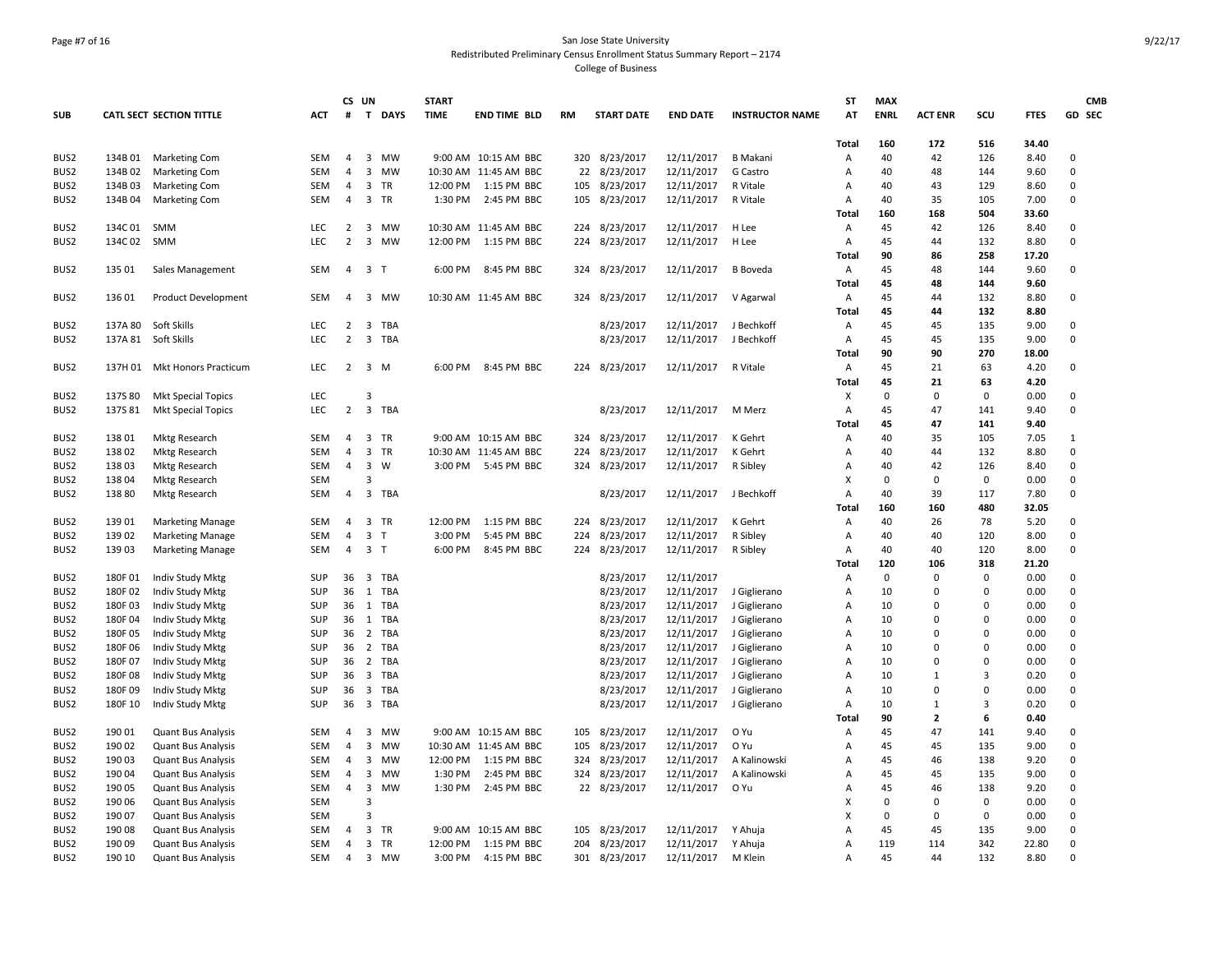## Page #8 of 16 San Jose State University Redistributed Preliminary Census Enrollment Status Summary Report – 2174 College of Business

| <b>SUB</b>       |         | <b>CATL SECT SECTION TITTLE</b> | <b>ACT</b> | CS UN<br># |     | <b>DAYS</b> | <b>START</b><br>TIME | <b>END TIME BLD</b>  | <b>RM</b> | <b>START DATE</b> | <b>END DATE</b> | <b>INSTRUCTOR NAME</b> | <b>ST</b><br>AT | <b>MAX</b><br><b>ENRL</b> | <b>ACT ENR</b> | SCU          | <b>FTES</b> | <b>CMB</b><br><b>GD SEC</b> |
|------------------|---------|---------------------------------|------------|------------|-----|-------------|----------------------|----------------------|-----------|-------------------|-----------------|------------------------|-----------------|---------------------------|----------------|--------------|-------------|-----------------------------|
| BUS2             | 190 11  | <b>Quant Bus Analysis</b>       | SEM        | 4          | 3   | W           | 6:00 PM              | 8:45 PM BBC          | 104       | 8/23/2017         | 12/11/2017      | M Klein                | A               | 45                        | 44             | 132          | 8.80        | $\mathbf 0$                 |
| BUS2             | 19080   | <b>Quant Bus Analysis</b>       | <b>SEM</b> |            | 3   |             |                      |                      |           |                   |                 |                        | X               | $\Omega$                  | $\mathbf 0$    | $\mathbf{0}$ | 0.00        | 0                           |
| BUS <sub>2</sub> | 19081   | <b>Quant Bus Analysis</b>       | <b>SEM</b> |            | 3   |             |                      |                      |           |                   |                 |                        | X               | $\Omega$                  | $\mathbf 0$    | $\mathbf 0$  | 0.00        | 0                           |
| BUS2             | 190 82  | <b>Quant Bus Analysis</b>       | SEM        | 4          | 3   | <b>TBA</b>  |                      |                      |           | 8/23/2017         | 12/11/2017      | D Czerwinski           | Α               | 45                        | 45             | 135          | 9.00        | 0                           |
| BUS2             | 190 83  | <b>Quant Bus Analysis</b>       | SEM        | 4          | -3  | TBA         |                      |                      |           | 8/23/2017         | 12/11/2017      | D Czerwinski           | A               | 45                        | 45             | 135          | 9.00        | 0                           |
| BUS2             | 190 84  | <b>Quant Bus Analysis</b>       | SEM        | 4          | 3   | TBA         |                      |                      |           | 8/23/2017         | 12/11/2017      | A Kalinowski           | A               | 45                        | 29             | 87           | 5.80        | $\Omega$                    |
|                  |         |                                 |            |            |     |             |                      |                      |           |                   |                 |                        | Total           | 614                       | 595            | 1785         | 119.00      |                             |
| BUS2             | 194A 01 | <b>Statistical Analysis</b>     | <b>LEC</b> |            |     | 3 TR        | 1:30 PM              | 2:45 PM BBC          | 324       | 8/23/2017         | 12/11/2017      | S Tian                 | А               | 45                        | 43             | 129          | 8.60        | $\mathbf 0$                 |
|                  |         |                                 |            |            |     |             |                      |                      |           |                   |                 |                        | Total           | 45                        | 43             | 129          | 8.60        |                             |
| BUS <sub>2</sub> | 195A 01 | Spreadsheet Modeling            | <b>LEC</b> | 2          | 3 W |             | 6:00 PM              | 8:45 PM BBC          | 304       | 8/23/2017         | 12/11/2017      | D Czerwinski           | A               | 45                        | 46             | 138          | 9.20        | $\mathbf 0$                 |
|                  |         |                                 |            |            |     |             |                      |                      |           |                   |                 |                        | Total           | 45                        | 46             | 138          | 9.20        |                             |
| BUS <sub>2</sub> | 195B 01 | Data Viz                        | <b>LEC</b> |            | 3 F |             |                      | 9:30 AM 12:15 PM BBC | 304       | 8/23/2017         | 12/11/2017      | M Mobin                | А               | 45                        | 30             | 90           | 6.10        | $\overline{2}$              |
|                  |         |                                 |            |            |     |             |                      |                      |           |                   |                 |                        | Total           | 45                        | 30             | 90           | 6.10        |                             |
|                  |         |                                 |            |            |     |             |                      |                      |           |                   |                 | <b>Marketing Total</b> |                 | 3370                      | 3436           | 10308        | 687.35      |                             |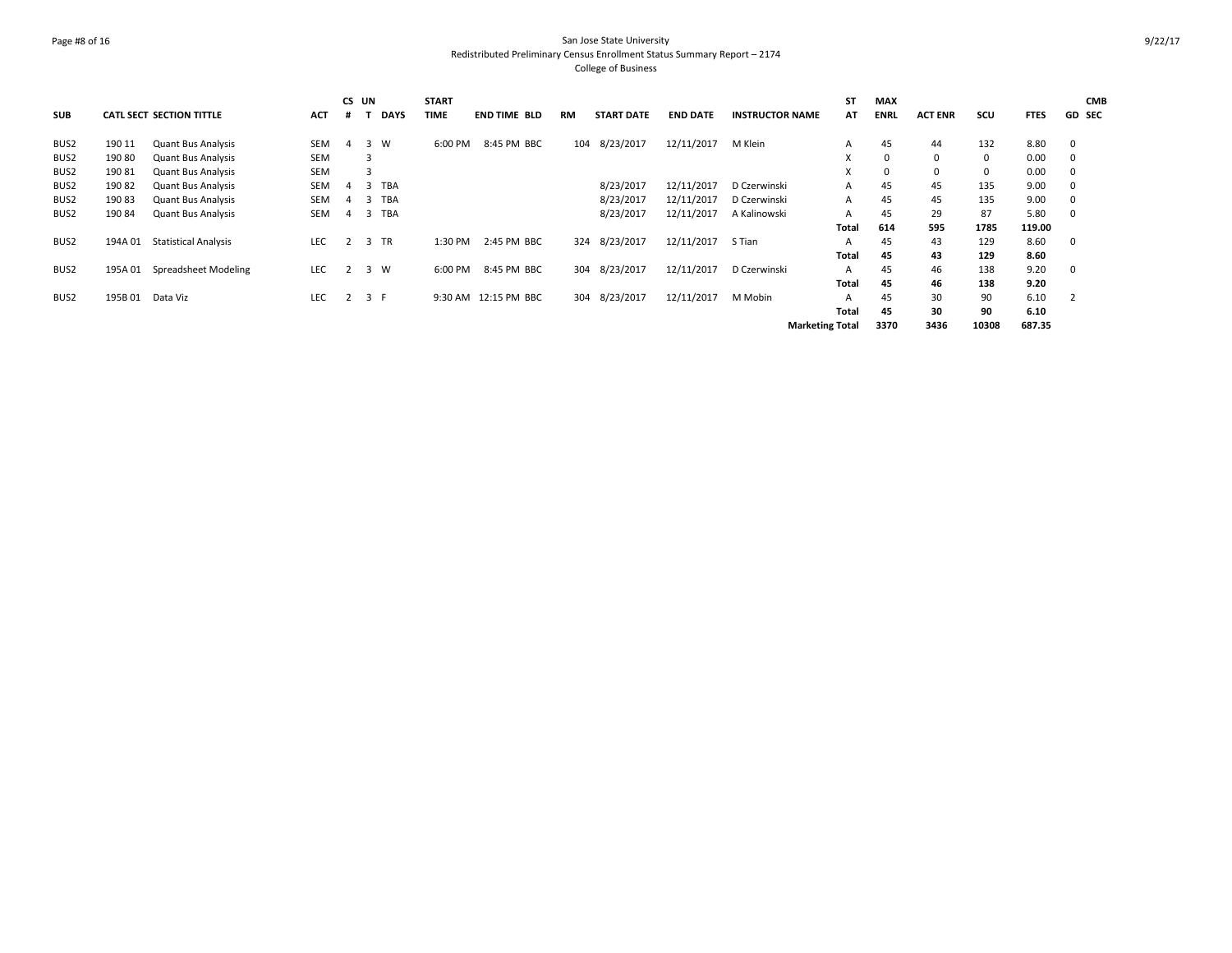## Page #9 of 16 San Jose State University Redistributed Preliminary Census Enrollment Status Summary Report – 2174 College of Business

|             |        |                                                     |            |                | CS UN                                     | <b>START</b> |                       |           |                   |                   |                        | <b>ST</b> | <b>MAX</b>  |                |             |             | <b>CMB</b>  |
|-------------|--------|-----------------------------------------------------|------------|----------------|-------------------------------------------|--------------|-----------------------|-----------|-------------------|-------------------|------------------------|-----------|-------------|----------------|-------------|-------------|-------------|
| <b>SUB</b>  |        | CATL SECT SECTION TITTLE                            | <b>ACT</b> | #              | T<br><b>DAYS</b>                          | <b>TIME</b>  | <b>END TIME BLD</b>   | <b>RM</b> | <b>START DATE</b> | <b>END DATE</b>   | <b>INSTRUCTOR NAME</b> | АT        | <b>ENRL</b> | <b>ACT ENR</b> | scu         | <b>FTES</b> | GD SEC      |
|             |        | <b>School of Global Innovation &amp; Leadership</b> |            |                |                                           |              |                       |           |                   |                   |                        |           |             |                |             |             |             |
| BUS5        | 16 60  | Intro Lrdshp & Innov                                | <b>LEC</b> | $\overline{2}$ | $3 \quad W$                               | 6:00 PM      | 8:45 PM BBC           | 323       | 8/23/2017         | 12/11/2017        | R Pollard              | Α         | 45          | 43             | 129         | 8.60        | $\mathbf 0$ |
| BUS5        | 16 61  | Intro Lrdshp & Innov                                | LEC        | $\overline{2}$ | $\overline{3}$<br><b>TR</b>               | 1:30 PM      | 2:45 PM BBC           | 202       | 8/23/2017         | 12/11/2017        | L Dunn-Jensen          | Α         | 119         | 110            | 330         | 22.00       | $\mathbf 0$ |
| BUS5        | 16 62  | Intro Lrdshp & Innov                                | <b>LEC</b> | $\overline{2}$ | 3 TR                                      | 3:00 PM      | 4:15 PM BBC           | 202       | 8/23/2017         | 12/11/2017        | L Dunn-Jensen          | Α         | 119         | 115            | 345         | 23.00       | $\mathbf 0$ |
| BUS5        | 16 63  | Intro Lrdshp & Innov                                | LEC        | $\overline{2}$ | <b>MW</b><br>3                            | 12:00 PM     | 1:15 PM BBC           | 204       | 8/23/2017         | 12/11/2017        | <b>B</b> Makani        | Α         | 119         | 110            | 330         | 22.00       | $\mathbf 0$ |
| BUS5        | 16 64  | Intro Lrdshp & Innov                                | LEC        | $\overline{2}$ | 3<br>MW                                   |              | 10:30 AM 11:45 AM BBC | 301       | 8/23/2017         | 12/11/2017        | <b>B</b> Makani        | Α         | 45          | 43             | 129         | 8.60        | $\mathbf 0$ |
| BUS5        | 16 65  | Intro Lrdshp & Innov                                | <b>LEC</b> | $\overline{2}$ | 3<br><b>MW</b>                            | 4:30 PM      | 5:45 PM BBC           | 226       | 8/23/2017         | 12/11/2017        | R Pollard              | Α         | 45          | 45             | 135         | 9.00        | $\mathbf 0$ |
|             |        |                                                     |            |                |                                           |              |                       |           |                   |                   |                        | Total     | 492         | 466            | 1398        | 93.20       |             |
| BUS5        | 140 01 | Fund of Oper Mgmt                                   | <b>LEC</b> | $\overline{2}$ | 3<br><b>MW</b>                            | 7:30 AM      | 8:45 AM BBC           | 220       | 8/23/2017         | 12/11/2017        | C Lim                  | Α         | 45          | 46             | 138         | 9.20        | $\mathbf 0$ |
| BUS5        | 140 02 | Fund of Oper Mgmt                                   | LEC        | $\overline{2}$ | 3<br><b>MW</b>                            |              | 9:00 AM 10:15 AM BBC  | 226       | 8/23/2017         | 12/11/2017        | J Song                 | Α         | 45          | 44             | 132         | 8.80        | $\mathbf 0$ |
| BUS5        | 140 03 | Fund of Oper Mgmt                                   | LEC        | $\overline{2}$ | 3<br>MW                                   |              | 10:30 AM 11:45 AM BBC | 226       | 8/23/2017         | 12/11/2017        | J Song                 | Α         | 45          | 45             | 135         | 9.00        | $\mathbf 0$ |
| BUS5        | 140 04 | Fund of Oper Mgmt                                   | LEC        | $\overline{2}$ | 3<br>MW                                   | 12:00 PM     | 1:15 PM BBC           |           | 226 8/23/2017     | 12/11/2017        | S Zhou                 | Α         | 45          | 44             | 132         | 8.80        | $\mathbf 0$ |
| BUS5        | 140 05 | Fund of Oper Mgmt                                   | LEC        | $\overline{2}$ | 3<br>MW                                   | 1:30 PM      | 2:45 PM BBC           | 21        | 8/23/2017         | 12/11/2017        | T Shi                  | Α         | 45          | 44             | 132         | 8.80        | $\mathbf 0$ |
| BUS5        | 140 06 | Fund of Oper Mgmt                                   | LEC        | $\overline{2}$ | 3<br><b>MW</b>                            | 3:00 PM      | 4:15 PM BBC           | 226       | 8/23/2017         | 12/11/2017        | S Ramakrishnan         | Α         | 45          | 56             | 168         | 11.20       | $\mathbf 0$ |
| BUS5        | 14007  | Fund of Oper Mgmt                                   | LEC        | $\overline{2}$ | 3<br>M                                    | 6:00 PM      | 8:45 PM BBC           | 220       | 8/23/2017         | 12/11/2017        | J Sung                 | A         | 45          | 45             | 135         | 9.00        | $\mathbf 0$ |
| BUS5        | 140 09 | Fund of Oper Mgmt                                   | <b>LEC</b> | $\overline{2}$ | 3<br>$\mathsf{T}$                         | 3:00 PM      | 5:45 PM BBC           | 104       | 8/23/2017         | 12/11/2017        | R Salstrom             | A         | 45          | 54             | 162         | 10.80       | $\mathbf 0$ |
| BUS5        | 140 10 | Fund of Oper Mgmt                                   | LEC        | $\overline{2}$ | $\overline{3}$<br>$\mathsf{R}$            | 6:00 PM      | 8:45 PM BBC           | 222       | 8/23/2017         | 12/11/2017        | G Pundoor              | Α         | 45          | 51             | 153         | 10.20       | $\mathbf 0$ |
| <b>BUS5</b> | 140 14 | Fund of Oper Mgmt                                   | LEC        | $\overline{2}$ | 3 TR                                      | 7:30 AM      | 8:45 AM BBC           | 220       | 8/23/2017         | 12/11/2017        | R Salstrom             | Α         | 45          | 46             | 138         | 9.20        | $\mathbf 0$ |
| BUS5        | 140 15 | Fund of Oper Mgmt                                   | <b>LEC</b> | $\overline{2}$ | 3 TR                                      |              | 9:00 AM 10:15 AM DMH  |           | 231 8/23/2017     | 12/11/2017        | C Lim                  | Α         | 40          | 45             | 135         | 9.00        | $\mathbf 0$ |
| BUS5        | 140 16 | Fund of Oper Mgmt                                   | LEC        | $\overline{2}$ | 3 TR                                      | 12:00 PM     | 1:15 PM BBC           |           | 220 8/23/2017     | 12/11/2017        | S Lee                  | Α         | 45          | 46             | 138         | 9.20        | $\mathbf 0$ |
| BUS5        | 140 17 | Fund of Oper Mgmt                                   | LEC        |                | 3                                         |              |                       |           |                   |                   |                        | х         | $\Omega$    | $\mathbf 0$    | $\Omega$    | 0.00        | $\mathbf 0$ |
| BUS5        | 140 18 | Fund of Oper Mgmt                                   | LEC        |                | 3                                         |              |                       |           |                   |                   |                        | Χ         | $\Omega$    | 0              | $\mathbf 0$ | 0.00        | $\mathbf 0$ |
| BUS5        | 140 19 | Fund of Oper Mgmt                                   | LEC        |                | 3                                         |              |                       |           |                   |                   |                        | X         | 0           | 0              | $\pmb{0}$   | 0.00        | $\mathbf 0$ |
| BUS5        | 140 20 | Fund of Oper Mgmt                                   | <b>LEC</b> |                | 3                                         |              |                       |           |                   |                   |                        | x         | $\Omega$    | $\mathbf 0$    | $\mathbf 0$ | 0.00        | $\mathbf 0$ |
| BUS5        | 140 21 | Fund of Oper Mgmt                                   | LEC        |                | 3                                         |              |                       |           |                   |                   |                        | X         | $\Omega$    | 0              | $\pmb{0}$   | 0.00        | $\mathbf 0$ |
| BUS5        | 140 22 | Fund of Oper Mgmt                                   | <b>LEC</b> | $\overline{2}$ | 3<br>TR                                   | 3:00 PM      | 4:15 PM BBC           | 226       | 8/23/2017         | 12/11/2017        | X Qi                   | A         | 45          | 49             | 147         | 9.80        | $\mathbf 0$ |
| BUS5        | 140 80 | Fund of Oper Mgmt                                   | LEC        | $\overline{2}$ | 3<br><b>TBA</b>                           |              |                       |           | 8/23/2017         | 12/11/2017        | S Zhou                 | Α         | 45          | 44             | 132         | 8.80        | $\mathbf 0$ |
| BUS5        | 140 81 | Fund of Oper Mgmt                                   | LEC        | $\overline{2}$ | 3<br>TBA                                  |              |                       |           | 8/23/2017         | 12/11/2017        | A Loomba               | Α         | 45          | 45             | 135         | 9.00        | $\mathbf 0$ |
| BUS5        | 14082  | Fund of Oper Mgmt                                   | LEC        | $\overline{2}$ | 3 TBA                                     |              |                       |           | 8/23/2017         | 12/11/2017        | A Loomba               | Α         | 45          | 44             | 132         | 8.80        | $\mathbf 0$ |
| BUS5        | 14083  | Fund of Oper Mgmt                                   | LEC        | $\overline{2}$ | 3<br>TBA                                  |              |                       |           | 8/23/2017         | 12/11/2017        | X Qi                   | Α         | 45          | 47             | 141         | 9.40        | $\mathbf 0$ |
|             |        |                                                     |            |                |                                           |              |                       |           |                   |                   |                        | Total     | 760         | 795            | 2385        | 159.00      |             |
| BUS5        | 14101  | Proc & Supply Mgmt                                  | LEC        |                | 2 3 TR                                    |              | 10:30 AM 11:45 AM BBC |           | 22 8/23/2017      | 12/11/2017        | C Lim                  | Α         | 45          | 45             | 135         | 9.00        | $\mathbf 0$ |
|             |        |                                                     |            |                |                                           |              |                       |           |                   |                   |                        | Total     | 45          | 45             | 135         | 9.00        |             |
| BUS5        | 142 01 | <b>Total Quality Mgmt</b>                           | LEC        | $\overline{2}$ | 3 MW                                      | 12:00 PM     | 1:15 PM BBC           | 220       | 8/23/2017         | 12/11/2017        | T Shi                  | Α         | 45          | 42             | 126         | 8.40        | $\mathbf 0$ |
| BUS5        | 142 02 | <b>Total Quality Mgmt</b>                           | LEC        | $\overline{2}$ | 3<br>TR                                   | 3:00 PM      | 4:15 PM BBC           | 220       | 8/23/2017         | 12/11/2017        | C Lim                  | Α         | 45          | 40             | 120         | 8.00        | $\mathbf 0$ |
| BUS5        | 142 03 | <b>Total Quality Mgmt</b>                           | LEC        | $\overline{2}$ | 3<br>$\mathsf{R}$                         | 6:00 PM      | 8:45 PM BBC           | 220       | 8/23/2017         | 12/11/2017        | G Naroola              | Α         | 45          | 45             | 135         | 9.00        | $\Omega$    |
|             |        |                                                     |            |                |                                           |              |                       |           |                   |                   |                        | Total     | 135         | 127            | 381         | 25.40       |             |
| BUS5        | 144 01 | <b>Supply Chain Mgmt</b>                            | LEC        | $\overline{2}$ | $\overline{\mathbf{3}}$<br>$\overline{R}$ | 6:00 PM      | 8:45 PM BBC           | 226       | 8/23/2017         | 12/11/2017        | M Zhou                 | Α         | 45          | 34             | 102         | 6.80        | $\mathbf 0$ |
| BUS5        | 144 82 | Supply Chain Mgmt                                   | LEC        | $\overline{2}$ | 3 TBA                                     |              |                       |           | 8/23/2017         | 12/11/2017        | M Zhou                 | Α         | 45          | 43             | 129         | 8.60        | $\mathbf 0$ |
|             |        |                                                     |            |                |                                           |              |                       |           |                   |                   |                        | Total     | 90          | 77             | 231         | 15.40       |             |
| BUS5        | 145 01 | <b>Global Operations Strategy</b>                   | LEC        | $\overline{2}$ | 3 TR                                      | 1:30 PM      | 2:45 PM BBC           | 220       | 8/23/2017         | 12/11/2017        | S Lee                  | Α         | 45          | 38             | 114         | 7.60        | $\mathbf 0$ |
|             |        |                                                     |            |                |                                           |              |                       |           |                   |                   |                        | Total     | 45          | 38             | 114         | 7.60        |             |
| BUS5        | 146 01 | Global Project Management                           | LEC        | $\overline{2}$ | 3<br>F                                    |              | 9:30 AM 12:15 PM BBC  | 220       | 8/23/2017         | 12/11/2017        | X Qi                   | Α         | 45          | 45             | 135         | 9.00        | $\mathbf 0$ |
| BUS5        | 14682  | Global Project Management                           | LEC        | $\overline{2}$ | 3 TBA                                     |              |                       |           | 8/23/2017         | 12/11/2017        | X Qi                   | Α         | 45          | 46             | 138         | 9.20        | $\mathbf 0$ |
|             |        |                                                     |            |                |                                           |              |                       |           |                   |                   |                        | Total     | 90          | 91             | 273         | 18.20       |             |
| BUS5        | 14701  | Servic Oper Mgmt                                    | LEC        |                | 2 3 MW                                    | 1:30 PM      | 2:45 PM BBC           |           | 226 8/23/2017     | 12/11/2017 S Zhou |                        | Α         | 45          | 45             | 135         | 9.00        | 0           |
|             |        |                                                     |            |                |                                           |              |                       |           |                   |                   |                        | Total     | 45          | 45             | 135         | 9.00        |             |
| BUS5        | 162 01 | Intl & Compar Mgmt                                  | LEC        | $\overline{2}$ | 3<br>MW                                   |              | 9:00 AM 10:15 AM BBC  | 326       | 8/23/2017         | 12/11/2017        | T Shirley              | Α         | 45          | 45             | 135         | 9.00        | 0           |
| BUS5        | 162 02 | Intl & Compar Mgmt                                  | LEC        | $\overline{2}$ | 3<br>MW                                   | 4:30 PM      | 5:45 PM BBC           | 326       | 8/23/2017         | 12/11/2017        | T Shirley              | Α         | 45          | 42             | 126         | 8.40        | $\mathbf 0$ |
| BUS5        | 162 03 | Intl & Compar Mgmt                                  | LEC        |                |                                           |              |                       |           |                   |                   |                        | x         | $\Omega$    | 0              | $\mathbf 0$ | 0.00        | $\mathbf 0$ |
| BUS5        | 162 04 | Intl & Compar Mgmt                                  | <b>LEC</b> | $\overline{2}$ | 3 TR                                      |              | 10:30 AM 11:45 AM BBC | 323       | 8/23/2017         | 12/11/2017        | A Semenov              | A         | 40          | 25             | 75          | 5.00        | $\Omega$    |
|             |        |                                                     |            |                |                                           |              |                       |           |                   |                   |                        |           |             |                |             |             |             |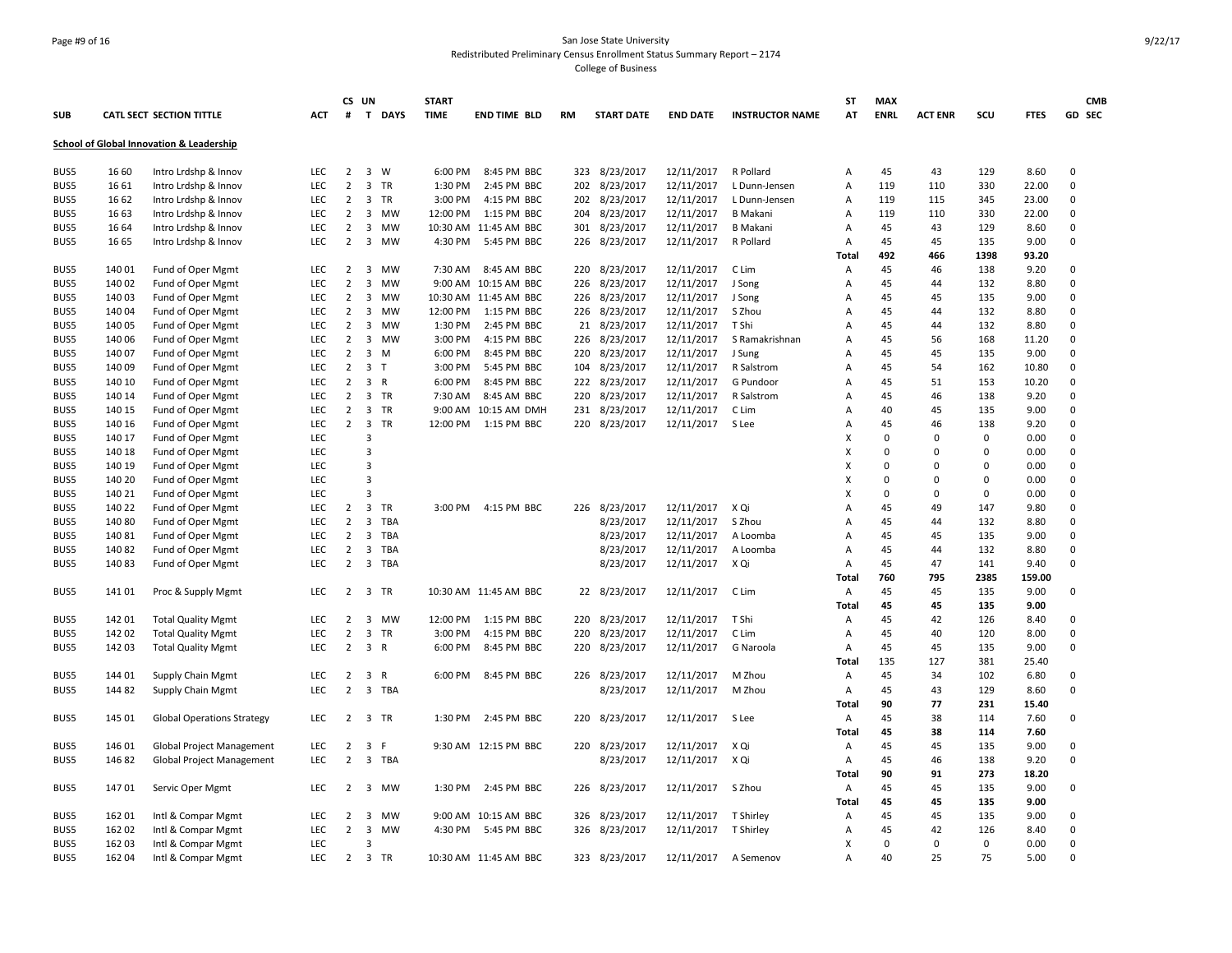### Page #10 of 16 San Jose State University Redistributed Preliminary Census Enrollment Status Summary Report – 2174 College of Business

|              |                |                                 |                          | CS UN               |                         |            | <b>START</b> |                       |                |                        |                 |                                                | <b>ST</b>                        | <b>MAX</b>        |                |              |              | <b>CMB</b>           |  |
|--------------|----------------|---------------------------------|--------------------------|---------------------|-------------------------|------------|--------------|-----------------------|----------------|------------------------|-----------------|------------------------------------------------|----------------------------------|-------------------|----------------|--------------|--------------|----------------------|--|
| <b>SUB</b>   |                | <b>CATL SECT SECTION TITTLE</b> | <b>ACT</b>               | #                   |                         | T DAYS     | <b>TIME</b>  | <b>END TIME BLD</b>   | <b>RM</b>      | <b>START DATE</b>      | <b>END DATE</b> | <b>INSTRUCTOR NAME</b>                         | AT                               | <b>ENRL</b>       | <b>ACT ENR</b> | scu          | <b>FTES</b>  | <b>GD SEC</b>        |  |
|              |                |                                 |                          |                     |                         |            |              |                       |                |                        |                 |                                                | Total                            | 130               | 112            | 336          | 22.40        |                      |  |
| BUS5         | 162A 01        | <b>IB Strategy</b>              | <b>SEM</b>               | 5                   | $\overline{3}$          | <b>TR</b>  | 12:00 PM     | 1:15 PM BBC           |                | 323 8/23/2017          | 12/11/2017      | A Semenov                                      | $\overline{A}$                   | 45                | 23             | 69           | 4.60         | $\mathbf 0$          |  |
|              |                |                                 |                          |                     |                         |            |              |                       |                |                        |                 |                                                | Total                            | 45                | 23             | 69           | 4.60         |                      |  |
| BUS5         |                | 163B 01 Emerging Markets        | SEM                      | - 5                 | 3 TR                    |            | 12:00 PM     | 1:15 PM BBC           |                | 302 8/23/2017          | 12/11/2017      | T Kothari                                      | Α                                | 45                | 12             | 36           | 2.40         | $\Omega$             |  |
|              |                |                                 |                          |                     |                         |            |              |                       |                |                        |                 |                                                | Total                            | 45                | 12             | 36           | 2.40         |                      |  |
| BUS5         | 164A 01        | Country Bus & Mgmt              | LEC                      | 1                   | 3 TR                    |            |              | 9:00 AM 10:15 AM BBC  |                | 226 8/23/2017          | 12/11/2017      | C Reade                                        | Α                                | 45                | 31             | 93           | 6.20         | $\mathbf 0$          |  |
| BUS5         | 165A 01        |                                 | <b>LEC</b>               | $\overline{2}$      | 3 <sub>T</sub>          |            | 3:00 PM      | 5:45 PM BBC           |                | 323 8/23/2017          | 12/11/2017      | P Wells                                        | Total<br>Α                       | 45<br>40          | 31<br>40       | 93<br>120    | 6.20<br>8.00 | $\Omega$             |  |
|              |                | Global Leadership               |                          |                     |                         |            |              |                       |                |                        |                 |                                                | Total                            | 40                | 40             | 120          | 8.00         |                      |  |
| BUS5         | 16701          | <b>Managing Envir Iss</b>       | <b>LEC</b>               | 2                   | 3 TR                    |            | 12:00 PM     | 1:15 PM BBC           |                | 22 8/23/2017           | 12/11/2017      | R Roman                                        | Α                                | 45                | 43             | 129          | 8.60         | $\mathbf 0$<br>C     |  |
| <b>ENVS</b>  | 16701          | <b>Managing Envir Iss</b>       | <b>LEC</b>               | $\overline{2}$      | $\overline{3}$          | <b>TR</b>  | 12:00 PM     | 1:15 PM BBC           | 22             | 8/23/2017              | 12/11/2017      | R Roman                                        | $\overline{A}$                   | $\Omega$          | $\mathbf{0}$   | $\mathbf{0}$ | 0.00         | $\mathbf{0}$<br>C    |  |
|              |                |                                 |                          |                     |                         |            |              |                       |                |                        |                 |                                                | Total                            | 45                | 43             | 129          | 8.60         |                      |  |
| BUS5         | 180D 01        | Individ Studies                 | SUP                      | 36                  |                         | 1 TBA      |              |                       |                | 8/23/2017              | 12/11/2017      |                                                | Α                                | 30                | $\Omega$       | $\Omega$     | 0.00         | $\Omega$             |  |
| BUS5         | 180D 02        | <b>Individ Studies</b>          | <b>SUP</b>               | 36                  | $\overline{2}$          | TBA        |              |                       |                | 8/23/2017              | 12/11/2017      |                                                | Α                                | 30                | $\Omega$       | $\Omega$     | 0.00         | $\Omega$             |  |
| BUS5         | 180D03         | Individ Studies                 | SUP                      | 36                  | $\overline{\mathbf{3}}$ | TBA        |              |                       |                | 8/23/2017              | 12/11/2017      |                                                | Α                                | 30                | $\Omega$       | $\Omega$     | 0.00         | $\Omega$             |  |
| BUS5         | 180D 04        | Individ Studies                 | SUP                      | 36                  | $\overline{\mathbf{3}}$ | <b>TBA</b> |              |                       |                | 8/23/2017              | 12/11/2017      | I Yang                                         | $\overline{A}$                   | 30                | $\mathbf{1}$   | 3            | 0.20         | $\Omega$             |  |
| BUS5         | 180D 05        | <b>Individ Studies</b>          | SUP                      | 36                  | $\overline{\mathbf{3}}$ | TBA        |              |                       |                | 8/23/2017              | 12/11/2017      | R Pollard                                      | $\overline{A}$                   | 30                | $\overline{2}$ | 6            | 0.40         | $\Omega$             |  |
|              |                |                                 |                          |                     |                         |            |              |                       |                |                        |                 |                                                | Total                            | 150               | з              | 9            | 0.60         |                      |  |
| BUS5         | 18102          | Intro to Entrepreneurshp        | LEC                      | 2                   | 3                       | MW         | 3:00 PM      | 4:15 PM BBC           |                | 220 8/23/2017          | 12/11/2017      | X Quan                                         | Α                                | 45                | 38             | 114          | 7.60         | $\Omega$             |  |
| BUS5         | 18103          | Intro to Entrepreneurshp        | LEC                      | $\overline{2}$      | 3                       | TR         |              | 10:30 AM 11:45 AM BBC | 220            | 8/23/2017              | 12/11/2017      | S Pruthi                                       | Α                                | 45                | 28             | 84           | 5.60         | $\Omega$             |  |
| BUS5         | 18104          | Intro to Entrepreneurshp        | <b>LEC</b>               | $\overline{2}$      | $\overline{3}$          | TR         | 12:00 PM     | 1:15 PM BBC           |                | 226 8/23/2017          | 12/11/2017      | S Pruthi                                       | $\overline{A}$                   | 45                | 30             | 90           | 6.00         | $\Omega$             |  |
|              |                |                                 |                          |                     |                         |            |              |                       |                |                        |                 |                                                | <b>Total</b>                     | 135               | 96             | 288          | 19.20        |                      |  |
| BUS5         | 18301          | Global Entreneurship            | LEC                      | 2                   | 3                       | MW         |              | 10:30 AM 11:45 AM BBC | 220            | 8/23/2017              | 12/11/2017      | X Quan                                         | Α                                | 45                | 43             | 129          | 8.60         | $\Omega$             |  |
| BUS5         | 18303          | Global Entreneurship            | <b>LEC</b>               | $\overline{2}$      | $\overline{3}$          | <b>MW</b>  | 1:30 PM      | 2:45 PM BBC           |                | 220 8/23/2017          | 12/11/2017      | X Quan                                         | $\overline{A}$                   | 45                | 41             | 123          | 8.20         | $\Omega$             |  |
|              |                |                                 |                          |                     |                         |            |              |                       |                |                        |                 |                                                | Total                            | 90                | 84             | 252          | 16.80        |                      |  |
| BUS5         | 184A 01        | Mgmt of Innovation              | <b>SEM</b>               | - 5                 | 3 T                     |            | 6:00 PM      | 8:45 PM BBC           |                | 222 8/23/2017          | 12/11/2017      | P Gupta                                        | Α                                | 45                | 35             | 105          | 7.00         | $\Omega$             |  |
|              |                |                                 |                          |                     |                         |            |              |                       |                |                        |                 |                                                | Total                            | 45<br>$\mathbf 0$ | 35<br>$\Omega$ | 105          | 7.00         | $\mathbf 0$          |  |
| BUS5         | 185 01         | <b>Family Business</b>          | LEC                      |                     | 3                       |            |              |                       |                |                        |                 |                                                | х<br><b>Total</b>                | 0                 | 0              | 0<br>0       | 0.00<br>0.00 |                      |  |
| BUS5         | 186V 01 VLAB   |                                 | LEC                      | $\overline{3}$      | $3 \, M$                |            | 4:30 PM      | 7:15 PM BBC           |                | 105 8/23/2017          | 12/11/2017      | A Basu                                         | Α                                | 15                | 15             | 45           | 3.00         | $\mathbf 0$          |  |
|              |                |                                 |                          |                     |                         |            |              |                       |                |                        |                 |                                                | Total                            | 15                | 15             | 45           | 3.00         |                      |  |
| BUS5         | 18701          | <b>Global Dimensn Bus</b>       | <b>LEC</b>               | $\overline{2}$      | $\overline{3}$          | F          |              | 9:30 AM 12:15 PM BBC  |                | 226 8/23/2017          | 12/11/2017      | Y No                                           | A                                | 39                | 40             | 120          | 8.00         | $\Omega$             |  |
| BUS5         | 18702          | Global Dimensn Bus              | LEC                      | $\overline{2}$      | $\mathbf{3}$            | <b>MW</b>  | 7:30 AM      | 8:45 AM BBC           |                | 226 8/23/2017          | 12/11/2017      | B Makani                                       | Α                                | 32                | 44             | 132          | 8.80         | $\Omega$             |  |
| BUS5         | 18703          | Global Dimensn Bus              | <b>LEC</b>               | 2                   | $\overline{3}$          | <b>MW</b>  |              | 9:00 AM 10:15 AM BBC  | $\overline{4}$ | 8/23/2017              | 12/11/2017      | A Musgrave                                     | $\overline{A}$                   | 89                | 109            | 327          | 21.80        | $\Omega$             |  |
| BUS5         | 18704          | Global Dimensn Bus              | LEC                      | $\overline{2}$      | $\mathbf{3}$            | M          | 6:00 PM      | 8:45 PM BBC           |                | 226 8/23/2017          | 12/11/2017      | G Naroola                                      | A                                | 37                | 48             | 144          | 9.60         | $\Omega$             |  |
| BUS5         | 18708          | <b>Global Dimensn Bus</b>       | LEC                      | $\overline{2}$      | $\mathbf{3}$            | R          | 6:00 PM      | 8:45 PM BBC           | 130            | 8/23/2017              | 12/11/2017      | W Van Hooff                                    | Α                                | 38                | 35             | 105          | 7.00         | $\Omega$             |  |
| BUS5         | 18709          | Global Dimensn Bus              | <b>LEC</b>               | $\overline{2}$      | $\overline{3}$          | <b>TR</b>  | 7:30 AM      | 8:45 AM BBC           |                | 224 8/23/2017          | 12/11/2017      | S Francis                                      | $\overline{A}$                   | 36                | 41             | 123          | 8.20         | $\Omega$             |  |
| BUS5         | 187 10         | Global Dimensn Bus              | LEC                      | $\overline{2}$      | $\overline{3}$          | TR         |              | 9:00 AM 10:15 AM BBC  | 4              | 8/23/2017              | 12/11/2017      | S Francis                                      | A                                | 105               | 109            | 327          | 21.80        | $\mathbf 0$          |  |
| BUS5         | 18711          | <b>Global Dimensn Bus</b>       | <b>LEC</b>               | 2                   | 3                       | <b>TR</b>  |              | 10:30 AM 11:45 AM BBC | $\overline{4}$ | 8/23/2017              | 12/11/2017      | C Reade                                        | $\overline{A}$                   | 110               | 110            | 330          | 22.00        | $\Omega$             |  |
| BUS5         | 187 12         | Global Dimensn Bus              | <b>LEC</b>               | $\overline{2}$      | $\overline{\mathbf{3}}$ | <b>TR</b>  | 12:00 PM     | 1:15 PM ENG           |                | 331 8/23/2017          | 12/11/2017      | I Yang                                         | $\overline{A}$                   | 25                | 46             | 138          | 9.20         | $\Omega$             |  |
| BUS5         | 187 13         | Global Dimensn Bus              | LEC                      | $\overline{2}$      | $\overline{3}$          | TR         | 1:30 PM      | 2:45 PM BBC           |                | 301 8/23/2017          | 12/11/2017      | A Semenov                                      | Α                                | 25                | 36             | 108          | 7.20         | $\Omega$             |  |
| BUS5         | 187 14         | Global Dimensn Bus              | <b>LEC</b>               | 2                   | 3                       | <b>TR</b>  | 4:30 PM      | 5:45 PM BBC           |                | 226 8/23/2017          | 12/11/2017      | W Van Hooff                                    | A                                | 35                | 47             | 141          | 9.40         | $\Omega$             |  |
| BUS5         | 187 15         | Global Dimensn Bus              | LEC                      | $\overline{2}$      | $\overline{\mathbf{3}}$ | $\top$     | 6:00 PM      | 8:45 PM BBC           |                | 226 8/23/2017          | 12/11/2017      | W Van Hooff                                    | Α                                | 41                | 46             | 138          | 9.20         | $\mathbf 0$          |  |
| BUS5         | 187 16         | Global Dimensn Bus              | <b>LEC</b>               | $\overline{2}$      | $\overline{3}$          | W          | 6:00 PM      | 8:45 PM BBC           |                | 226 8/23/2017          | 12/11/2017      | G Naroola                                      | $\overline{A}$                   | 31                | 50             | 150          | 10.00        | $\Omega$             |  |
| BUS5         | 187 17         | Global Dimensn Bus              | LEC                      | 2                   | 3                       | TBA        |              |                       |                | 8/23/2017              | 12/11/2017      |                                                | Α                                | 38                | 40             | 120          | 8.00         | $\Omega$             |  |
| BUS5         | 187 18         | <b>Global Dimensn Bus</b>       | LEC                      | $\overline{2}$      | $\overline{3}$          | <b>TR</b>  |              | 9:00 AM 10:15 AM BBC  |                | 220 8/23/2017          | 12/11/2017      | S Pruthi                                       | A                                | 45                | 43             | 129          | 8.60         | $\Omega$<br>$\Omega$ |  |
| BUS5<br>BUS5 | 18785<br>18786 | <b>Global Dimensn Bus</b>       | <b>LEC</b><br><b>LEC</b> | 2<br>$\overline{2}$ | 3<br>3                  | TBA<br>TBA |              |                       |                | 8/23/2017<br>8/23/2017 | 12/11/2017      | Y No                                           | $\overline{A}$<br>$\overline{A}$ | 30<br>25          | 37<br>46       | 111<br>138   | 7.40<br>9.20 | $\Omega$             |  |
|              |                | Global Dimensn Bus              |                          |                     |                         |            |              |                       |                |                        | 12/11/2017      | I Yang                                         | Total                            | 781               | 927            | 2781         | 185.40       |                      |  |
| BUS5         | 196E 01        | Startup Founders and Funders    | LEC                      |                     | 3                       |            |              |                       |                |                        |                 |                                                | X                                | 0                 | $\Omega$       | $\mathbf 0$  | 0.00         | $\Omega$             |  |
|              |                |                                 |                          |                     |                         |            |              |                       |                |                        |                 |                                                | Total                            | 0                 | $\Omega$       | $\Omega$     | 0.00         |                      |  |
|              |                |                                 |                          |                     |                         |            |              |                       |                |                        |                 | School of Global Innovation & Leadership Total |                                  | 3268              | 3105           | 9315         | 621.00       |                      |  |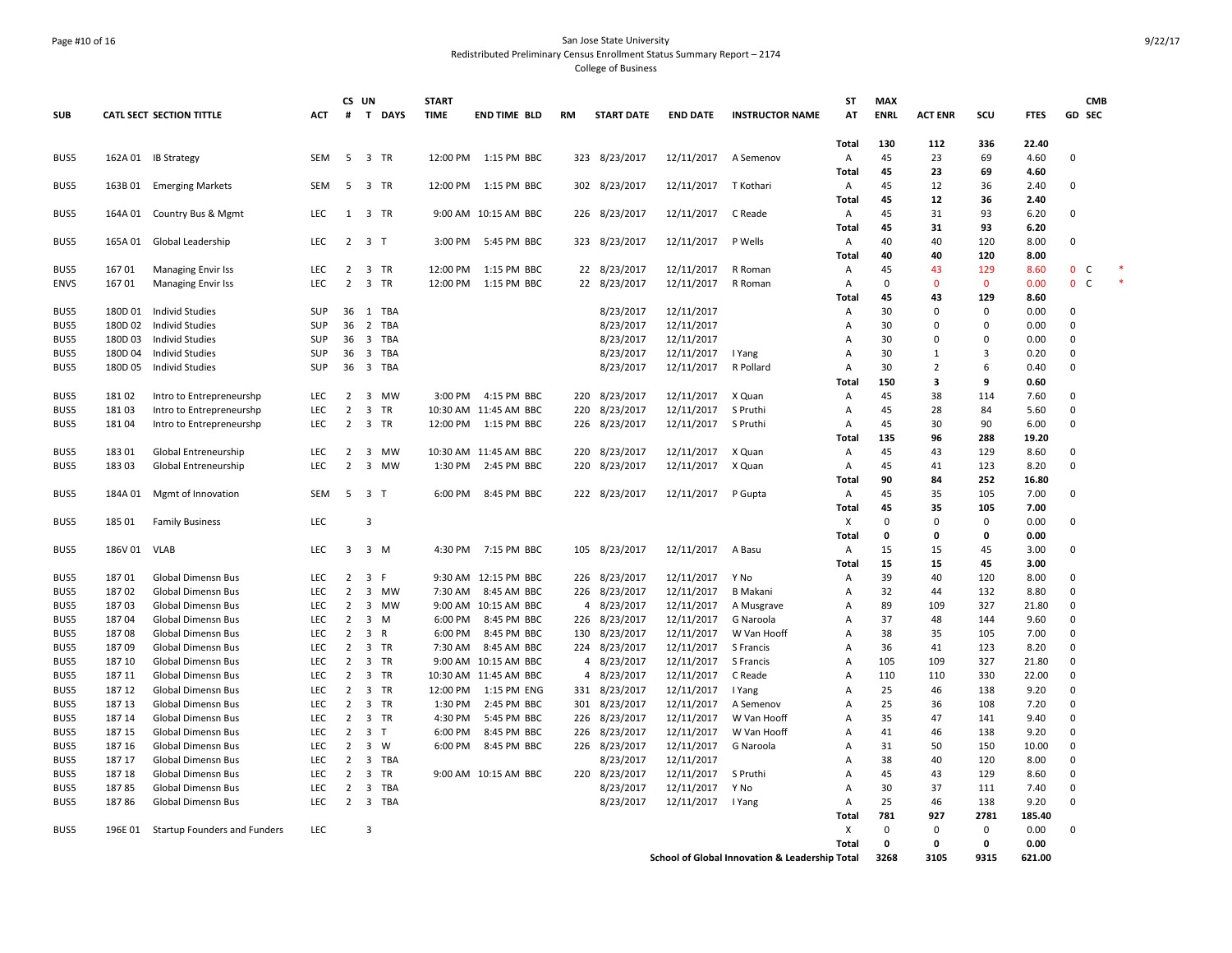# Page #11 of 16 San Jose State University Redistributed Preliminary Census Enrollment Status Summary Report – 2174

College of Business

|            |         |                                                       |            |                | CS UN                         | <b>START</b> |                       |     |                   |                 |                        | <b>ST</b>      | <b>MAX</b>  |                |     |             | <b>CMB</b>     |
|------------|---------|-------------------------------------------------------|------------|----------------|-------------------------------|--------------|-----------------------|-----|-------------------|-----------------|------------------------|----------------|-------------|----------------|-----|-------------|----------------|
| <b>SUB</b> |         | CATL SECT SECTION TITTLE                              | ACT        | #              | T DAYS                        | <b>TIME</b>  | <b>END TIME BLD</b>   | RM  | <b>START DATE</b> | <b>END DATE</b> | <b>INSTRUCTOR NAME</b> | AT             | <b>ENRL</b> | <b>ACT ENR</b> | scu | <b>FTES</b> | GD SEC         |
|            |         | <b>School of Information Systems &amp; Technology</b> |            |                |                               |              |                       |     |                   |                 |                        |                |             |                |     |             |                |
| BUS4       | 91A 01  | Adv Comp Tools Bus                                    | <b>LEC</b> |                | $1 \quad 1 \quad T$           | 4:30 PM      | 5:45 PM BBC           |     | 305 8/23/2017     | 10/31/2017      | M Splane               | A              | 45          | 17             | 17  | 1.13        | 0              |
|            |         |                                                       |            |                |                               |              |                       |     |                   |                 |                        | Total          | 45          | 17             | 17  | 1.13        |                |
| BUS4       | 91L01   | Comp Tools for Bus                                    | LEC        | $\mathbf{1}$   | 1 <sub>T</sub>                | 6:00 PM      | 7:15 PM BBC           | 305 | 8/23/2017         | 10/31/2017      | P Kwan                 | Α              | 45          | 39             | 39  | 2.60        | 0              |
| BUS4       | 91L02   | Comp Tools for Bus                                    | LEC        | $\mathbf{1}$   | 1 <sub>T</sub>                | 7:30 PM      | 8:45 PM BBC           | 305 | 8/23/2017         | 10/31/2017      | P Kwan                 | Α              | 45          | 19             | 19  | 1.27        | $\Omega$       |
| BUS4       | 91L03   | Comp Tools for Bus                                    | <b>LEC</b> | 1              | 1 M                           | 1:30 PM      | 2:45 PM BBC           | 305 | 8/23/2017         | 11/6/2017       | M Splane               | A              | 45          | 46             | 46  | 3.07        | 0              |
| BUS4       | 91L04   | Comp Tools for Bus                                    | <b>LEC</b> | $\mathbf{1}$   | 1 M                           | 3:00 PM      | 4:15 PM BBC           | 305 | 8/23/2017         | 11/6/2017       | M Splane               | Α              | 45          | 46             | 46  | 3.07        | 0              |
| BUS4       | 91L05   | Comp Tools for Bus                                    | <b>LEC</b> | 1              | 1 <sub>T</sub>                | 1:30 PM      | 2:45 PM BBC           | 305 | 8/23/2017         | 10/31/2017      | M Splane               | Α              | 45          | 44             | 44  | 2.93        | 0              |
| BUS4       | 91L06   | Comp Tools for Bus                                    | <b>LEC</b> | $\mathbf{1}$   | 1 <sub>T</sub>                | 3:00 PM      | 4:15 PM BBC           | 305 | 8/23/2017         | 10/31/2017      | M Splane               | A              | 45          | 42             | 42  | 2.80        | 0              |
| BUS4       | 91L07   | Comp Tools for Bus                                    | <b>LEC</b> | 1              | 1 W                           | 1:30 PM      | 2:45 PM BBC           | 305 | 8/23/2017         | 10/25/2017      | M Splane               | $\mathsf{A}$   | 45          | 44             | 44  | 2.93        | 0              |
| BUS4       | 91L08   | Comp Tools for Bus                                    | <b>LEC</b> | $\mathbf{1}$   | 1 W                           | 3:00 PM      | 4:15 PM BBC           | 305 | 8/23/2017         | 10/25/2017      | M Splane               | Α              | 45          | 43             | 43  | 2.87        | 0              |
| BUS4       | 91L09   | Comp Tools for Bus                                    | <b>LEC</b> | $\mathbf{1}$   | 1 R                           | 1:30 PM      | 2:45 PM BBC           | 305 | 8/23/2017         | 10/26/2017      | M Splane               | Α              | 45          | 45             | 45  | 3.00        | 0              |
| BUS4       | 91L 10  | Comp Tools for Bus                                    | <b>LEC</b> | $\mathbf{1}$   | 1 R                           | 3:00 PM      | 4:15 PM BBC           | 305 | 8/23/2017         | 10/26/2017      | M Splane               | Α              | 45          | 42             | 42  | 2.80        | 0              |
| BUS4       | 91L 11  | Comp Tools for Bus                                    | <b>LEC</b> | 1              | 1 M                           | 4:30 PM      | 5:45 PM BBC           | 305 | 8/23/2017         | 11/6/2017       | M Splane               | Α              | 45          | 44             | 44  | 2.93        | 0              |
| BUS4       | 91L 12  | Comp Tools for Bus                                    | <b>LEC</b> | $\mathbf{1}$   | 1 M                           | 6:00 PM      | 7:15 PM BBC           | 305 | 8/23/2017         | 11/6/2017       | U Andra                | Α              | 45          | 37             | 37  | 2.47        | $\mathbf 0$    |
| BUS4       | 91L 13  | Comp Tools for Bus                                    | <b>LEC</b> | 1              | 1 M                           | 7:30 PM      | 8:45 PM BBC           | 305 | 8/23/2017         | 11/6/2017       | U Andra                | Α              | 45          | 25             | 25  | 1.67        | 0              |
|            |         |                                                       |            |                |                               |              |                       |     |                   |                 |                        | Total          | 585         | 516            | 516 | 34.40       |                |
| BUS4       | 92 01   | Intro Bus Prog                                        | <b>SEM</b> | $\overline{4}$ | 3 TR                          |              | 9:00 AM 10:15 AM BBC  | 305 | 8/23/2017         | 12/11/2017      | N Aggarwal             | Α              | 45          | 46             | 138 | 9.20        | 0              |
| BUS4       | 9202    | Intro Bus Prog                                        | <b>SEM</b> | $\overline{4}$ | 3 TR                          |              | 10:30 AM 11:45 AM BBC | 305 | 8/23/2017         | 12/11/2017      | N Aggarwal             | Α              | 45          | 45             | 135 | 9.00        | 0              |
| BUS4       | 92 03   | Intro Bus Prog                                        | <b>SEM</b> | $\overline{4}$ | 3 TR                          | 12:00 PM     | 1:15 PM BBC           | 305 | 8/23/2017         | 12/11/2017      | N Aggarwal             | Α              | 45          | 45             | 135 | 9.00        | 0              |
|            |         |                                                       |            |                |                               |              |                       |     |                   |                 |                        | Total          | 135         | 136            | 408 | 27.20       |                |
| BUS4       | 110A 01 | Fund Mgmt Info Sys                                    | <b>SEM</b> | $\overline{4}$ | $\overline{3}$<br><b>TR</b>   |              | 10:30 AM 11:45 AM BBC | 304 | 8/23/2017         | 12/11/2017      | L Albert               | Α              | 45          | 41             | 123 | 8.20        | 0              |
| BUS4       | 110A 02 | Fund Mgmt Info Sys                                    | <b>SEM</b> | $\overline{4}$ | 3 TR                          | 12:00 PM     | 1:15 PM BBC           | 304 | 8/23/2017         | 12/11/2017      | L Albert               | Α              | 45          | 41             | 123 | 8.20        | 0              |
| BUS4       | 110A03  | Fund Mgmt Info Sys                                    | <b>SEM</b> | $\overline{4}$ | $\overline{\mathbf{3}}$<br>TR |              | 9:00 AM 10:15 AM BBC  | 304 | 8/23/2017         | 12/11/2017      | R Sessions             | Α              | 45          | 41             | 123 | 8.20        | 0              |
| BUS4       | 110A 04 | Fund Mgmt Info Sys                                    | <b>SEM</b> | $\overline{4}$ | 3 R                           | 6:00 PM      | 8:45 PM BBC           | 304 | 8/23/2017         | 12/11/2017      | R Sessions             | Α              | 45          | 15             | 45  | 3.00        | 0              |
|            |         |                                                       |            |                |                               |              |                       |     |                   |                 |                        | Total          | 180         | 138            | 414 | 27.60       |                |
| BUS4       | 110B01  | Sys Analysis & Design                                 | <b>SEM</b> | $\overline{4}$ | 3 MW                          |              | 9:00 AM 10:15 AM BBC  | 103 | 8/23/2017         | 12/11/2017      | R Burkhard             | Α              | 45          | 43             | 129 | 8.60        | 0              |
| BUS4       | 110B 02 | Sys Analysis & Design                                 | <b>SEM</b> | 4              | 3<br>MW                       |              | 10:30 AM 11:45 AM BBC | 103 | 8/23/2017         | 12/11/2017      | R Burkhard             | Α              | 45          | 46             | 138 | 9.20        | 0              |
| BUS4       | 110B03  | Sys Analysis & Design                                 | <b>SEM</b> | $\overline{4}$ | 3 <sub>7</sub>                |              | 3:00 PM 5:45 PM BBC   | 103 | 8/23/2017         | 12/11/2017      | R Burkhard             | Α              | 45          | 45             | 135 | 9.00        | 0              |
|            |         |                                                       |            |                |                               |              |                       |     |                   |                 |                        | Total          | 135         | 134            | 402 | 26.80       |                |
| BUS4       | 11101   | Networking & Data Communics                           | <b>SEM</b> |                | $\overline{3}$                |              |                       |     |                   |                 |                        | х              | $\Omega$    | $\mathsf 0$    | 0   | 0.00        | 0              |
| BUS4       | 111 02  | Networking & Data Communics                           | <b>SEM</b> | 4              | $\mathbf{3}$<br>MW            | 12:00 PM     | 1:15 PM BBC           | 103 | 8/23/2017         | 12/11/2017      | R Sridar               | А              | 45          | 45             | 135 | 9.00        | 0              |
| BUS4       | 11103   | Networking & Data Communics                           | <b>SEM</b> | $\overline{4}$ | $\overline{3}$<br><b>TR</b>   | 1:30 PM      | 2:45 PM BBC           | 320 | 8/23/2017         | 12/11/2017      | R Sridar               | Α              | 45          | 49             | 147 | 9.80        | $\Omega$       |
| BUS4       | 11104   | Networking & Data Communics                           | <b>SEM</b> | $\overline{4}$ | 3 MW                          |              | 10:30 AM 11:45 AM BBC | 305 | 8/23/2017         | 12/11/2017      | R Sridar               | A              | 45          | 44             | 132 | 8.80        | 0              |
|            |         |                                                       |            |                |                               |              |                       |     |                   |                 |                        | Total          | 135         | 138            | 414 | 27.60       |                |
| BUS4       | 11201   | Database Management Systms                            | <b>SEM</b> | $\overline{4}$ | 3<br><b>MW</b>                | 12:00 PM     | 1:15 PM BBC           | 304 | 8/23/2017         | 12/11/2017      | A Shirani              | Α              | 45          | 51             | 153 | 10.35       | 3              |
| BUS4       | 11202   | Database Management Systms                            | <b>SEM</b> | $\overline{4}$ | 3 TR                          | 3:00 PM      | 4:15 PM BBC           | 320 | 8/23/2017         | 12/11/2017      | A Shirani              | A              | 45          | 50             | 150 | 10.10       | $\overline{2}$ |
| BUS4       | 11203   | Database Management Systms                            | <b>SEM</b> | $\overline{4}$ | 3 <sub>T</sub>                | 6:00 PM      | 8:45 PM BBC           |     | 320 8/23/2017     | 12/11/2017      | A Shirani              | Α              | 45          | 47             | 141 | 9.40        | 0              |
|            |         |                                                       |            |                |                               |              |                       |     |                   |                 |                        | Total          | 135         | 148            | 444 | 29.85       |                |
| BUS4       | 116 01  | Adv DB Mgmt Sys                                       | <b>SEM</b> | $\overline{4}$ | 3 R                           | 6:00 PM      | 8:45 PM BBC           | 305 | 8/23/2017         | 12/11/2017      | A Shirani              | Α              | 45          | 30             | 90  | 6.00        | 0              |
|            |         |                                                       |            |                |                               |              |                       |     |                   |                 |                        | Total          | 45          | 30             | 90  | 6.00        |                |
| BUS4       | 118C01  | Info Security Mgmt                                    | <b>SEM</b> | $\overline{4}$ | 3 TR                          | 1:30 PM      | 2:45 PM BBC           | 304 | 8/23/2017         | 12/11/2017      | L Albert               | $\overline{A}$ | 45          | 44             | 132 | 8.80        | 0              |
|            |         |                                                       |            |                |                               |              |                       |     |                   |                 |                        | Total          | 45          | 44             | 132 | 8.80        |                |
| BUS4       | 118S 01 | <b>Special Topics MIS</b>                             | <b>SEM</b> | 2              | 3 TR                          | 12:00 PM     | 1:15 PM BBC           | 103 | 8/23/2017         | 12/11/2017      | S Jensen               | A              | 45          | 43             | 129 | 8.60        | 0              |
| BUS4       | 118S 02 | <b>Special Topics MIS</b>                             | <b>SEM</b> | $\overline{2}$ | $\overline{3}$<br><b>TR</b>   | 1:30 PM      | 2:45 PM BBC           | 103 | 8/23/2017         | 12/11/2017      | S Jensen               | A              | 45          | 35             | 105 | 7.00        | 0              |
|            |         |                                                       |            |                |                               |              |                       |     |                   |                 |                        | Total          | 90          | 78             | 234 | 15.60       |                |
| BUS4       |         | 118W 01 Web Based Computing                           | <b>SEM</b> | 4              | 3<br>MW                       |              | 9:00 AM 10:15 AM BBC  | 304 | 8/23/2017         | 12/11/2017      | S Venkatsubramanyan    | Α              | 45          | 35             | 105 | 7.00        | 0              |
| BUS4       |         | 118W 02 Web Based Computing                           | <b>SEM</b> | $\overline{4}$ | 3<br>MW                       |              | 10:30 AM 11:45 AM BBC | 304 | 8/23/2017         | 12/11/2017      | S Venkatsubramanyan    | A              | 45          | 42             | 126 | 8.40        | 0              |
|            |         |                                                       |            |                |                               |              |                       |     |                   |                 |                        | Total          | 90          | 77             | 231 | 15.40       |                |
| BUS4       | 119A 01 | Practicum in MIS                                      | <b>SEM</b> | 5              | 3 MW                          | 1:30 PM      | 2:45 PM BBC           | 103 | 8/23/2017         | 12/11/2017      | R Sridar               | Α              | 45          | 45             | 135 | 9.00        | 0              |
| BUS4       | 119A 02 | Practicum in MIS                                      | <b>SEM</b> | 5              | 3 TR                          | 12:00 PM     | 1:15 PM BBC           | 320 | 8/23/2017         | 12/11/2017      | R Sridar               | Α              | 45          | 45             | 135 | 9.00        | 0              |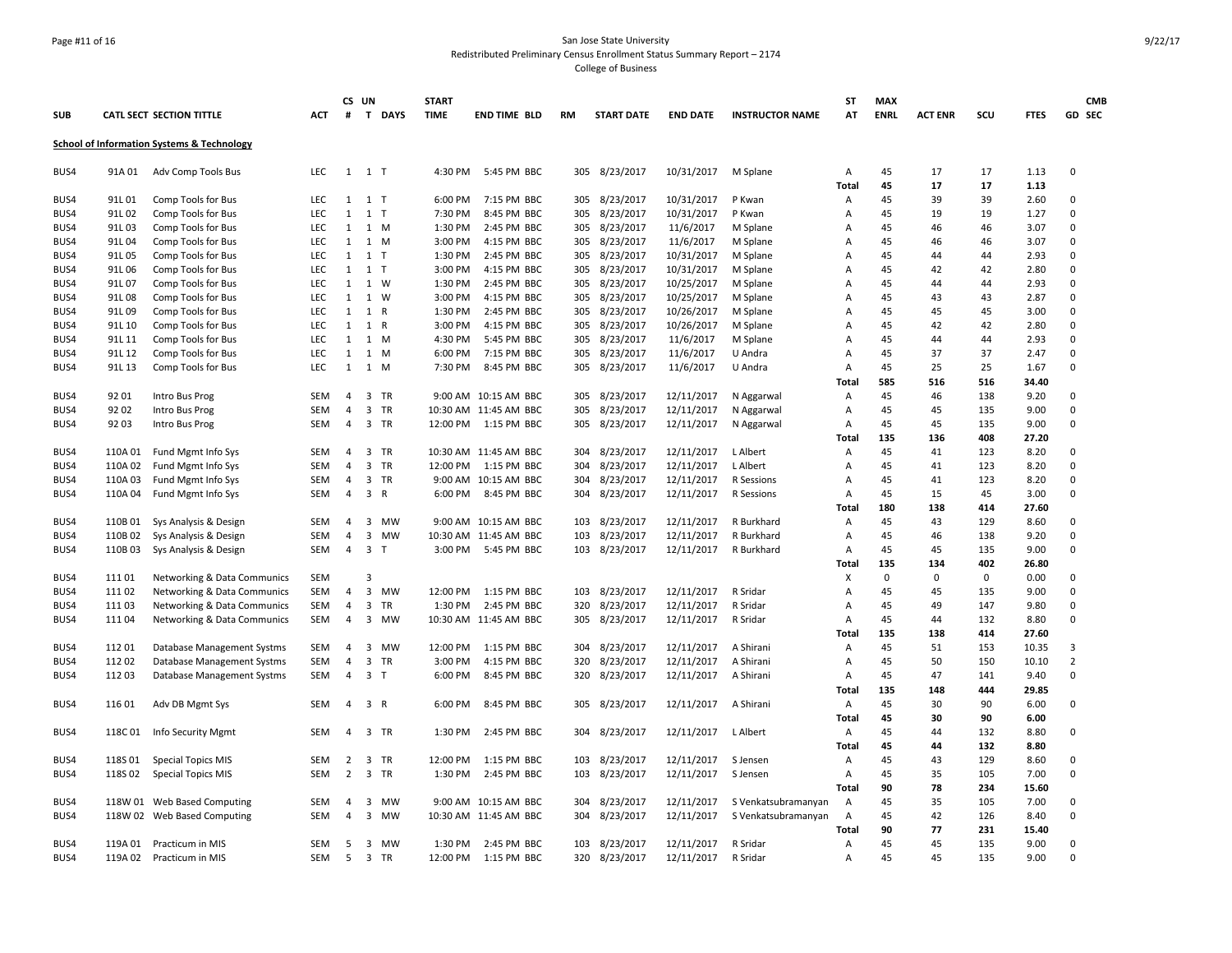### Page #12 of 16 San Jose State University Redistributed Preliminary Census Enrollment Status Summary Report – 2174 College of Business

|            |         |                                 |            | CS UN          |                |              | <b>START</b> |                       |           |                   |                 |                                                  | ST           | <b>MAX</b>  |                |           |               | <b>CMB</b>    |
|------------|---------|---------------------------------|------------|----------------|----------------|--------------|--------------|-----------------------|-----------|-------------------|-----------------|--------------------------------------------------|--------------|-------------|----------------|-----------|---------------|---------------|
| <b>SUB</b> |         | <b>CATL SECT SECTION TITTLE</b> | <b>ACT</b> | #              |                | <b>DAYS</b>  | <b>TIME</b>  | <b>END TIME BLD</b>   | <b>RM</b> | <b>START DATE</b> | <b>END DATE</b> | <b>INSTRUCTOR NAME</b>                           | AT           | <b>ENRL</b> | <b>ACT ENR</b> | scu       | <b>FTES</b>   | <b>GD SEC</b> |
| BUS4       | 119A 03 | Practicum in MIS                | <b>SEM</b> | -5             | 3 <sub>1</sub> |              | 6:00 PM      | 8:45 PM BBC           | 103       | 8/23/2017         | 12/11/2017      | L Gee                                            | A<br>Total   | 45<br>135   | 22<br>112      | 66<br>336 | 4.40<br>22.40 | $\Omega$      |
| BUS4       | 119B 01 | Bus Strat Info Sys              | <b>SEM</b> | -5             | 3              | <b>TR</b>    |              | 10:30 AM 11:45 AM BBC | 320       | 8/23/2017         | 12/11/2017      | R Sessions                                       | A            | 45          | 44             | 132       | 8.80          | 0             |
| BUS4       | 119B 02 | <b>Bus Strat Info Sys</b>       | SEM        | 5              | 3 TR           |              | 4:30 PM      | 5:45 PM BBC           |           | 320 8/23/2017     | 12/11/2017      | R Sessions                                       | A            | 45          | 36             | 108       | 7.20          | $\Omega$      |
|            |         |                                 |            |                |                |              |              |                       |           |                   |                 |                                                  | <b>Total</b> | 90          | 80             | 240       | 16.00         |               |
| BUS4       | 119H 01 | Honors Practicum in MIS         | <b>SEM</b> | 5              | $3 \, M$       |              | 3:00 PM      | 5:45 PM BBC           | 103       | 8/23/2017         | 12/11/2017      | J Sawyer                                         | A            | 20          | 15             | 45        | 3.00          | 0             |
|            |         |                                 |            |                |                |              |              |                       |           |                   |                 |                                                  | Total        | 20          | 15             | 45        | 3.00          |               |
| BUS4       | 180101  | Ind Studies MIS                 | <b>SUP</b> | 36             | $\overline{a}$ | <b>TBA</b>   |              |                       |           | 8/23/2017         | 12/11/2017      |                                                  | A            | 0           | $\mathbf 0$    | 0         | 0.00          | $\mathbf 0$   |
| BUS4       | 180102  | Ind Studies MIS                 | <b>SUP</b> | 36             | -1             | <b>TBA</b>   |              |                       |           | 8/23/2017         | 12/11/2017      | T Hill                                           | A            | 10          | 0              | 0         | 0.00          | $\Omega$      |
| BUS4       | 180103  | Ind Studies MIS                 | <b>SUP</b> | 36             | 2              | <b>TBA</b>   |              |                       |           | 8/23/2017         | 12/11/2017      | T Hill                                           | A            | 10          | 0              | 0         | 0.00          | $\Omega$      |
| BUS4       | 180104  | Ind Studies MIS                 | <b>SUP</b> | 36             | 3              | TBA          |              |                       |           | 8/23/2017         | 12/11/2017      | T Hill                                           | A            | 10          | 0              | 0         | 0.00          | $\Omega$      |
|            |         |                                 |            |                |                |              |              |                       |           |                   |                 |                                                  | Total        | 30          | 0              | 0         | 0.00          |               |
| BUS4       | 188 01  | <b>Business Systems</b>         | LEC        | 2              | 3M             |              | 3:00 PM      | 5:45 PM BBC           | 304       | 8/23/2017         | 12/11/2017      | S Wilde                                          | A            | 40          | 45             | 135       | 9.00          | $\Omega$      |
| BUS4       | 18802   | <b>Business Systems</b>         | LEC        | 2              | $3 \, M$       |              | 6:00 PM      | 8:45 PM BBC           | 103       | 8/23/2017         | 12/11/2017      | L Gee                                            | A            | 40          | 47             | 141       | 9.40          | $\Omega$      |
| BUS4       | 18803   | <b>Business Systems</b>         | <b>LEC</b> | $\overline{2}$ | 3M             |              | 3:00 PM      | 5:45 PM BBC           |           | 324 8/23/2017     | 12/11/2017      | R Sha                                            | A            | 42          | 45             | 135       | 9.00          | $\Omega$      |
| BUS4       | 18805   | <b>Business Systems</b>         | LEC        |                |                |              |              |                       |           |                   |                 |                                                  | X            | 0           | 0              | 0         | 0.00          | $\Omega$      |
| BUS4       | 18806   | <b>Business Systems</b>         | LEC        | $\overline{2}$ | $3 \, M$       |              | 6:00 PM      | 8:45 PM BBC           | 304       | 8/23/2017         | 12/11/2017      | S Wilde                                          | A            | 42          | 48             | 144       | 9.60          | $\Omega$      |
| BUS4       | 18807   | <b>Business Systems</b>         | <b>LEC</b> | 2              | 3              | $\mathsf{T}$ | 6:00 PM      | 8:45 PM BBC           | 304       | 8/23/2017         | 12/11/2017      | R Sessions                                       | A            | 40          | 46             | 138       | 9.20          | $\Omega$      |
| BUS4       | 18808   | <b>Business Systems</b>         | LEC        |                |                |              |              |                       |           |                   |                 |                                                  | x            | $\Omega$    | 0              | 0         | 0.00          | $\Omega$      |
| BUS4       | 18809   | <b>Business Systems</b>         | LEC        | $\overline{2}$ | 3 W            |              | 3:00 PM      | 5:45 PM BBC           | 202       | 8/23/2017         | 12/11/2017      | G Webb                                           | A            | 110         | 117            | 351       | 23.40         | $\mathbf 0$   |
| BUS4       | 188 10  | <b>Business Systems</b>         | LEC        | $\overline{2}$ | $3 \quad W$    |              | 6:00 PM      | 8:45 PM BBC           | 103       | 8/23/2017         | 12/11/2017      | K Soohoo                                         | A            | 40          | 45             | 135       | 9.00          | $\Omega$      |
| BUS4       | 188 11  | <b>Business Systems</b>         | LEC        | 2              | 3 W            |              | 6:00 PM      | 8:45 PM BBC           | 320       | 8/23/2017         | 12/11/2017      | L Gee                                            | A            | 40          | 48             | 144       | 9.60          | $\Omega$      |
| BUS4       | 188 12  | <b>Business Systems</b>         | <b>LEC</b> | 2              | 3 R            |              | 3:00 PM      | 5:45 PM BBC           | 103       | 8/23/2017         | 12/11/2017      | G Webb                                           | A            | 40          | 44             | 132       | 8.80          | 0             |
| BUS4       | 188 13  | <b>Business Systems</b>         | LEC        | 2              | 3 <sub>1</sub> |              | 6:00 PM      | 8:45 PM SH            | 311       | 8/23/2017         | 12/11/2017      | H Nguyen                                         | A            | 40          | 39             | 117       | 7.80          | $\Omega$      |
|            |         |                                 |            |                |                |              |              |                       |           |                   |                 |                                                  | Total        | 474         | 524            | 1572      | 104.80        |               |
|            |         |                                 |            |                |                |              |              |                       |           |                   |                 | School of Information Systems & Technology Total |              | 2369        | 2187           | 5495      | 366.58        |               |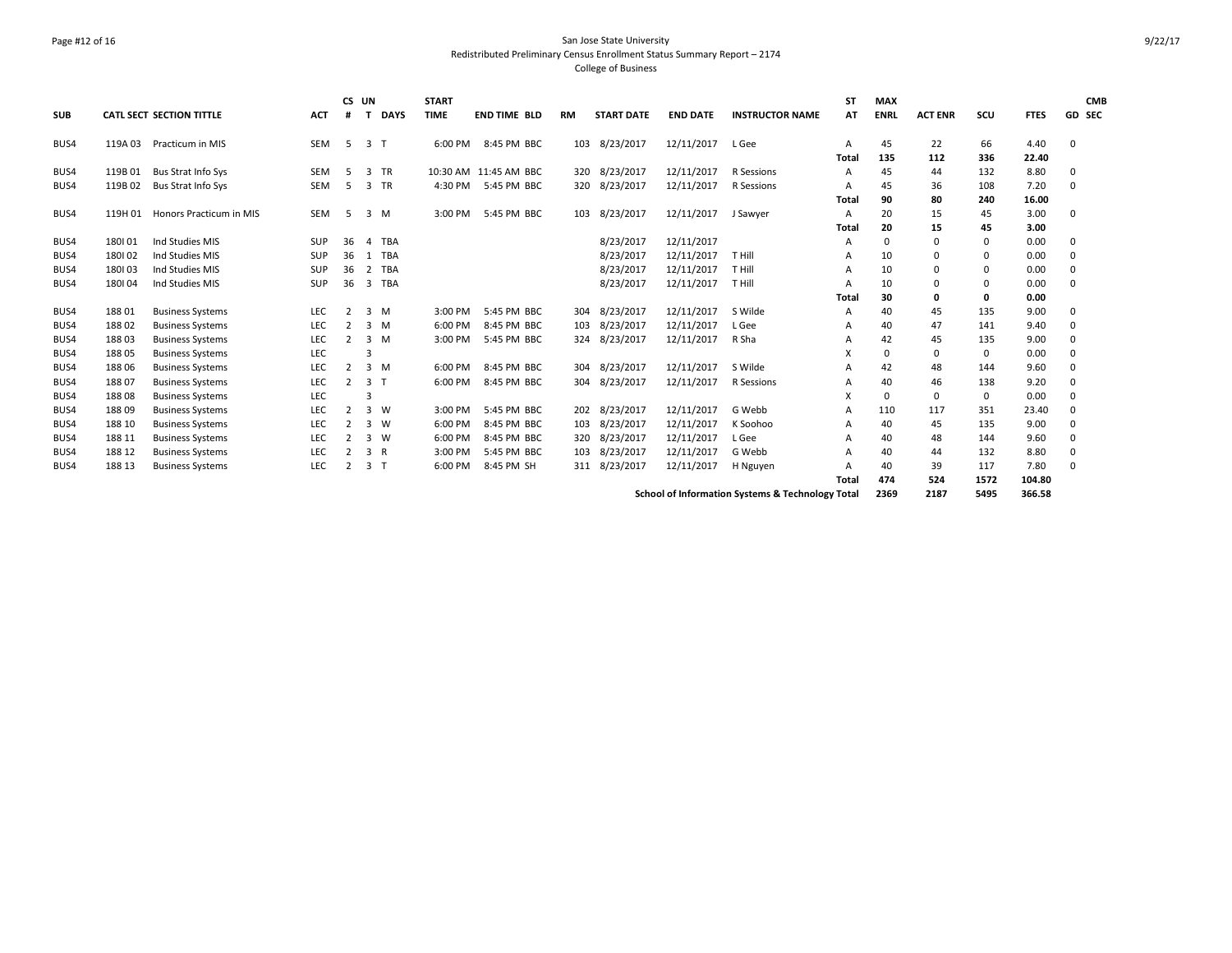### Page #13 of 16 San Jose State University Redistributed Preliminary Census Enrollment Status Summary Report – 2174 College of Business

|            |                             |                                 |            |                | CS UN                                   | <b>START</b> |                       |           |                   |                 |                        | <b>ST</b>    | <b>MAX</b>  |                |             |             | <b>CMB</b>  |
|------------|-----------------------------|---------------------------------|------------|----------------|-----------------------------------------|--------------|-----------------------|-----------|-------------------|-----------------|------------------------|--------------|-------------|----------------|-------------|-------------|-------------|
| <b>SUB</b> |                             | <b>CATL SECT SECTION TITTLE</b> | <b>ACT</b> | #              | T DAYS                                  | <b>TIME</b>  | <b>END TIME BLD</b>   | <b>RM</b> | <b>START DATE</b> | <b>END DATE</b> | <b>INSTRUCTOR NAME</b> | AT           | <b>ENRL</b> | <b>ACT ENR</b> | SCU         | <b>FTES</b> | GD SEC      |
|            | <b>School of Management</b> |                                 |            |                |                                         |              |                       |           |                   |                 |                        |              |             |                |             |             |             |
| BUS3       | 1001                        | <b>Discover Business</b>        | LEC        | $\overline{2}$ | 3 R                                     | 6:00 PM      | 8:45 PM BBC           | 105       | 8/23/2017         | 12/11/2017      | M Schwartz             | Α            | 45          | 35             | 105         | 7.00        | 0           |
| BUS3       | 10 02                       | <b>Discover Business</b>        | <b>LEC</b> | $\overline{2}$ | 3<br>W                                  | 6:00 PM      | 8:45 PM BBC           | 3         | 8/23/2017         | 12/11/2017      | R Blitzer              | Α            | 45          | 38             | 114         | 7.60        | 0           |
| BUS3       | 10 03                       | <b>Discover Business</b>        | <b>LEC</b> | $\overline{2}$ | 3 MW                                    | 12:00 PM     | 1:15 PM BBC           |           | 302 8/23/2017     | 12/11/2017      | V Agarwal              | Α            | 45          | 37             | 111         | 7.40        | $\mathbf 0$ |
|            |                             |                                 |            |                |                                         |              |                       |           |                   |                 |                        | Total        | 135         | 110            | 330         | 22.00       |             |
| BUS3       | 12 01                       | <b>Money Matters</b>            | LEC        | 1              | 3 TR                                    | 3:00 PM      | 4:15 PM BBC           | 102       | 8/23/2017         | 12/11/2017      | G Radine               | Α            | 45          | 46             | 138         | 9.20        | 0           |
| BUS3       | 1202                        | <b>Money Matters</b>            | LEC        | $\mathbf{1}$   | 3 TR                                    | 1:30 PM      | 2:45 PM BBC           | 104       | 8/23/2017         | 12/11/2017      | G Radine               | Α            | 45          | 48             | 144         | 9.60        | $\mathbf 0$ |
| BUS3       | 12 03                       | <b>Money Matters</b>            | LEC        | 1              | 3<br>W                                  | 6:00 PM      | 8:45 PM BBC           | 102       | 8/23/2017         | 12/11/2017      | L Dunn-Jensen          | А            | 45          | 47             | 141         | 9.40        | $\mathbf 0$ |
| BUS3       | 12 80                       | <b>Money Matters</b>            | LEC        | 1              | $\overline{3}$<br>TBA                   |              |                       |           | 8/23/2017         | 12/11/2017      | R Okumoto              | А            | 119         | 119            | 357         | 23.80       | 0           |
| BUS3       | 1281                        | <b>Money Matters</b>            | <b>LEC</b> | $\mathbf{1}$   | $\overline{3}$<br>TBA                   |              |                       |           | 8/23/2017         | 12/11/2017      | R Okumoto              | Α            | 60          | 57             | 171         | 11.40       | $\mathbf 0$ |
|            |                             |                                 |            |                |                                         |              |                       |           |                   |                 |                        | Total        | 314         | 317            | 951         | 63.40       |             |
| BUS3       | 8001                        | Legal Environment of Bus        | <b>LEC</b> | $\overline{3}$ | 3 <sub>7</sub>                          | 6:00 PM      | 8:45 PM BBC           | 130       | 8/23/2017         | 12/11/2017      | J Dworak               | A            | 40          | 38             | 114         | 7.60        | 0           |
| BUS3       | 8002                        | Legal Environment of Bus        | LEC        | 3              | <b>MW</b><br>3                          |              | 10:30 AM 11:45 AM BBC | 102       | 8/23/2017         | 12/11/2017      | N Clinch               | А            | 45          | 41             | 123         | 8.20        | $\mathbf 0$ |
| BUS3       | 8003                        | Legal Environment of Bus        | LEC        | 3              | $\overline{3}$<br><b>MW</b>             | 1:30 PM      | 2:45 PM BBC           |           | 202 8/23/2017     | 12/11/2017      | N Clinch               | Α            | 119         | 113            | 339         | 22.60       | 0           |
| BUS3       | 8004                        | Legal Environment of Bus        | LEC        | $\overline{3}$ | $\overline{3}$<br><b>MW</b>             |              | 9:00 AM 10:15 AM BBC  |           | 102 8/23/2017     | 12/11/2017      | N Clinch               | A            | 45          | 43             | 129         | 8.60        | 0           |
| BUS3       | 8005                        | Legal Environment of Bus        | LEC        | 3              | $\overline{3}$<br>W                     | 6:00 PM      | 8:45 PM BBC           | 222       | 8/23/2017         | 12/11/2017      | J Dworak               | А            | 45          | 45             | 135         | 9.00        | $\mathbf 0$ |
| BUS3       | 80 06                       | Legal Environment of Bus        | LEC        | 3              | $3 \, M$                                | 6:00 PM      | 8:45 PM WSQ           | 109       | 8/23/2017         | 12/11/2017      | A Casey                | Α            | 119         | 99             | 297         | 19.80       | 0           |
| BUS3       | 80 07                       | Legal Environment of Bus        | <b>LEC</b> | 3              | 3 TR                                    | 3:00 PM      | 4:15 PM BBC           |           | 326 8/23/2017     | 12/11/2017      | I Yang                 | Α            | 45          | 47             | 141         | 9.40        | 0           |
| BUS3       | 80 08                       | Legal Environment of Bus        | LEC        | 3              | 3<br><b>TR</b>                          |              | 9:00 AM 10:15 AM BBC  | 323       | 8/23/2017         | 12/11/2017      | I Yang                 | Α            | 45          | 41             | 123         | 8.20        | $\mathbf 0$ |
| BUS3       | 8080                        | Legal Environment of Bus        | LEC        | 3              | 3 TBA                                   |              |                       |           | 8/23/2017         | 12/11/2017      | I Yang                 | Α            | 45          | 44             | 132         | 8.80        | $\mathbf 0$ |
|            |                             |                                 |            |                |                                         |              |                       |           |                   |                 |                        | Total        | 548         | 511            | 1533        | 102.20      |             |
| BUS3       | 14901                       | Negotn & Cnflct Resoltn         | <b>LEC</b> | 2              | 3 F                                     | 12:30 PM     | 3:15 PM BBC           | 323       | 8/23/2017         | 12/11/2017      | M Ingerson             | Α            | 45          | 31             | 93          | 6.20        | 0           |
|            |                             |                                 |            |                |                                         |              |                       |           |                   |                 |                        | <b>Total</b> | 45          | 31             | 93          | 6.20        |             |
| BUS3       | 15001                       | Fund of HR Mgmt                 | LEC        | $\overline{2}$ | 3 MW                                    | 12:00 PM     | 1:15 PM BBC           | 102       | 8/23/2017         | 12/11/2017      | R Partridge            | A            | 42          | 45             | 135         | 9.00        | 0           |
| BUS3       | 15002                       | Fund of HR Mgmt                 | LEC        | $\overline{2}$ | $\overline{3}$<br>$\mathsf{R}$          | 6:00 PM      | 8:45 PM BBC           | 104       | 8/23/2017         | 12/11/2017      | S Moore                | Α            | 42          | 46             | 138         | 9.20        | 0           |
| BUS3       | 15003                       | Fund of HR Mgmt                 | LEC        | $\overline{2}$ | 3 <sub>T</sub>                          | 6:00 PM      | 8:45 PM BBC           |           | 102 8/23/2017     | 12/11/2017      | A Ruiz                 | Α            | 42          | 41             | 123         | 8.20        | $\pmb{0}$   |
| BUS3       | 15004                       | Fund of HR Mgmt                 | LEC        |                | 3                                       |              |                       |           |                   |                 |                        | x            | $\mathbf 0$ | $\mathbf 0$    | $\mathbf 0$ | 0.00        | 0           |
| BUS3       | 15005                       | Fund of HR Mgmt                 | <b>LEC</b> | $\overline{2}$ | 3 MW                                    | 1:30 PM      | 2:45 PM BBC           |           | 102 8/23/2017     | 12/11/2017      | R Partridge            | Α            | 42          | 45             | 135         | 9.00        | $\mathbf 0$ |
| BUS3       | 15006                       | Fund of HR Mgmt                 | LEC        | $\overline{2}$ | 3<br>MW                                 | 1:30 PM      | 2:45 PM BBC           |           | 323 8/23/2017     | 12/11/2017      | G Lester               | Α            | 42          | 43             | 129         | 8.60        | $\pmb{0}$   |
|            |                             |                                 |            |                |                                         |              |                       |           |                   |                 |                        | Total        | 210         | 220            | 660         | 44.00       |             |
| BUS3       | 15101                       | Labor Relations                 | <b>LEC</b> | $\overline{2}$ | 3 F                                     | 12:30 PM     | 3:15 PM BBC           | 21        | 8/23/2017         | 12/11/2017      | N Long                 | A            | 45          | 36             | 108         | 7.20        | 0           |
|            |                             |                                 |            |                |                                         |              |                       |           |                   |                 |                        | <b>Total</b> | 45          | 36             | 108         | 7.20        |             |
| BUS3       | 154 01                      | Wkfrce Plan Staff & Train       | <b>LEC</b> | $\overline{2}$ | 3 MW                                    | 3:00 PM      | 4:15 PM BBC           | 102       | 8/23/2017         | 12/11/2017      | R Partridge            | A            | 45          | 49             | 147         | 9.80        | 0           |
|            |                             |                                 |            |                |                                         |              |                       |           |                   |                 |                        | Total        | 45          | 49             | 147         | 9.80        |             |
| BUS3       | 155 01                      | Performance Mgmnt & Dev         | LEC        | $\overline{2}$ | $-3$ R                                  | 6:00 PM      | 8:45 PM BBC           |           | 102 8/23/2017     | 12/11/2017      | E Vyas                 | Α            | 45          | 13             | 39          | 2.60        | $\pmb{0}$   |
|            |                             |                                 |            |                |                                         |              |                       |           |                   |                 |                        | Total        | 45          | 13             | 39          | 2.60        |             |
| BUS3       | 15701                       | Legal Issues in Hrm             | <b>LEC</b> | $\overline{2}$ | 3 <sub>1</sub>                          | 6:00 PM      | 8:45 PM BBC           |           | 104 8/23/2017     | 12/11/2017      | A Casey                | Α            | 45          | 45             | 135         | 9.00        | 0           |
|            |                             |                                 |            |                |                                         |              |                       |           |                   |                 |                        | Total        | 45          | 45             | 135         | 9.00        |             |
| BUS3       | 158 01                      | Compensatn & Rewd Sys           | <b>LEC</b> | $\overline{2}$ | 3 R                                     | 3:00 PM      | 5:45 PM BBC           | 104       | 8/23/2017         | 12/11/2017      | T Brown                | A            | 45          | 52             | 156         | 10.65       | 5           |
|            |                             |                                 |            |                |                                         |              |                       |           |                   |                 |                        | Total        | 45          | 52             | 156         | 10.65       |             |
| BUS3       | 15901                       | Senior Sem in HRM               | SEM        | 5              | 3 <sub>T</sub>                          | 3:00 PM      | 5:45 PM BBC           | 301       | 8/23/2017         | 12/11/2017      | M Gavino               | Α            | 45          | 35             | 105         | 7.00        | 0           |
|            |                             |                                 |            |                |                                         |              |                       |           |                   |                 |                        | Total        | 45          | 35             | 105         | 7.00        |             |
| BUS3       | 160 01                      | Fund Mgmt & Org Beh             | <b>LEC</b> | $\overline{2}$ | $\overline{3}$<br>MW                    |              | 10:30 AM 11:45 AM BBC |           | 202 8/23/2017     | 12/11/2017      | A Musgrave             | Α            | 80          | 119            | 357         | 23.80       | 0           |
| BUS3       | 160 02                      | Fund Mgmt & Org Beh             | <b>LEC</b> |                | $\mathbf{a}$                            |              |                       |           |                   |                 |                        | X            | $\mathbf 0$ | $\mathbf 0$    | $\mathbf 0$ | 0.00        | 0           |
| BUS3       | 160 03                      | Fund Mgmt & Org Beh             | <b>LEC</b> | $\overline{2}$ | 3 MW                                    | 4:30 PM      | 5:45 PM BBC           | 102       | 8/23/2017         | 12/11/2017      | N Bussani              | Α            | 25          | 47             | 141         | 9.40        | 0           |
| BUS3       | 16004                       | Fund Mgmt & Org Beh             | <b>LEC</b> | $\overline{2}$ | 3<br><b>MW</b>                          | 12:00 PM     | 1:15 PM BBC           |           | 104 8/23/2017     | 12/11/2017      | T Shirley              | A            | 25          | 45             | 135         | 9.00        | 0           |
| BUS3       | 160 05                      | Fund Mgmt & Org Beh             | LEC        | $\overline{2}$ | $\overline{\mathbf{3}}$<br>$\mathsf{R}$ | 6:00 PM      | 8:45 PM BBC           | 3         | 8/23/2017         | 12/11/2017      | A Gomez                | Α            | 39          | 42             | 126         | 8.40        | $\pmb{0}$   |
| BUS3       | 160 06                      | Fund Mgmt & Org Beh             | LEC        | $\overline{2}$ | 3 W                                     | 6:00 PM      | 8:45 PM BBC           |           | 301 8/23/2017     | 12/11/2017      | C Van                  | Α            | 40          | 43             | 129         | 8.65        | 1           |
| BUS3       | 160 07                      | Fund Mgmt & Org Beh             | <b>LEC</b> | $\overline{2}$ | 3 TR                                    | 12:00 PM     | 1:15 PM BBC           |           | 202 8/23/2017     | 12/11/2017      | E Mullen               | A            | 89          | 119            | 357         | 23.80       | 0           |
| BUS3       | 16008                       | Fund Mgmt & Org Beh             | LEC        | $\overline{2}$ | 3 TR                                    |              | 10:30 AM 11:45 AM BBC | 202       | 8/23/2017         | 12/11/2017      | S Francis              | А            | 119         | 118            | 354         | 23.60       | $\pmb{0}$   |
| BUS3       | 16009                       | Fund Mgmt & Org Beh             | <b>LEC</b> | 2              | 3 TR                                    |              | 10:30 AM 11:45 AM BBC |           | 102 8/23/2017     | 12/11/2017      | A Walton               | A            | 32          | 48             | 144         | 9.60        | $\Omega$    |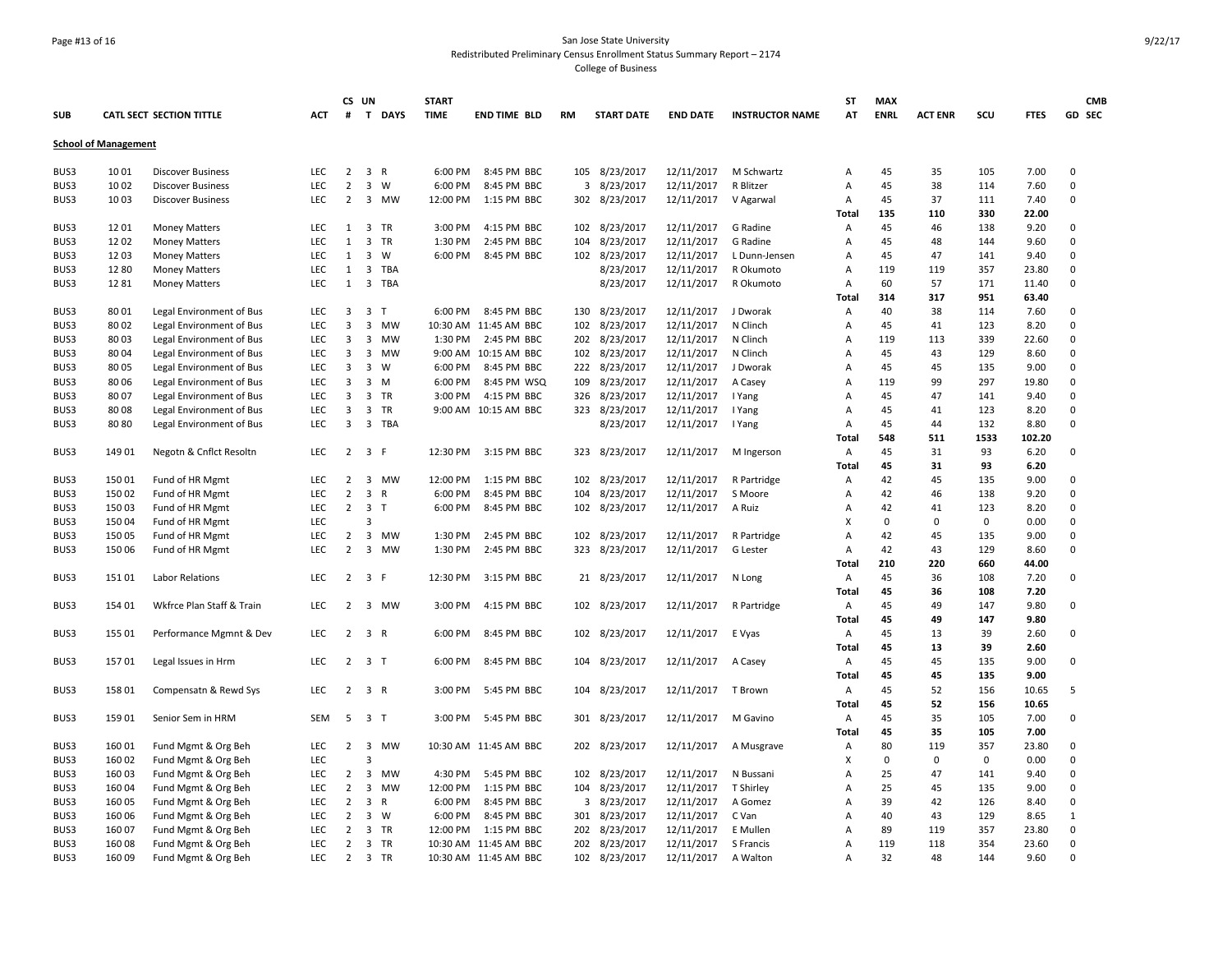### Page #14 of 16 San Jose State University Redistributed Preliminary Census Enrollment Status Summary Report – 2174 College of Business

|              |                |                                                |            |                | CS UN                   |                | <b>START</b> |                       |           |                            |                          |                        | <b>ST</b>    | <b>MAX</b>  |                |                      |              | <b>CMB</b>  |
|--------------|----------------|------------------------------------------------|------------|----------------|-------------------------|----------------|--------------|-----------------------|-----------|----------------------------|--------------------------|------------------------|--------------|-------------|----------------|----------------------|--------------|-------------|
| <b>SUB</b>   |                | <b>CATL SECT SECTION TITTLE</b>                | <b>ACT</b> | $\#$           |                         | T DAYS         | <b>TIME</b>  | <b>END TIME BLD</b>   | <b>RM</b> | <b>START DATE</b>          | <b>END DATE</b>          | <b>INSTRUCTOR NAME</b> | AT           | <b>ENRL</b> | <b>ACT ENR</b> | scu                  | <b>FTES</b>  | GD SEC      |
| BUS3         | 160 10         | Fund Mgmt & Org Beh                            | LEC        | $\overline{2}$ |                         | 3 <sub>T</sub> | 6:00 PM      | 8:45 PM BBC           | 107       | 8/23/2017                  | 12/11/2017               | G Castro               | Α            | 25          | 45             | 135                  | 9.00         | $\Omega$    |
| BUS3         | 160 11         | Fund Mgmt & Org Beh                            | <b>LEC</b> | $\overline{2}$ |                         | $3 \, M$       | 6:00 PM      | 8:45 PM BBC           | 102       | 8/23/2017                  | 12/11/2017               | N Bussani              | Α            | 31          | 44             | 132                  | 8.80         | $\mathbf 0$ |
| BUS3         | 160 12         | Fund Mgmt & Org Beh                            | <b>LEC</b> | $\overline{2}$ | 3                       | <b>MW</b>      | 1:30 PM      | 2:45 PM BBC           | 104       | 8/23/2017                  | 12/11/2017               | A Musgrave             | A            | 27          | 52             | 156                  | 10.40        | $\mathbf 0$ |
| BUS3         | 160 13         | Fund Mgmt & Org Beh                            | LEC        | $\overline{2}$ | 3                       | TR             | 1:30 PM      | 2:45 PM BBC           | 102       | 8/23/2017                  | 12/11/2017               | A Walton               | Α            | 30          | 47             | 141                  | 9.40         | $\mathbf 0$ |
| BUS3         | 160 14         | Fund Mgmt & Org Beh                            | <b>LEC</b> | $\overline{2}$ | $\overline{3}$          | W              | 3:00 PM      | 5:45 PM BBC           | 204       | 8/23/2017                  | 12/11/2017               | P Wells                | Α            | 100         | 112            | 336                  | 22.40        | $\mathbf 0$ |
| BUS3         | 160 15         | Fund Mgmt & Org Beh                            | LEC        | $\overline{2}$ | 3                       | MW             | 3:00 PM      | 4:15 PM BBC           | 326       | 8/23/2017                  | 12/11/2017               | T Shirley              | Α            | 32          | 46             | 138                  | 9.20         | $\Omega$    |
| BUS3         | 160 16         | Fund Mgmt & Org Beh                            | LEC        | $\overline{2}$ | 3 R                     |                | 6:00 PM      | 8:45 PM BBC           |           | 202 8/23/2017              | 12/11/2017               | M Hill                 | Α            | 116         | 114            | 342                  | 22.80        | $\mathbf 0$ |
|              |                |                                                |            |                |                         |                |              |                       |           |                            |                          |                        | <b>Total</b> | 810         | 1041           | 3123                 | 208.25       |             |
| BUS3         | 161A01         | Applied Org Behavr                             | <b>SEM</b> |                | 3                       |                |              |                       |           |                            |                          |                        | X            | $\mathbf 0$ | $\mathbf 0$    | $\mathbf 0$          | 0.00         | $\mathbf 0$ |
| BUS3         | 161A 02        | Applied Org Behavr                             | SEM        | 5              |                         | 3 MW           |              | 10:30 AM 11:45 AM BBC | 323       | 8/23/2017                  | 12/11/2017               | G Lester               | А            | 45          | 41             | 123                  | 8.20         | $\mathbf 0$ |
| BUS3         | 161A03         | Applied Org Behavr                             | SEM        | 5              |                         | 3 <sub>T</sub> | 6:00 PM      | 8:45 PM BBC           | 3         | 8/23/2017                  | 12/11/2017               | R Pollard              | Α            | 45          | 44             | 132                  | 8.80         | $\mathsf 0$ |
|              |                |                                                |            |                |                         |                |              |                       |           |                            |                          |                        | Total        | 90          | 85             | 255                  | 17.00        |             |
| BUS3         | 161B 01        | Org Theory                                     | <b>LEC</b> | $\overline{2}$ |                         | 3 TR           |              | 10:30 AM 11:45 AM BBC |           | 104 8/23/2017              | 12/11/2017               | T Altura               | Α            | 45          | 33             | 99                   | 6.60         | $\mathbf 0$ |
| BUS3         | 161B02         | Org Theory                                     | LEC        | $\overline{2}$ |                         | 3 TR           | 12:00 PM     | 1:15 PM BBC           | 104       | 8/23/2017                  | 12/11/2017               | T Altura               | А            | 45          | 31             | 93                   | 6.20         | $\mathsf 0$ |
| BUS3         | 161B03         | Org Theory                                     | LEC        | $\overline{2}$ |                         | $3 \, M$       | 6:00 PM      | 8:45 PM BBC           |           | 222 8/23/2017              | 12/11/2017               | R Pollard              | Α            | 45          | 33             | 99                   | 6.60         | $\mathbf 0$ |
|              |                |                                                |            |                |                         |                |              |                       |           |                            |                          |                        | <b>Total</b> | 135         | 97             | 291                  | 19.40        |             |
| BUS3         | 166 01         | Bus, Govt, Society                             | LEC        | $\overline{2}$ |                         | 3 TR           | 1:30 PM      | 2:45 PM BBC           |           | 21 8/23/2017               | 12/11/2017               | A Lawrence             | Α            | 45          | 43             | 129                  | 8.60         | $\mathbf 0$ |
| BUS3         | 166 02         | Bus, Govt, Society                             | <b>LEC</b> | $\overline{2}$ |                         | 3 TR           | 12:00 PM     | 1:15 PM BBC           | 21        | 8/23/2017                  | 12/11/2017               | A Lawrence             | A            | 45          | 45             | 135                  | 9.00         | $\mathbf 0$ |
| BUS3         | 16603          | Bus, Govt, Society                             | LEC        | $\overline{2}$ |                         | 3 TR           | 9:00 AM      | 10:15 AM BBC          | 326       | 8/23/2017                  | 12/11/2017               | R Roman                | Α            | 45          | 35             | 105                  | 7.00         | $\mathbf 0$ |
| BUS3         | 16604          | Bus, Govt, Society                             | LEC        | $\overline{2}$ |                         | 3 R            | 6:00 PM      | 8:45 PM BBC           | 323       | 8/23/2017                  | 12/11/2017               | R Pollard              | Α            | 45          | 36             | 108                  | 7.20         | $\mathbf 0$ |
|              |                |                                                |            |                |                         |                |              |                       |           |                            |                          |                        | <b>Total</b> | 180         | 159            | 477                  | 31.80        |             |
| BUS3         |                | 169A 01 Honors Seminar                         | LEC        |                | $2 \quad 3 \quad T$     |                | 3:00 PM      | 5:45 PM BBC           |           | 302 8/23/2017              | 12/11/2017               | E Mullen               | А            | 40          | 14             | 42                   | 2.80         | $\mathsf 0$ |
|              |                |                                                |            |                |                         |                |              |                       |           |                            |                          |                        | <b>Total</b> | 40          | 14             | 42                   | 2.80         |             |
| BUS3         | 180D 01        | Indiv St Org Mgmt                              | SUP        | 36             | 6                       | <b>TBA</b>     |              |                       |           | 8/23/2017                  | 12/11/2017               |                        | Α            | $\mathbf 0$ | $\mathbf 0$    | 0                    | 0.00         | $\mathbf 0$ |
| BUS3         | 180D 02        | Indiv St Org Mgmt                              | SUP        | 36             | 1                       | TBA            |              |                       |           | 8/23/2017                  | 12/11/2017               | M Virick               | Α            | 10          | $\mathbf 0$    | $\Omega$             | 0.00         | $\mathbf 0$ |
| BUS3         | 180D 03        | Indiv St Org Mgmt                              | SUP        | 36             |                         | 1 TBA          |              |                       |           | 8/23/2017                  | 12/11/2017               | M Virick               | A            | 10          | $\Omega$       | $\Omega$             | 0.00         | $\mathbf 0$ |
| BUS3         | 180D 04        | Indiv St Org Mgmt                              | SUP        | 36             |                         | 1 TBA          |              |                       |           | 8/23/2017                  | 12/11/2017               | M Virick               | А            | 10          | $\mathbf 0$    | $\mathbf 0$          | 0.00         | $\mathbf 0$ |
| BUS3         | 180D 05        | Indiv St Org Mgmt                              | <b>SUP</b> | 36             |                         | 1 TBA          |              |                       |           | 8/23/2017                  | 12/11/2017               | M Virick               | A            | 10          | $\Omega$       | $\Omega$             | 0.00         | $\mathbf 0$ |
| BUS3         | 180D 06        | Indiv St Org Mgmt                              | SUP        | 36             | $\overline{\mathbf{3}}$ | <b>TBA</b>     |              |                       |           | 8/23/2017                  | 12/11/2017               | M Virick               | Α            | 10          | $\mathbf 0$    | 0                    | 0.00         | $\mathbf 0$ |
| BUS3         | 180D 07        | Indiv St Org Mgmt                              | SUP        | 36             | $\overline{\mathbf{3}}$ | TBA            |              |                       |           | 8/23/2017                  | 12/11/2017               | M Virick               | А            | 10          | $\mathbf 0$    | $\Omega$             | 0.00         | $\mathbf 0$ |
| BUS3         | 180D 08        | Indiv St Org Mgmt                              | SUP        | 36             | $\overline{\mathbf{3}}$ | TBA            |              |                       |           | 8/23/2017                  | 12/11/2017               | M Virick               | Α            | 10          | $\Omega$       | $\Omega$             | 0.00         | $\mathbf 0$ |
| BUS3         | 180D 09        | Indiv St Org Mgmt                              | SUP        | 36             |                         | 1 TBA          |              |                       |           | 8/23/2017                  | 12/11/2017               | M Virick               | Α            | 10          | $\overline{0}$ | $\Omega$             | 0.00         | $\mathbf 0$ |
| BUS3         | 180D 10        | Indiv St Org Mgmt                              | SUP        | 36             |                         | 1 TBA          |              |                       |           | 8/23/2017                  | 12/11/2017               | M Virick               | A            | 10          | $\Omega$       | $\Omega$<br>$\Omega$ | 0.00         | $\mathbf 0$ |
| BUS3         | 180D 11        | Indiv St Org Mgmt                              | SUP        | 36             |                         | 1 TBA          |              |                       |           | 8/23/2017                  | 12/11/2017               | M Virick               | А            | 10          | $\mathbf 0$    |                      | 0.00         | $\mathbf 0$ |
|              |                |                                                | <b>SEM</b> | 5              |                         |                |              | 9:00 AM 10:15 AM BBC  |           |                            | 12/11/2017               |                        | Total        | 100<br>30   | 0<br>25        | 0<br>75              | 0.00         | $\mathbf 0$ |
| BUS3         | 18902<br>18904 | <b>Strategic Mgmt</b>                          | SEM        | 5              | 3                       | 3 MW<br>TR     |              | 9:00 AM 10:15 AM BBC  | 104       | 8/23/2017                  |                          | S Khavul<br>G Mathur   | Α            | 30          | 27             | 81                   | 5.00         | $\pmb{0}$   |
| BUS3<br>BUS3 |                | <b>Strategic Mgmt</b>                          | <b>SEM</b> |                |                         | 3 TR           | 1:30 PM      | 2:45 PM BBC           | 301       | 8/23/2017                  | 12/11/2017               | W Fruin                | А            | 30          | 32             | 96                   | 5.40<br>6.40 | $\mathbf 0$ |
|              | 18905          | <b>Strategic Mgmt</b>                          | SEM        | 5<br>5         |                         | 3 R            | 6:00 PM      | 8:45 PM BBC           | 326       | 8/23/2017<br>224 8/23/2017 | 12/11/2017<br>12/11/2017 | L Gee                  | A            | 30          | 34             | 102                  | 6.80         | $\Omega$    |
| BUS3<br>BUS3 | 18906<br>18907 | <b>Strategic Mgmt</b>                          | SEM        | 5              | 3                       | TR             | 12:00 PM     | 1:15 PM BBC           | 326       | 8/23/2017                  | 12/11/2017               | W Fruin                | Α<br>Α       | 30          | 36             | 108                  | 7.20         | $\mathbf 0$ |
| BUS3         | 18908          | <b>Strategic Mgmt</b>                          | <b>SEM</b> | 5              |                         | 3 TR           |              | 10:30 AM 11:45 AM BBC | 301       |                            |                          | G Mathur               | А            | 30          | 26             | 78                   | 5.20         | $\mathbf 0$ |
| BUS3         | 18909          | <b>Strategic Mgmt</b>                          | SEM        | 5              | $\overline{\mathbf{3}}$ | <b>MW</b>      |              | 10:30 AM 11:45 AM BBC | 326       | 8/23/2017<br>8/23/2017     | 12/11/2017<br>12/11/2017 | R Stross               | А            | 30          | 30             | 90                   | 6.00         | $\mathbf 0$ |
| BUS3         | 189 10         | <b>Strategic Mgmt</b>                          | <b>SEM</b> | 5              | 3                       | <b>MW</b>      | 1:30 PM      | 2:45 PM BBC           | 326       | 8/23/2017                  | 12/11/2017               | S Chou                 | A            | 30          | 32             | 96                   | 6.40         | $\mathbf 0$ |
| BUS3         | 189 11         | <b>Strategic Mgmt</b>                          | SEM        | 5              |                         | 3 TR           | 1:30 PM      | 2:45 PM BBC           | 323       | 8/23/2017                  | 12/11/2017               | G Mathur               | Α            | 30          | 28             | 84                   | 5.60         | $\mathsf 0$ |
| BUS3         | 189 12         | <b>Strategic Mgmt</b><br><b>Strategic Mgmt</b> | SEM        | 5              | 3                       | M              | 6:00 PM      | 8:45 PM BBC           | 3         | 8/23/2017                  | 12/11/2017               | S Rodan                | Α            | 30          | 27             | 81                   | 5.40         | $\mathbf 0$ |
| BUS3         | 189 13         |                                                | <b>SEM</b> | 5              | 3                       | <b>TR</b>      | 10:30 AM     | 11:45 AM BBC          | 326       | 8/23/2017                  | 12/11/2017               | Y No                   | А            | 30          | 27             | 81                   | 5.40         | $\mathbf 0$ |
| BUS3         | 189 14         | <b>Strategic Mgmt</b><br><b>Strategic Mgmt</b> | SEM        | 5              | $\overline{\mathbf{3}}$ | <b>MW</b>      | 12:00 PM     | 1:15 PM BBC           | 326       | 8/23/2017                  | 12/11/2017               | S Chou                 | А            | 30          | 32             | 96                   | 6.40         | $\mathsf 0$ |
| BUS3         | 189 15         | <b>Strategic Mgmt</b>                          | <b>SEM</b> | 5              |                         | 3 MW           |              | 10:30 AM 11:45 AM BBC | 104       | 8/23/2017                  | 12/11/2017               | S Khavul               | A            | 30          | 25             | 75                   | 5.00         | $\mathbf 0$ |
| BUS3         | 189 16         | <b>Strategic Mgmt</b>                          | SEM        | 5              |                         | 3 TR           | 7:30 AM      | 8:45 AM BBC           | 102       | 8/23/2017                  | 12/11/2017               | C Wang                 | Α            | 30          | 29             | 87                   | 5.80         | $\Omega$    |
| BUS3         | 189 17         | <b>Strategic Mgmt</b>                          | SEM        | 5              | 3                       | TR             | 9:00 AM      | 10:15 AM BBC          | 102       | 8/23/2017                  | 12/11/2017               | C Wang                 | Α            | 30          | 32             | 96                   | 6.40         | $\mathbf 0$ |
| BUS3         | 189 18         | <b>Strategic Mgmt</b>                          | <b>SEM</b> | 5              |                         | 3 TR           | 12:00 PM     | 1:15 PM BBC           |           | 102 8/23/2017              | 12/11/2017               | C Wang                 | А            | 30          | 32             | 96                   | 6.40         | $\mathbf 0$ |
| BUS3         | 189 19         | <b>Strategic Mgmt</b>                          | SEM        |                | 3                       |                |              |                       |           |                            |                          |                        | X            | $\Omega$    | $\Omega$       | $\Omega$             | 0.00         | $\Omega$    |
|              |                |                                                |            |                |                         |                |              |                       |           |                            |                          |                        |              |             |                |                      |              |             |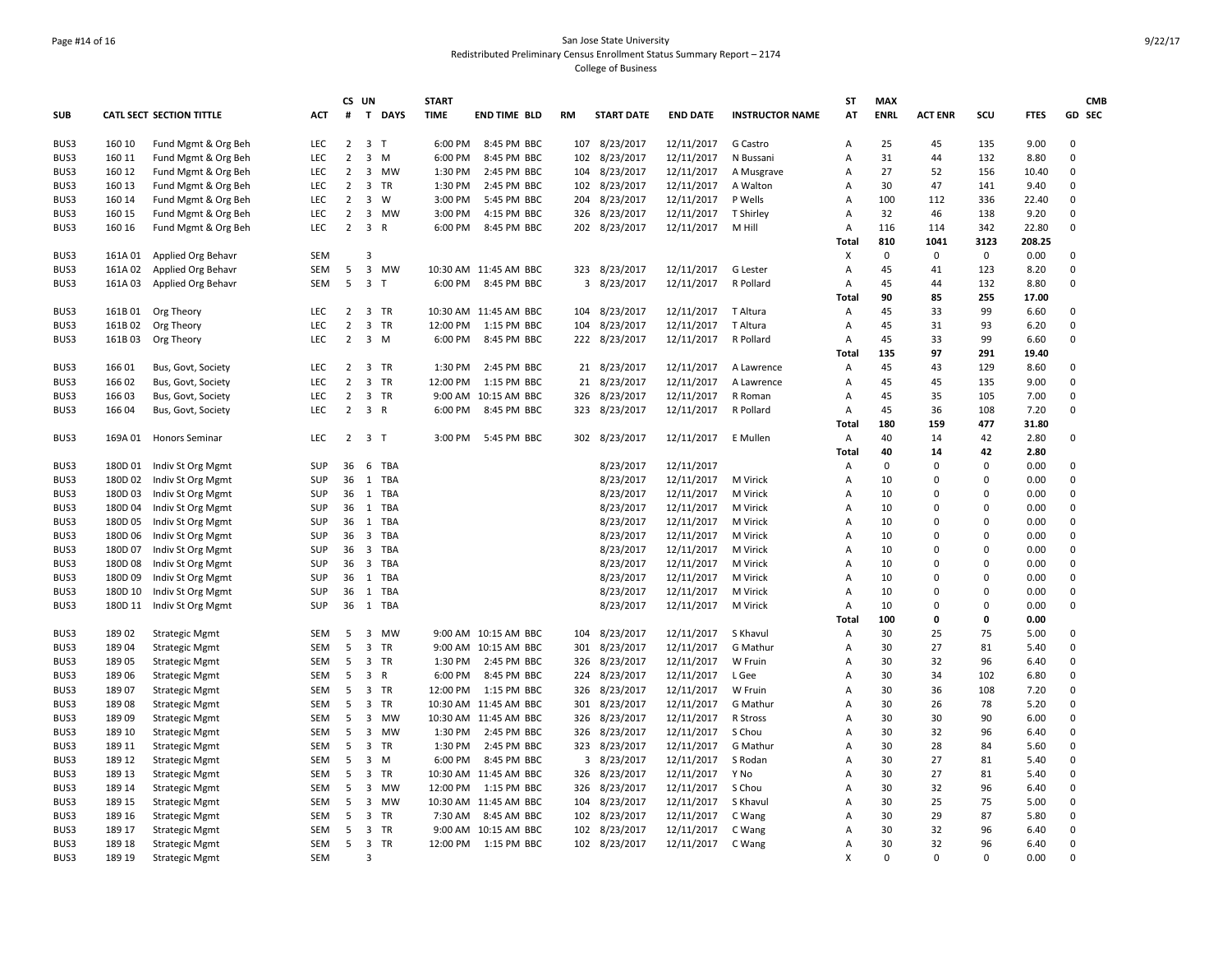### Page #15 of 16 San Jose State University Redistributed Preliminary Census Enrollment Status Summary Report – 2174 College of Business

|            |        |                                 |     | CS UN |             | <b>START</b> |                     |           |                   |                 |                                   | SΤ    | <b>MAX</b>  |                |       | <b>CMB</b>  |               |  |  |
|------------|--------|---------------------------------|-----|-------|-------------|--------------|---------------------|-----------|-------------------|-----------------|-----------------------------------|-------|-------------|----------------|-------|-------------|---------------|--|--|
| <b>SUB</b> |        | <b>CATL SECT SECTION TITTLE</b> | ACT |       | <b>DAYS</b> | <b>TIME</b>  | <b>END TIME BLD</b> | <b>RM</b> | <b>START DATE</b> | <b>END DATE</b> | <b>INSTRUCTOR NAME</b>            | AT    | <b>ENRL</b> | <b>ACT ENR</b> | scu   | <b>FTES</b> | <b>GD SEC</b> |  |  |
| BUS3       | 189 20 | Strategic Mgmt                  | SEM |       | 5 3 T       | 6:00 PM      | 8:45 PM BBC         | 323       | 8/23/2017         | 12/11/2017      | K Chandy                          |       |             | 23             | 69    | 4.60        | 0             |  |  |
| BUS3       | 18980  | <b>Strategic Mgmt</b>           | SEM |       | 5 3 TBA     |              |                     |           | 8/23/2017         | 12/11/2017      | R Stross                          |       | 30          | 30             | 90    | 6.00        | $\Omega$      |  |  |
| BUS3       | 18981  | <b>Strategic Mgmt</b>           | SEM |       | 5 3 TBA     |              |                     |           | 8/23/2017         | 12/11/2017      | R Stross                          |       | 30          | 30             | 90    | 6.00        | $\Omega$      |  |  |
|            |        |                                 |     |       |             |              |                     |           |                   |                 |                                   | Total | 570         | 557            | 1671  | 111.40      |               |  |  |
|            |        |                                 |     |       |             |              |                     |           |                   |                 | <b>School of Management Total</b> |       | 3447        | 3372           | 10116 | 674.70      |               |  |  |